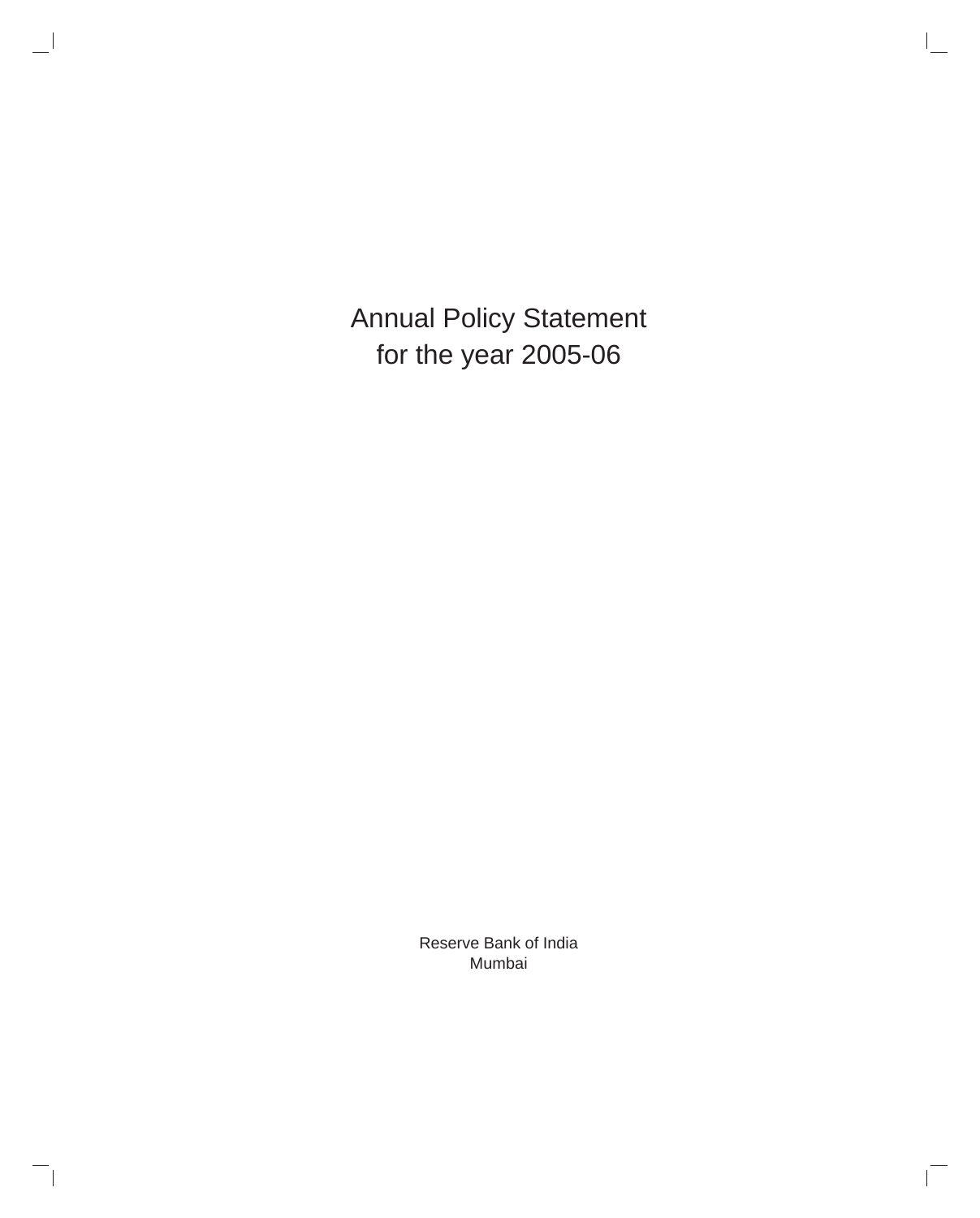## **Annual Policy Statement for the Year 2005-06 by Dr. Y. Venugopal Reddy, Governor, Reserve Bank of India**

The policy Statements of the Reserve Bank provide a framework for the monetary, structural and prudential measures that are taken from time to time against the background of an assessment of macroeconomic and monetary developments. In order to provide a distinctive focus between monetary policy and developmental policies, the format of presentation of this Statement has been modified while broadly following the pattern already set in previous years.

2. The Statement consists of two parts: Part I. Annual Statement on Monetary Policy for the Year 2005-06; and Part II. Annual Statement on Developmental and Regulatory Policies for the Year 2005-06. An analytical review of macroeconomic and monetary developments was issued, a day in advance, as a supplement to Part I of the Statement providing the necessary information and technical analysis with the help of simple charts and tables.

3. There will be a Mid-term Review of the annual policy Statement in October, as in the past, covering both Part I and Part II of the Statement. In addition, there will be a First Quarter Review of Part I of the Statement in July and a Third Quarter Review in January. While the annual Statement and the Mid-term Review will continue, as in the past, to be presented in the meeting with bankers, the quarterly reviews will be released to the Press. The proposed quarterly reviews of monetary policy should provide the opportunity for structured communication with markets on a more frequent basis while retaining the flexibility to take specific measures as the evolving circumstances warrant. Tentatively, for the current financial year, the dates planned for the First Quarter Review, the Mid-term Review and the Third Quarter Review are July 26, 2005, October 25, 2005 and January 24, 2006, respectively.

1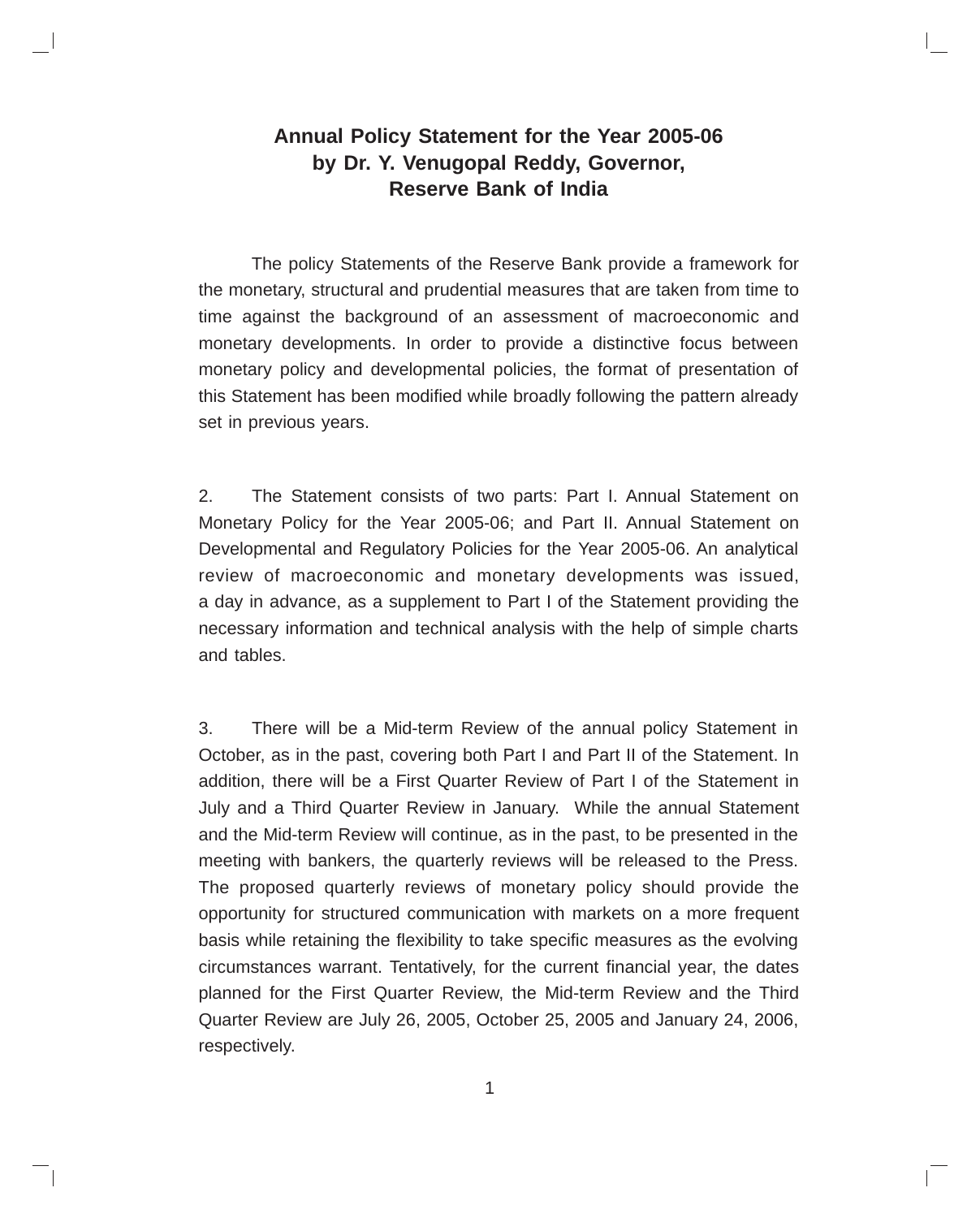## **Part I. Annual Statement on Monetary Policy for the Year 2005-06**

The annual Statement on Monetary Policy for the Year 2005-06 consists of three Sections: I. Review of Macroeconomic and Monetary Developments during 2004-05; II. Stance of Monetary Policy for 2005-06; and III. Monetary Measures.

## **I. Review of Macroeconomic and Monetary Developments during 2004-05**

#### **Domestic Developments**

4. The mid-term Review of the annual policy Statement released on October 26, 2004 had placed the real GDP growth for 2004-05 in the range of 6.0-6.5 per cent, lower than 6.5-7.0 per cent anticipated earlier in the annual policy Statement. The downward revision was prompted by the combined downside risk of high and uncertain oil prices and deficient monsoon rainfall on GDP growth.

5. The advance estimate of GDP released by the Central Statistical Organisation (CSO) in February 2005 has placed the GDP growth at 6.9 per cent during 2004-05, which is higher than the expectations of the mid-term Review but consistent with the projections of the annual policy Statement. The GDP growth of 6.9 per cent during 2004-05 is on top of a higher increase of 8.5 per cent in the previous year. During 2004-05, GDP from agriculture and allied activities is estimated to have increased by 1.1 per cent, despite deficient monsoon, as compared with 9.6 per cent in the previous year. GDP growth from the industrial sector at 8.3 per cent is higher than 6.5 per cent in the previous year reflecting higher growth in manufacturing. The services sector has expanded by 8.6 per cent as compared with 8.9 per cent in the previous year.

6. The annual inflation rate as measured by variations in the wholesale price index (WPI), on a point-to-point basis, peaked from 4.6 per cent at end-March 2004 to 8.7 per cent by end-August 2004 after which it registered a steady decline. As at end-March 2005, the annual point-to-point inflation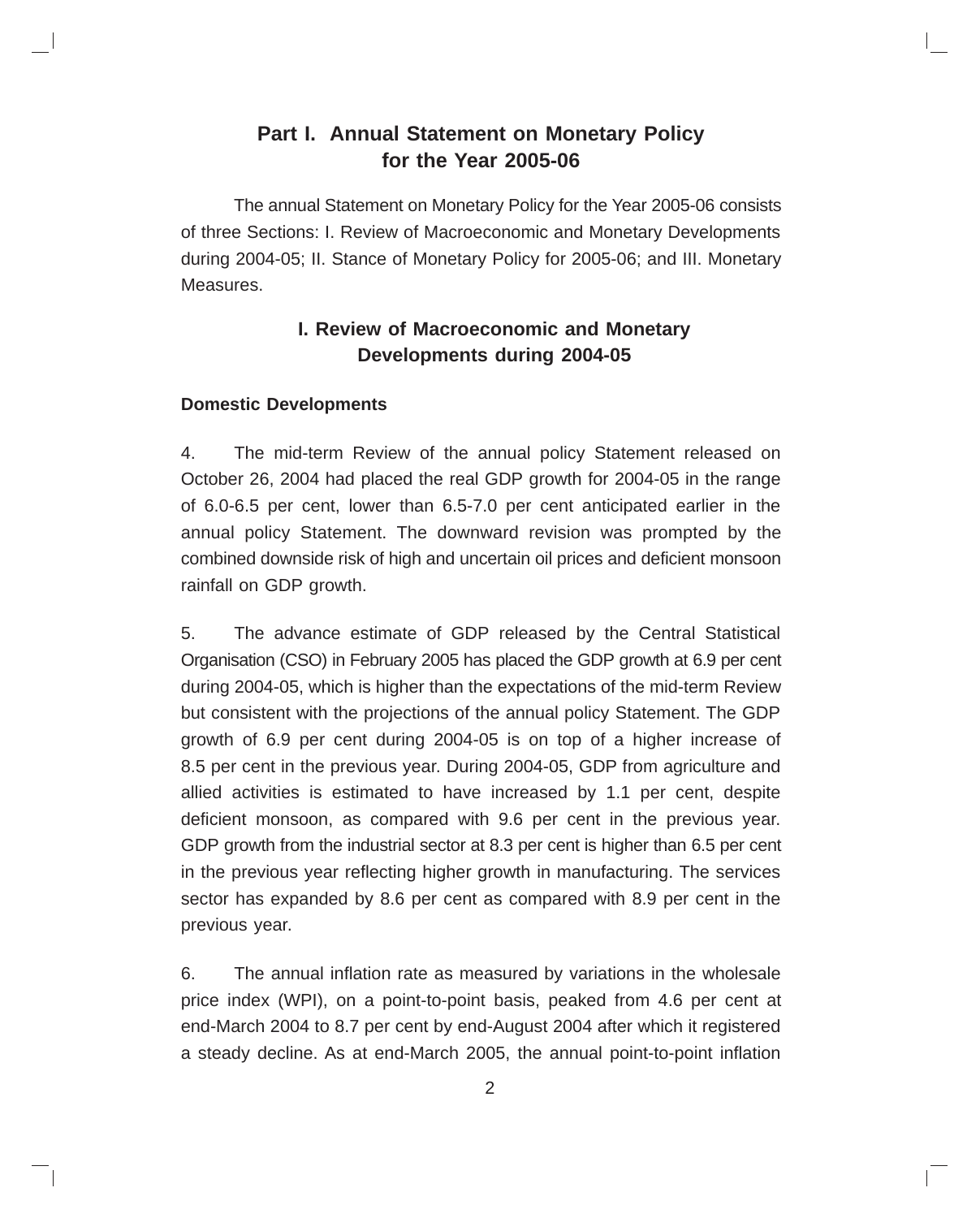rate stood at 5.0 per cent as compared with 4.6 per cent a year ago. The inflation rate turned out as projected in the annual policy Statement, but lower than the mid-term Review projection of 6.5 per cent. It may, however, be noted that the inflation rate would have been higher but for successful policy interventions which included fiscal as well as monetary measures, and, more importantly, the full pass-through of higher oil prices has not taken place. During 2004-05, the prices of manufactured products (weight: 63.8 per cent) registered an increase of 4.5 per cent as compared with 6.7 per cent in the previous year. The prices of primary articles (weight: 22.0 per cent) increased by 2.5 per cent as compared with 1.6 per cent in the previous year. There was a higher increase of 9.2 per cent in prices of 'fuel, power, light and lubricants' group (weight: 14.2 per cent) as compared with 2.5 per cent in the previous year.

7. On an average basis, the annual rate of inflation during 2004-05 was higher at 6.4 per cent as compared with 5.4 per cent in the previous year. The prices of manufactured products, on an average, increased by 6.1 per cent as compared with 5.6 per cent in the previous year. The prices of primary articles increased, on an average, by 3.8 per cent as compared with 4.2 per cent in the previous year. The prices of 'fuel, power, light and lubricants' group increased, on an average, by 10.0 per cent as compared with 6.3 per cent in the previous year.

8. The movements in WPI inflation rate during 2004-05 largely reflected the sharp increase in prices of a number of key commodities. In order to segregate the impact of supply shocks, the mid-term Review of October 2004 had made a contextual analysis of WPI on account of the increase in prices of four commodities, viz., iron ore, iron & steel, mineral oils and coal mining (combined weight of 12.6 per cent in WPI). The WPI inflation rate, excluding these four items, works out lower at 2.0 per cent on a point-to-point basis, as against 3.3 per cent a year ago. On an average basis, it was 3.1 per cent as against 3.7 per cent in the previous year. Excluding only mineral oils (weight: 7.0 per cent), WPI inflation works out to 3.5 per cent as against 4.7 per cent in the previous year. On an average basis, it was 4.8 per cent as against 4.6 per cent in the previous year.

3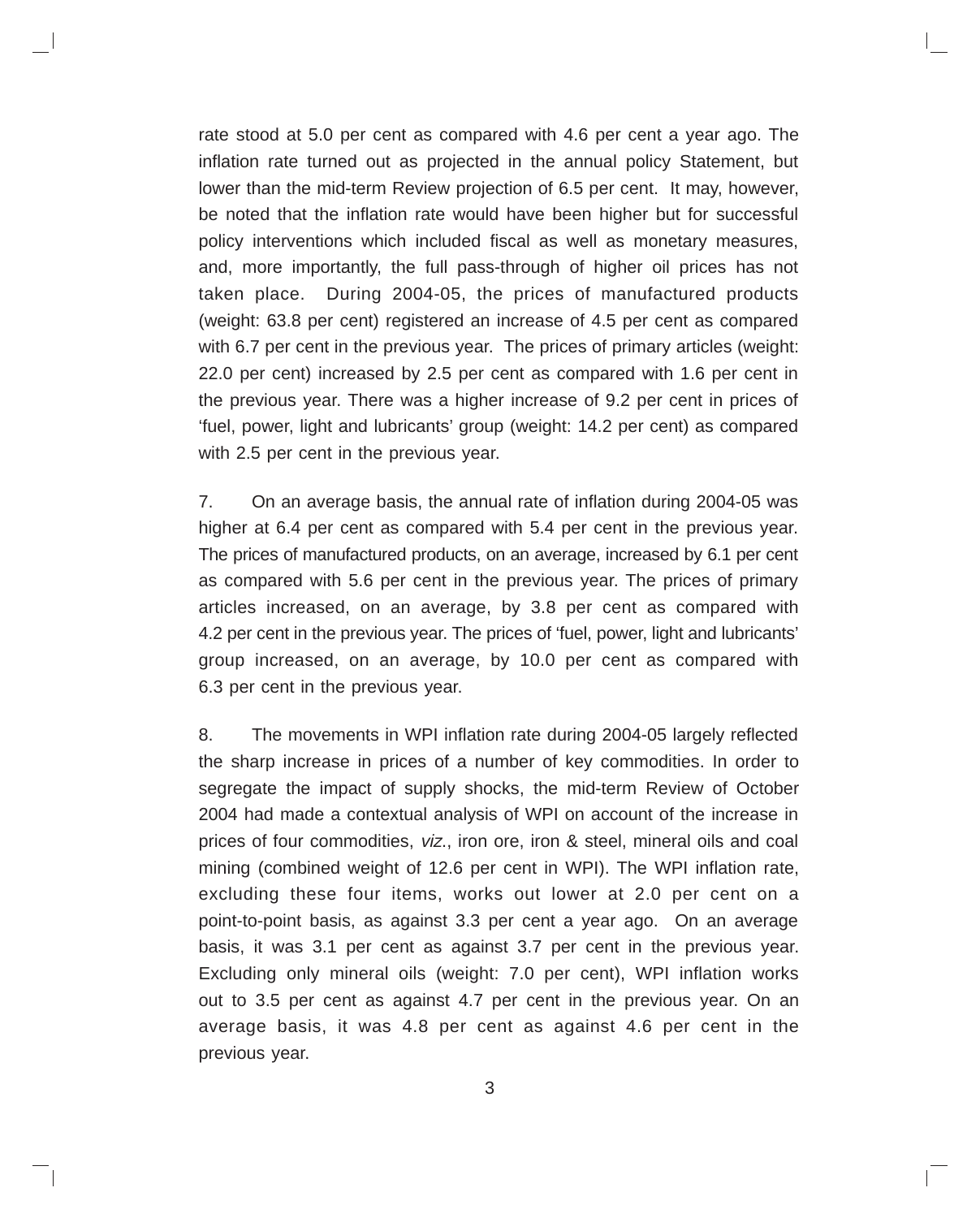9. During 2004-05, oil prices in the international markets remained high and volatile. The average price of a basket of major international crude varieties (Brent, WTI and Dubai Fateh) at around US \$ 41.3 per barrel was about 42.3 per cent higher as compared with the average price of US \$ 29.0 per barrel in the previous year. In contrast, the average domestic price of petrol and diesel increased by only 17.5 per cent over the previous year. Admittedly, a part of the impact of increase in global oil prices on domestic oil prices was cushioned by fiscal measures such as cuts in excise and customs duties and a part was absorbed by domestic oil companies.

10. The point-to-point inflation rate based on consumer price index (CPI) for industrial workers was 4.2 per cent in February 2005 as compared with 4.1 per cent a year ago. On an average basis, CPI inflation was 3.8 per cent during 2004-05 (up to February) as compared with 3.9 per cent a year ago.

11. Monetary and credit aggregates for the year 2004-05 reflect the impact of conversion of a financial institution into a bank. During 2004-05, money supply (M $_{\scriptscriptstyle 3}$ ) increased by 12.8 per cent (Rs.2,57,058 crore), net of conversion, as compared with 16.9 per cent (Rs.2,90,569 crore) in the previous year. The growth in aggregate deposits of scheduled commercial banks (SCBs) at 14.1 per cent (Rs.2,11,963 crore), net of conversion, was lower than 17.5 per cent (Rs.2,23,563 crore) in the previous year. The lower deposit growth could be partly attributed to reduction in non-resident Indian (NRI) deposits with the banking system. Deposit growth, adjusted for NRI deposits, was 16.3 per cent (Rs.2,20,509 crore), net of conversion, as against 18.3 per cent (Rs.2,09,147 crore) in the previous year. The expansion in currency with the public was also lower at 13.3 per cent (Rs.42,016 crore) as compared with 16.1 per cent (Rs.43,827 crore) in the previous year.

12. As regards the sources of change in  $M_{3}$ , the increase in bank credit to the commercial sector at 21.7 per cent (Rs.2,21,870 crore), net of conversion, was higher than the increase of 13.5 per cent (Rs.1,21,494 crore) in the previous year. On the other hand, net bank credit to government increased by 0.9 per cent (Rs.6,638 crore) as against an increase of 9.9 per cent (Rs.67,143 crore) in the preceding year. This is attributable to the substantial decline in the net RBI credit to the Central Government. Banking sector's net foreign exchange assets increased by 23.8 per cent (Rs.1,25,412 crore)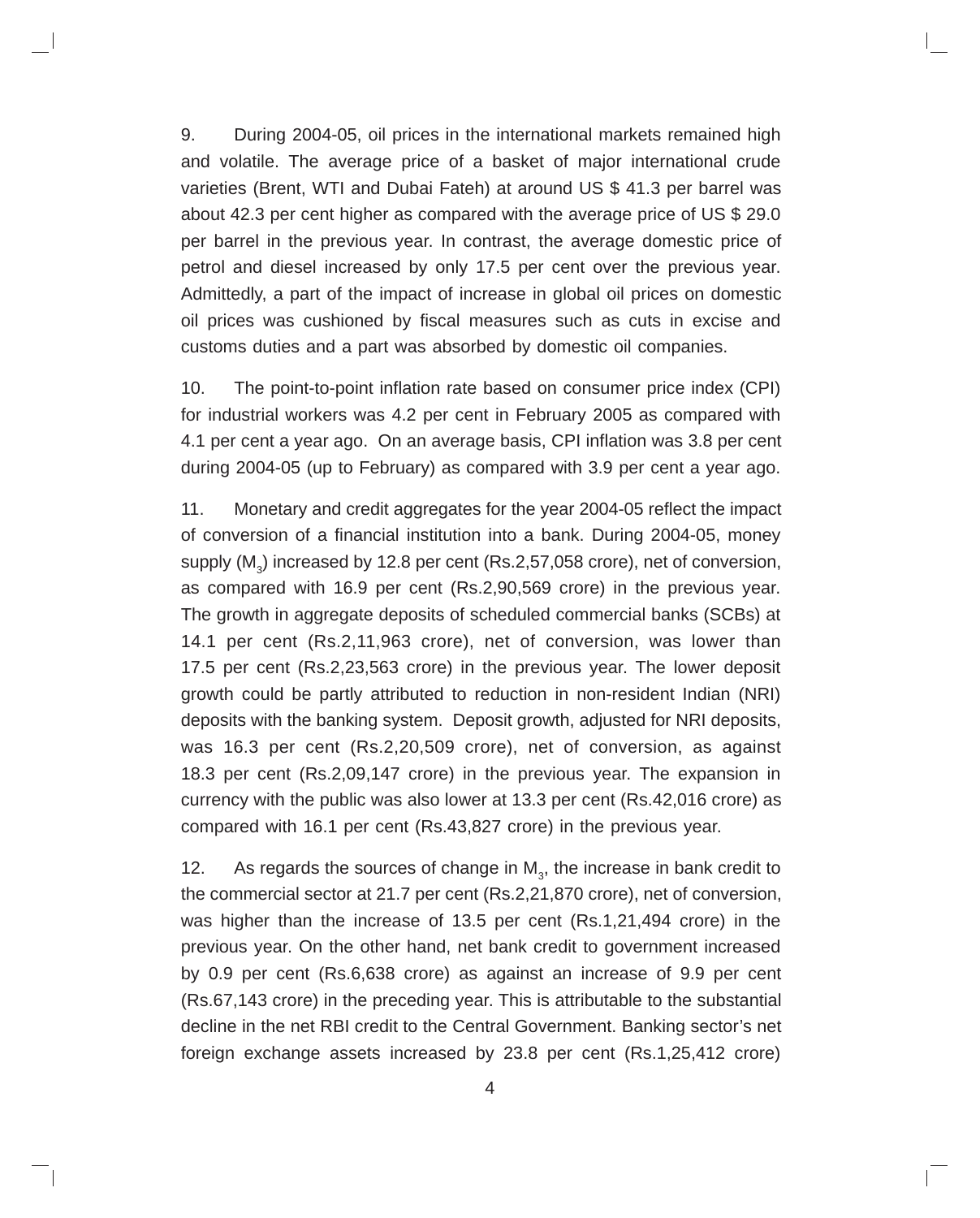primarily on account of an increase of 26.5 per cent (Rs.1,28,377 crore) in net foreign exchange assets of RBI.

13. The increase in reserve money during 2004-05 at 12.1 per cent (Rs.52,616 crore) was lower than the increase of 18.3 per cent (Rs.67,451 crore) in the previous year. As regards the components of reserve money, currency in circulation rose by 12.7 per cent (Rs.41,621 crore) as compared with 15.8 per cent (Rs.44,555 crore) in the previous year. Among the sources of reserve money, RBI's foreign currency assets (adjusted for revaluation) increased by Rs.1,15,044 crore as compared with an increase of Rs.1,41,428 crore in the previous year. The expansionary impact of foreign currency assets, however, was neutralised to a large extent by substantial recourse to the market stabilisation scheme (MSS) in conjunction with reverse repo operations under the liquidity adjustment facility (LAF). Consequently, the net RBI credit to the Central Government declined by Rs.50,646 crore (adjusted for the Government's deposit balances under MSS with RBI) as compared with a decline of Rs.76,065 crore in the previous year. The balances under MSS, to sterilise the impact of forex inflows, stood at Rs.64,211 crore at end-March 2005. RBI's credit to banks and commercial sector declined by Rs.833 crore as compared with a decline of Rs.2,728 crore in the previous year. The ratio of net foreign exchange assets (NFEA) to currency rose from 148.1 per cent in March 2004 to 166.2 per cent in March 2005 reflecting accretion to reserves on a continuous basis. Adjusted for MSS, the ratio of NFEA to currency was 148.8 per cent in March 2005.

14. Scheduled commercial banks' credit registered a strong increase of 26.0 per cent (Rs.2,18,623 crore), net of conversion, during 2004-05 as compared with 15.3 per cent (Rs.1,11,570 crore) in the previous year. Food credit increased by Rs.5,159 crore as against a decline of Rs.13,518 crore in the previous year. Non-food credit increased by 26.5 per cent (Rs.2,13,464 crore), net of conversion, as compared with 18.4 per cent (Rs.1,25,088 crore) in the previous year. The incremental non-food credit-deposit ratio was as high as 100.7 per cent, net of conversion, as compared with 56.0 per cent in the previous year. Incremental investment-deposit ratio fell commensurately to 25.1 per cent from 58.2 per cent in the previous year, thereby accommodating the higher credit demand to a large extent.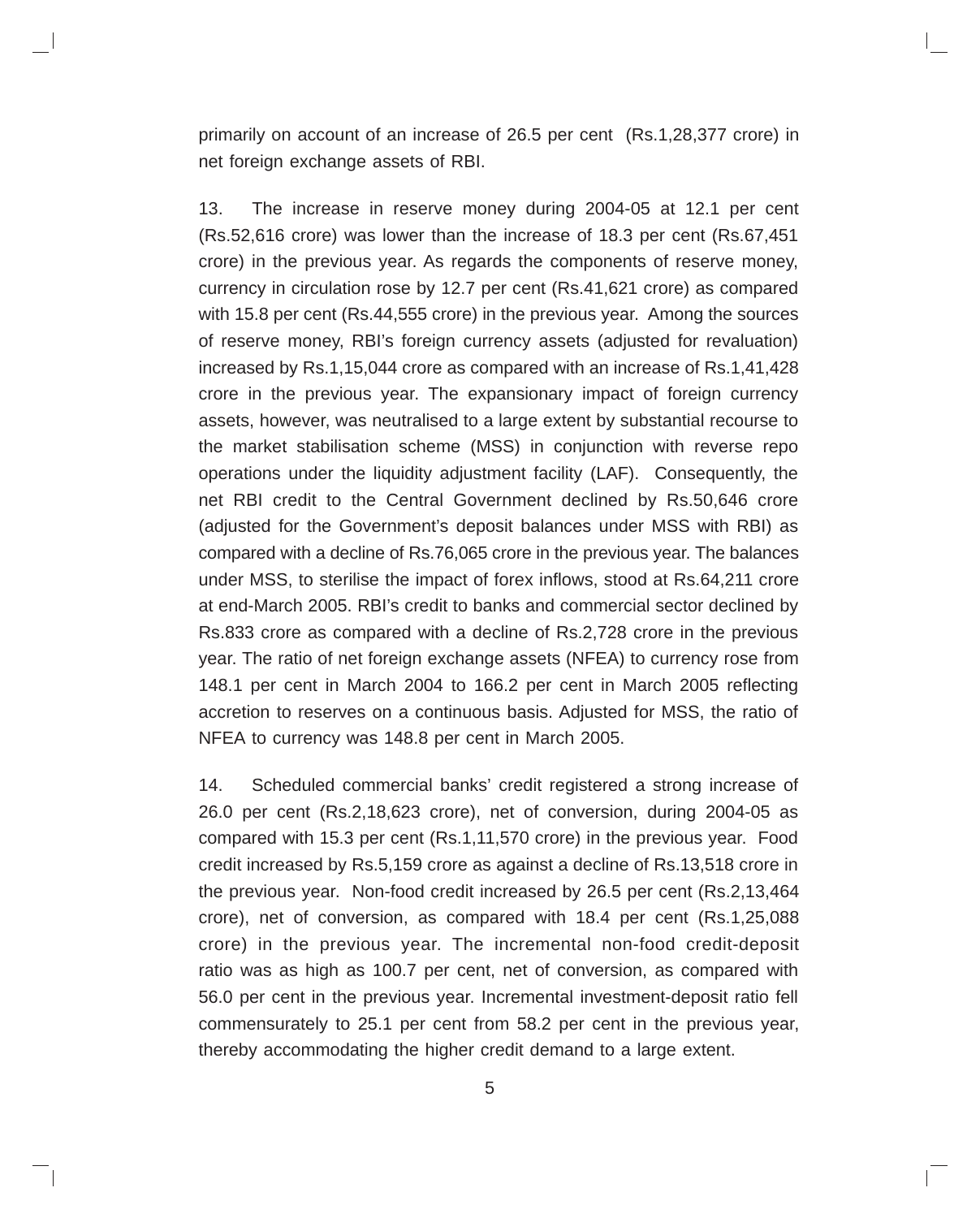15. As observed in the mid-term Review of October 2004, in the recent years, the impetus to credit growth has emanated from non-agriculture non-industrial sectors, particularly, housing, small transport operators and retail loans. While credit flow to these sectors continues to remain buoyant, more recent indications are that credit to agriculture and industry has also picked up.

16. During 2004-05 (April-February), agricultural credit increased by 23.1 per cent as compared with 15.0 per cent in the corresponding period of the previous year. The flow of credit to industry increased by 12.6 per cent as compared with 3.5 per cent in the corresponding period of the previous year. The increase in credit flow to the infrastructure industries, viz., roads, ports, power and telecommunications was 38.6 per cent as compared with an increase of 33.2 per cent in the corresponding period of the previous year. There has also been a discernible increase in credit flow to industries like food processing, cotton textiles, iron & steel, other metal & metal products, drugs & pharmaceuticals, gems & jewellery, automobiles, petroleum, electricity and construction.

17. While there was substantial increase in credit extended by scheduled commercial banks (SCBs) during 2004-05, their investments in bonds/ debentures/shares of public sector undertakings and private corporate sector, commercial paper (CP) etc., declined by 2.9 per cent (Rs.2,573 crore), net of conversion, as compared with a decline of 3.9 per cent (Rs.3,669 crore) in the previous year. The total flow of funds from SCBs to the commercial sector, including their investments, increased by 23.6 per cent (Rs.2,10,891 crore), net of conversion, as against 15.7 per cent (Rs.1,21,419 crore) in the previous year. As such, flow of funds to the commercial sector during 2004-05 exceeded the growth of 19.0 per cent anticipated in the mid-term Review of October 2004.

18. During 2004-05, the Central Government's net market borrowings at Rs.46,050 crore (gross Rs.1,06,501 crore) were significantly lower than such borrowings in the previous year. This could be partly attributed to receipts by the Centre from the States under the debt swap scheme (DSS). The state governments prepaid Rs.16,943 crore of central government debt through additional market borrowings over and above the prepayment from their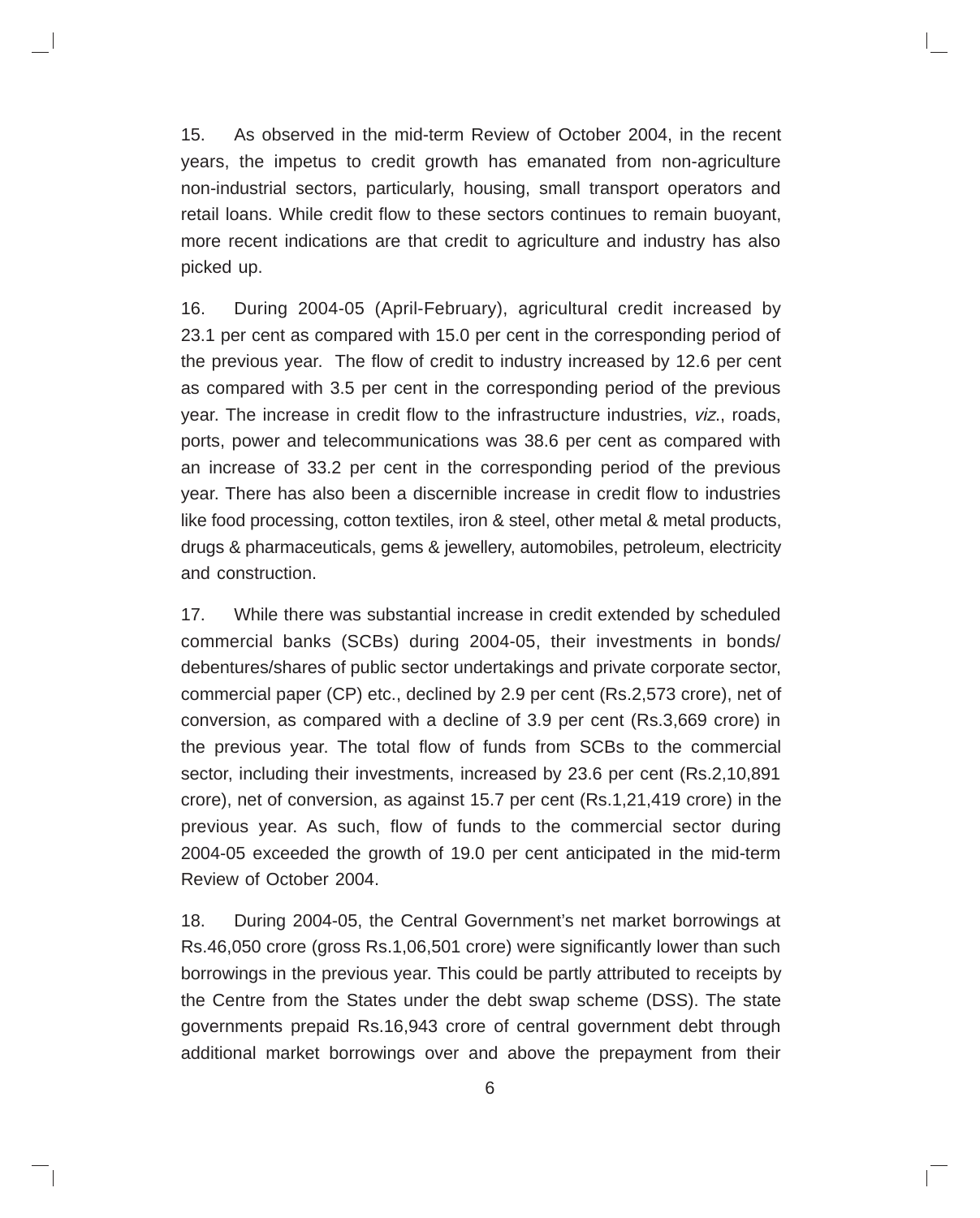small savings collection under DSS. Market borrowings by state governments under DSS were in addition to their normal market borrowings of Rs.15,649 crore (net) [Rs.20,772 crore (gross)] and Rs.1,387 crore for prepayment of RIDF loans to NABARD. During 2004-05, the combined market borrowings of the Centre and States were Rs.80,029 crore (net) [Rs.1,45,603 crore (gross)] with lower RBI support in the form of devolvement and private placement at Rs.1,197 crore due to comfortable liquidity conditions.

19. In addition to the normal market borrowings, the Central Government raised Rs.65,481 crore (face value) under MSS for sterilisation purposes. Overall, the net resources raised through government securities (Centre, States and MSS) amounted to Rs.1,45,510 crore during 2004-05 as compared with Rs.1,35,192 crore (Centre and States) in the previous year.

20. The weighted average cost of Central Government borrowing through primary issuance of dated securities rose by 40 basis points to 6.11 per cent in 2004-05 from 5.71 per cent in the previous year. The weighted average maturity of the dated securities issued during 2004-05 was lower at 14.13 years as compared to 14.94 years in the previous year.

21. The persistence of a large government borrowing programme has implications for efficient monetary and debt management. With a pick up in credit demand, the banking system reduced its holding of government securities as a share of its net demand and time liabilities (NDTL) from 41.3 per cent in March 2004 to 38.5 per cent in March 2005. Such holdings of government securities, however, continue to be in excess of the statutory minimum requirement of 25 per cent of NDTL. In terms of volume, such holdings above the statutory liquidity ratio (SLR) amounted to Rs.2,60,582 crore in March 2005.

22. During 2004-05, there was a slippage in the key deficit indicators for 2004-05 from their budgeted levels. Moreover, the Union Budget sets a 'pause' for deficit indicators in 2005-06 as envisaged in the Fiscal Responsibility and Budget Management (FRBM) Act, 2003 keeping in view the impact of implementation of the recommendations of the Twelfth Finance Commission (TWFC) which implies substantially higher devolution to States. It is, however, essential to pursue fiscal consolidation with resolve to realise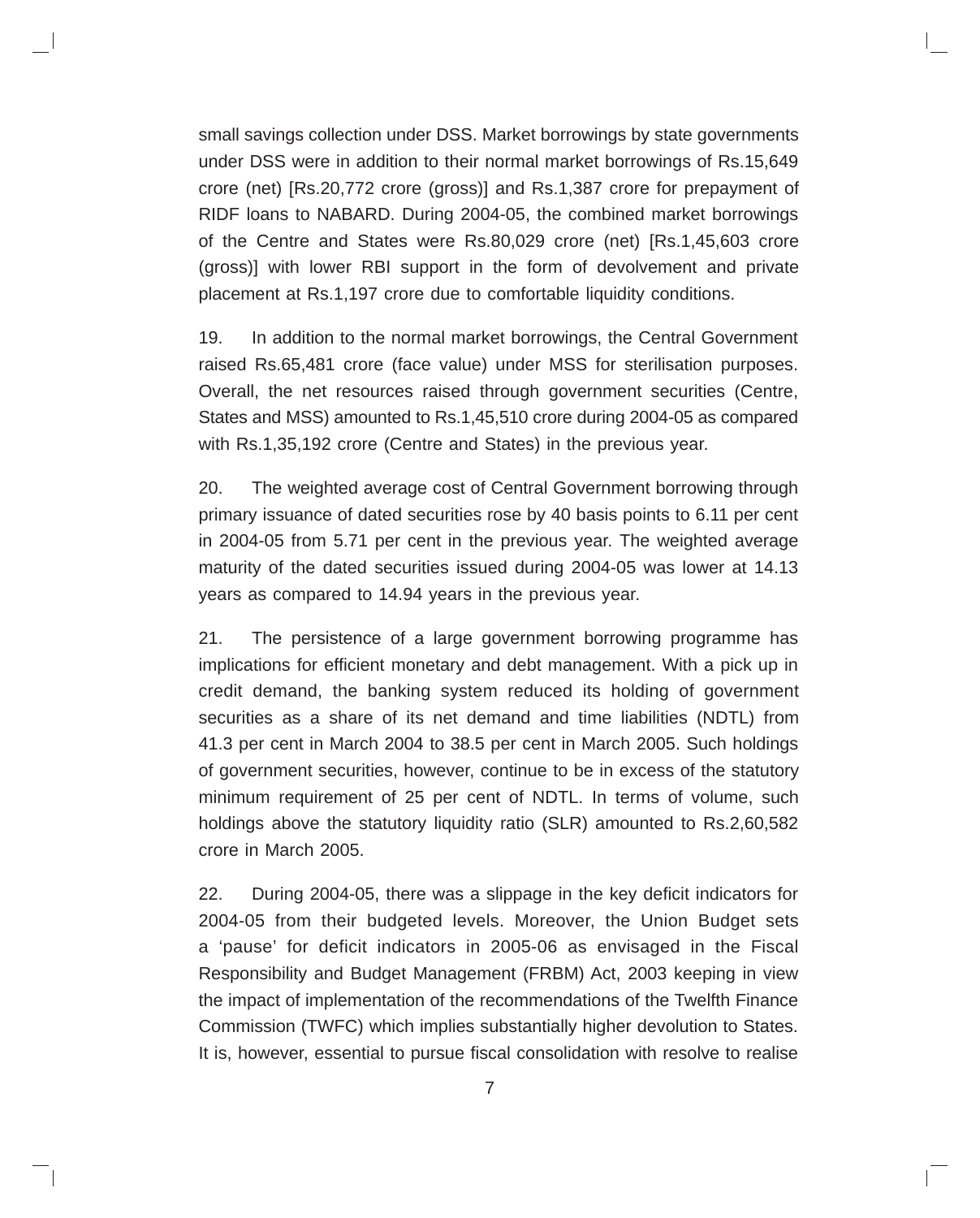the long-term potential of the economy. In this context, the parameters set out in FRBM Act coupled with the recommendations of TWFC provide a basis for fiscal consolidation within the federal structure.

23. During 2004-05, financial markets remained generally stable, though interest rates showed some intra-year upward movement. At the shorter end of the market, the weighted average call money rate increased by 40 basis points from 4.37 per cent in March 2004 to 4.77 per cent by March 2005. Similarly, the cut-off yields on 91-day and 364-day Treasury Bills also increased by 95 and 122 basis points from 4.37 per cent and 4.44 per cent to 5.32 per cent and 5.66 per cent, respectively, by March 2005. The yields on government securities with 1-year residual maturity increased by 97 basis points from 4.54 per cent to 5.51 per cent by March 2005. The weighted average discount rate on commercial paper (CP) of 61 to 90-days maturity increased by 73 basis points from 5.11 per cent to 5.84 per cent by March 2005.

24. An interesting development in the money market during 2004-05 was the increase in the relative size of the collateralised segment vis-à-vis the uncollateralised segment. The combined average daily transactions of market repo and collateralised borrowing and lending obligation (CBLO) was proportionately higher than those in the uncollateralised call/notice money market. The spread between call money rates and market repo rates narrowed from around 60 basis points in April 2004 to around 10 basis points by February 2005. The spread, however, widened to around 40 basis points in March 2005 on account of increase in market liquidity. Institutional and technological changes such as operationalisation of Clearing Corporation of India Limited (CCIL), negotiated dealing system (NDS), real time gross settlement (RTGS), delivery versus payment (DvP) III mode of settlement in government securities and rollover of repo have lowered transaction costs, reduced settlement risks, enhanced transparency and facilitated the ease of transaction. This is reflected in increasing collateralisation of transactions and better alignment of interest rates in the money market.

25. The yield on government securities with 5-year residual maturity increased by 158 basis points from 4.78 per cent in March 2004 to 6.36 per cent in March 2005. The yield on securities with 10-year maturity increased by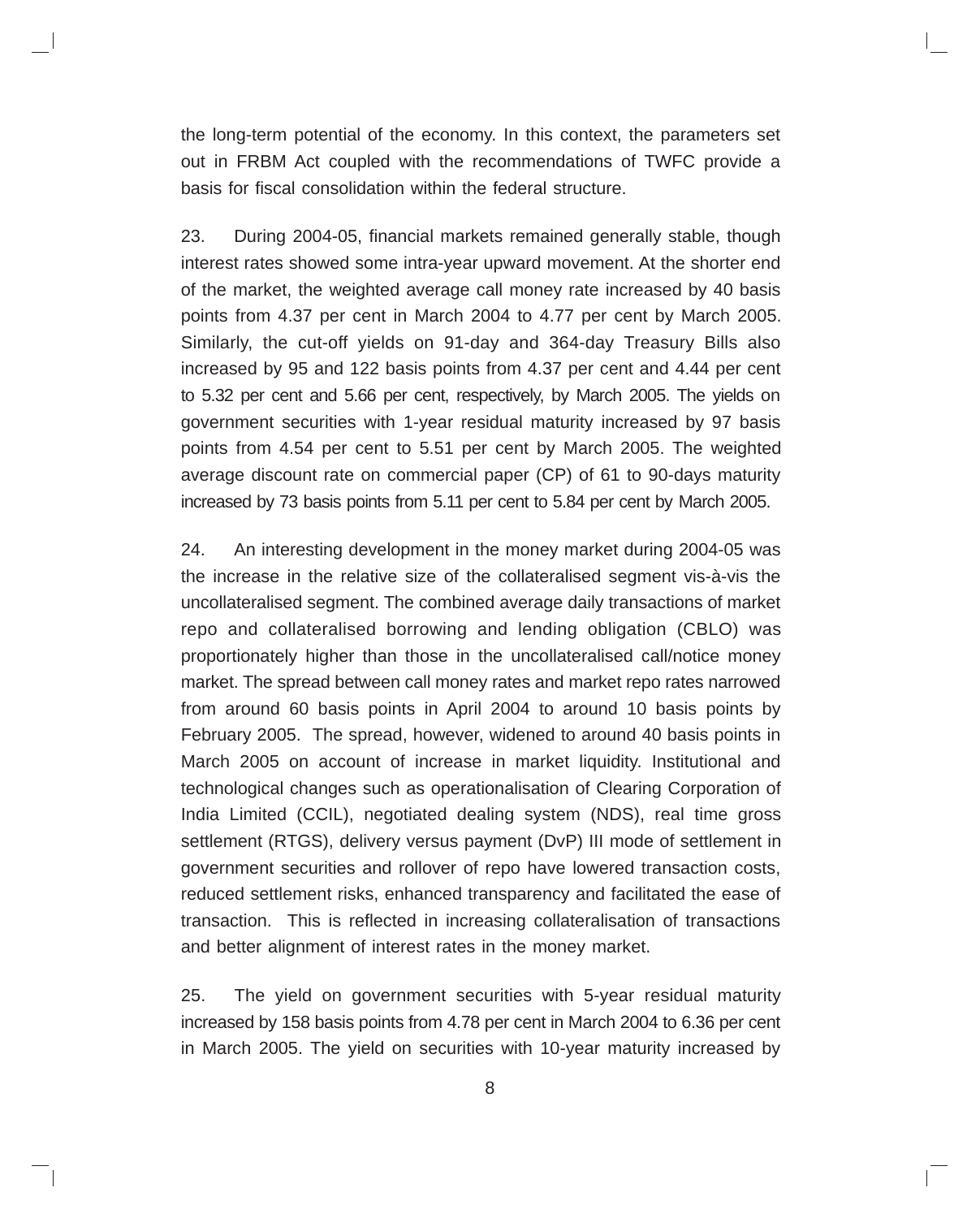150 basis points from 5.15 per cent to 6.65 per cent in March 2005. Similarly, the yield on securities with 20-year residual maturity increased by 114 basis points from 5.85 per cent to 6.99 per cent during the same period.

26. As the longer-term yields exhibited sharper movements, the tenor spread in the government securities revealed intra-year variations. The spread between securities with residual maturities of 1-year and 10-year widened from 61 basis points in March 2004 to 114 basis points in March 2005. Similarly, the spread between government securities with residual maturities of 1-year and 20-year widened from 131 basis points in March 2004 to 148 basis points in March 2005.

27. While the yield curve steepened during 2004-05, the interest rate movement was orderly notwithstanding the sharp upward movement noticed during the third quarter of the financial year. For example, the average call money rates had peaked to 6.30 per cent and the yield on 10-year government securities had touched 7.31 per cent in November on account of adverse expectations emanating from uncertainties on the inflation front but the rates moderated in the subsequent period. Overall, despite large excess liquidity in the system, interest rates moved upwards reflecting uncertainties in oil prices, upward trend in global interest rates and increasing domestic demand for credit.

28. In line with the trend in yields in the government securities market, the yields on corporate papers also increased. The yield on 5-year AAA-rated corporate bond increased from 5.60 per cent in March 2004 to 7.14 per cent by March 2005. The spread between yields of AAA-rated corporate bond and government securities for 5-year residual maturity, however, narrowed from 82 basis points in March 2004 to 76 basis points by March 2005.

29. The term deposit rates offered by the public sector banks for maturities up to one year moved from a range of 3.75-5.25 per cent in March 2004 to 2.75-6.0 per cent in March 2005. The interest rates on term deposits over one year moved from a range of 5.00-6.00 per cent to 4.75-7.00 per cent during this period. The spread between typical deposit rates of 15-29 days and over 3-year tenor offered by public sector banks widened to 200 basis points in March 2005 from 175 basis points a year ago.

9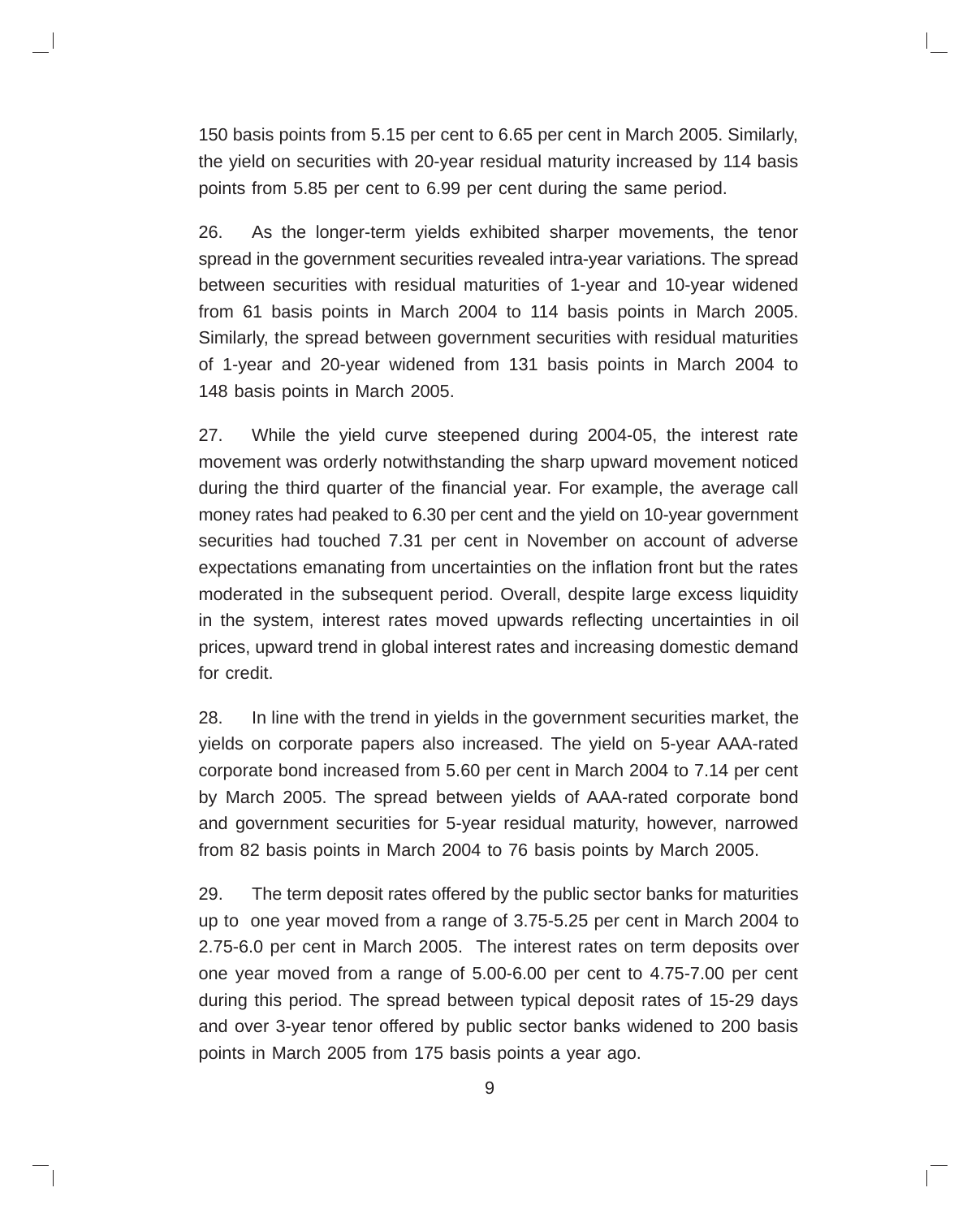30. The benchmark prime lending rates (BPLRs) of public sector banks moved from a range of 10.25-11.50 per cent in March 2004 to 10.25-11.25 per cent in March 2005. BPLRs of foreign and private sector banks moved from a range of 11.00-14.85 per cent and 10.50-13.00 per cent in March 2004 to 10.00-14.50 per cent and 11.00-13.50 per cent, respectively, in March 2005.

31. During 2004-05, a substantial part of banks' lending was at sub-BPLR rates given the competitive conditions in the credit market. The share of sub-BPLR lending in total lending of commercial banks, excluding export credit, increased from about 50 per cent in March 2004 to over 60 per cent by March 2005. As at end-March 2005, public sector banks' median (representative) lending rate for the demand and term loans (at which maximum business is contracted), in the range of 9.00-12.50 per cent and 8.35-12.00 per cent, respectively, exhibited moderation as compared with their corresponding levels of 11.00-12.75 per cent each in March 2004. The movement in lending rates was in the desired direction keeping in view the concern expressed in the mid-term Review of November 2003 regarding the observed rigidities in the downward movement of lending rates.

32. The Reserve Bank has been persistently drawing the attention of banks to interest rate risks. Accordingly, banks were advised in January 2002 to build up investment fluctuation reserves (IFR) to a minimum of 5 per cent of their investment portfolio under the 'held for trading' (HFT) and 'available for sale' (AFS) categories, by transferring the gains realised on sale of investments within a period of five years. As at end-February 2005, banks have built up IFR up to 3.9 per cent. In September 2004, RBI allowed banks to exceed the ceiling of 25 per cent of investments included under 'held to maturity' (HTM) category by shifting some of their investments in SLR securities from the HFT/AFS categories to HTM category at the lowest of the acquisition cost or prevailing market value or book value, subject to a maximum of 25 per cent of NDTL. Further, in the mid-term Review of October 2004, banks were advised to prepare themselves to implement the capital charge for market risk as envisaged under Basel norms in a phased manner by end-March 2006.

33. The equity market during 2004-05 passed through its peak and trough, moving from a low on May 17 to record its all-time high in March.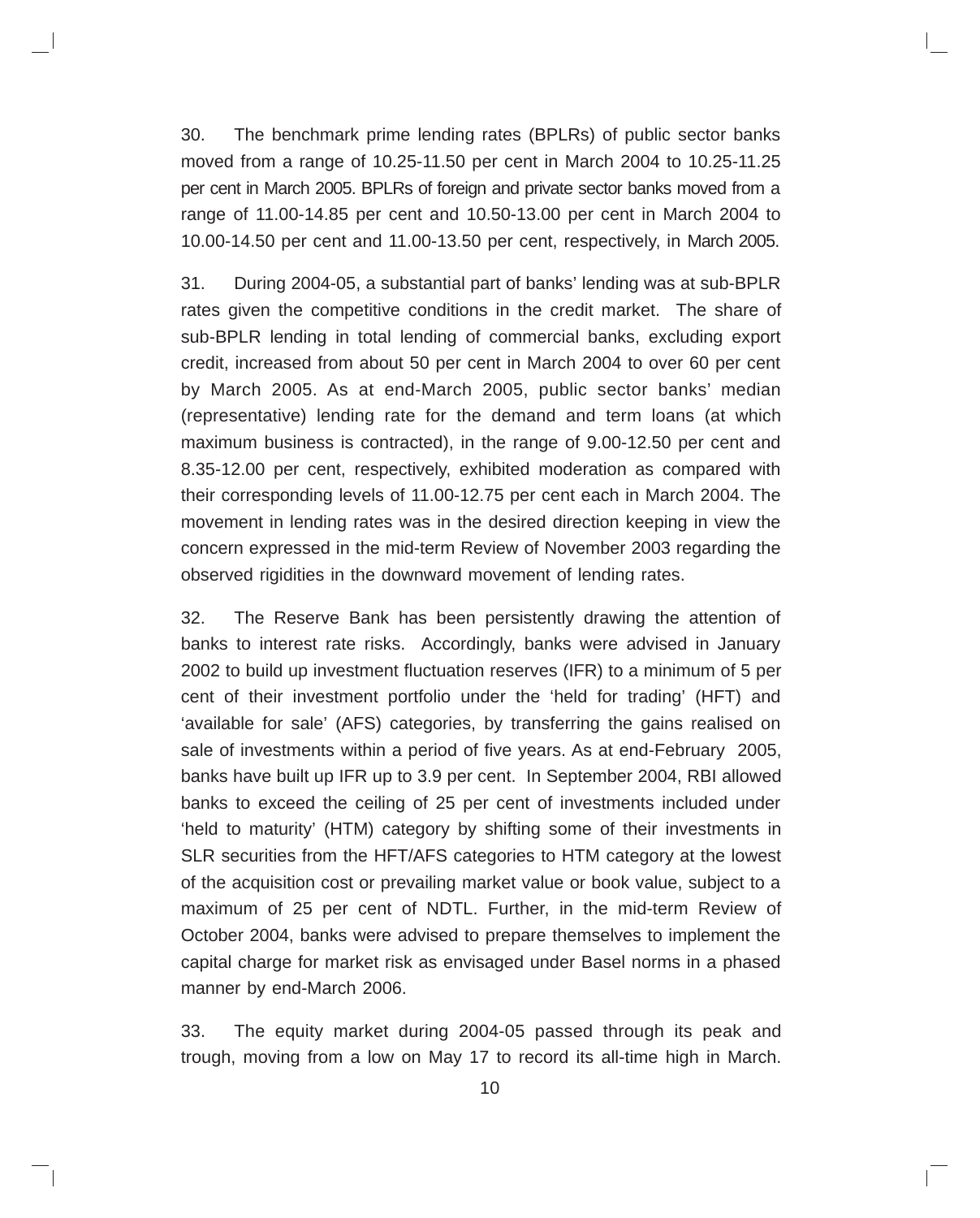A strong macroeconomic outlook, positive investment climate, continued investment support by foreign institutional investors (FIIs), and encouraging corporate financial results were the main factors driving the market sentiment during 2004-05. However, an intra-year rise in inflation, deficient monsoon rainfall, outlook in the global financial markets and volatility in international oil prices were the main factors that led to some uncertainties.

#### **Developments in External Sector**

34. During 2004-05 (up to February), India's exports in US dollar terms increased by 27.1 per cent as compared with 16.4 per cent in the previous year. Imports showed a higher increase of 36.4 per cent as compared with 25.0 per cent in the previous year. While the increase in oil imports was even higher at 44.6 per cent as compared with 15.7 per cent in the previous year, non-oil imports showed an increase of 33.3 per cent as compared with 28.8 per cent in the previous year. Consequently, the trade deficit widened to US \$ 23.8 billion as compared with US \$ 13.7 billion in the previous year.

35. At a further disaggregated level, non-oil trade balance registered a deficit of US \$ 4.8 billion during 2004-05 (April-January) as against a surplus of US \$ 1.3 billion in the corresponding period of the previous year. Non-oil imports, excluding gold and silver, increased by 33.8 per cent as compared with an increase of 24.8 per cent in the corresponding period of the previous year. Import of gold and silver increased by 60.8 per cent over and above a growth of 50.9 per cent in the corresponding period last year. Import of capital goods showed an increase of 32.1 per cent as compared with an increase of 30.1 per cent in the corresponding period of the previous year, reflecting strength of investment demand. Growth in exports was generally broad-based with primary products showing an increase of 24.7 per cent and manufactured goods expanding by 22.2 per cent; particularly, engineering goods, gems & jewellery and chemicals were the key drivers in manufacturing exports.

36. The current account of the balance of payments (BoP) had remained in surplus consecutively over the past three years (2001-04). During 2004-05 (April-December), the current account showed a deficit of US \$ 7.4 billion as against a surplus of US \$ 4.8 billion in the corresponding period of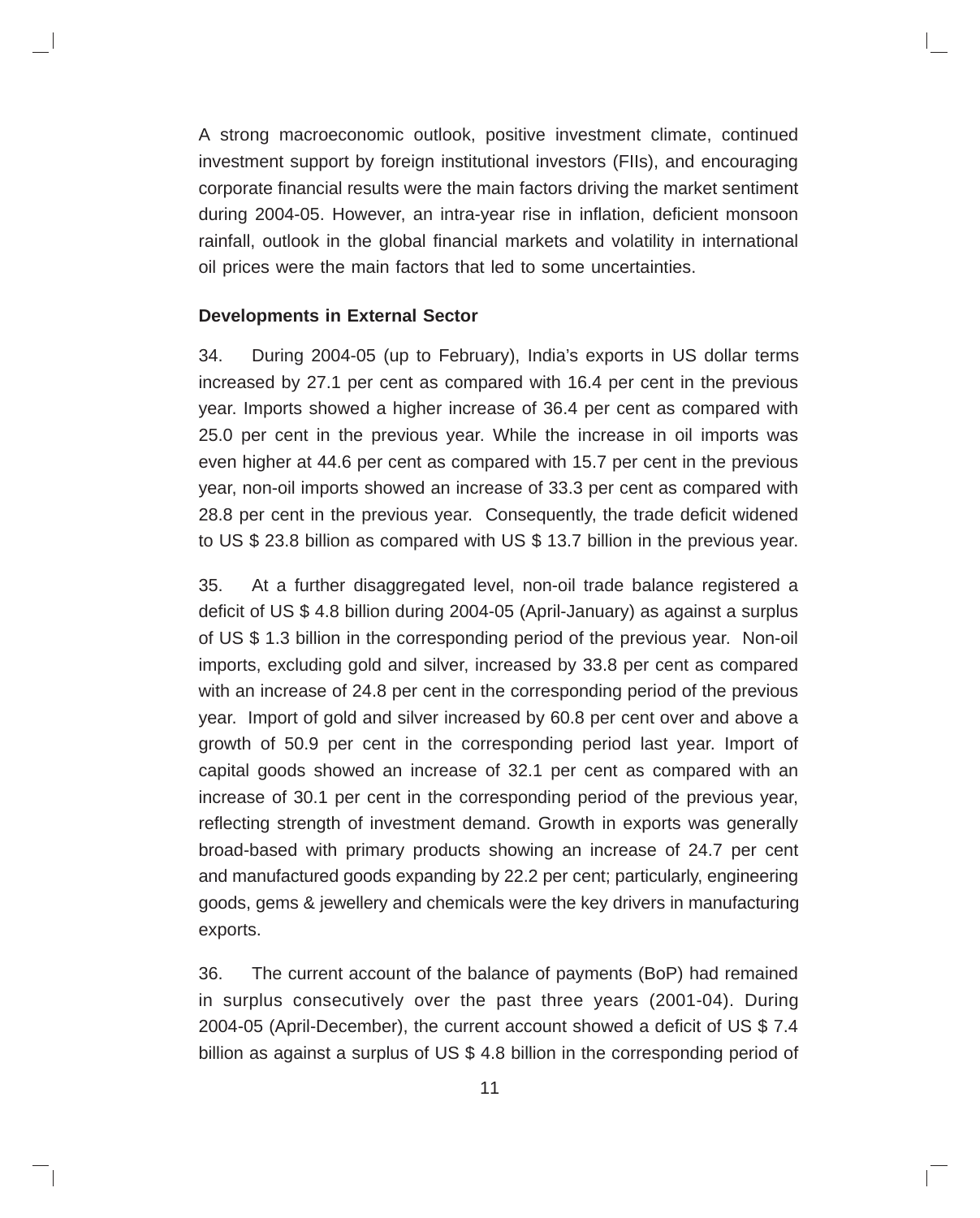the previous year, reflecting widening of trade deficit. The trade deficit (on payments basis) of US \$ 28.4 billion was partially offset by net invisible receipts of US \$ 21.0 billion. Major items of net invisible receipts included software services (US \$ 12.2 billion) and private transfers (US \$ 15.5 billion). However, increase in capital inflows more than offset the current account deficit. While net invisible receipts remain robust, the current account for the year as a whole is likely to exhibit a deficit on account of widening of trade deficit.

37. The net capital inflows at US \$ 20.7 billion during April-December 2004 comprised portfolio investment (US \$ 5.1 billion), direct investment (US \$ 2.2 billion), external commercial borrowings (US \$ 4.1 billion), short-term credit (US \$ 2.7 billion) and other capital (US \$ 4.3 billion), while NRI deposits registered net outflows (US \$ 1.3 billion). As a result, net accretion to foreign exchange reserves, including valuation changes, amounted to US \$ 18.2 billion during April-December 2004.

38. During 2004-05, the Indian foreign exchange market witnessed orderly conditions with Rupee exhibiting two-way movements. The Rupee came under some pressure during April-July 2004 on account of adverse developments in the Indian equity market, rising global oil prices and a fall in capital inflows. The exchange rate of the Rupee which stood at Rs.43.39 per US dollar at end-March 2004 depreciated by 6.6 per cent to Rs.46.45 per US dollar by end-July 2004. The Rupee recovered and stood at Rs.43.75 per US dollar at end-March 2005. During 2004-05, the Rupee depreciated by 0.8 per cent against the US dollar, 6.2 per cent against Euro, 3.1 per cent against Pound sterling but appreciated by 1.9 per cent against Japanese yen. India's foreign exchange reserves increased by US \$ 28.5 billion from US \$ 113.0 billion at end-March 2004 to US \$ 141.5 billion by end-March 2005.

39. The exchange rate policy in recent years has been guided by the broad principles of careful monitoring and management of exchange rates with flexibility, without a fixed target or a pre-announced target or a band, coupled with the ability to intervene if and when necessary. The overall approach to the management of India's foreign exchange reserves takes into account the changing composition of the balance of payments and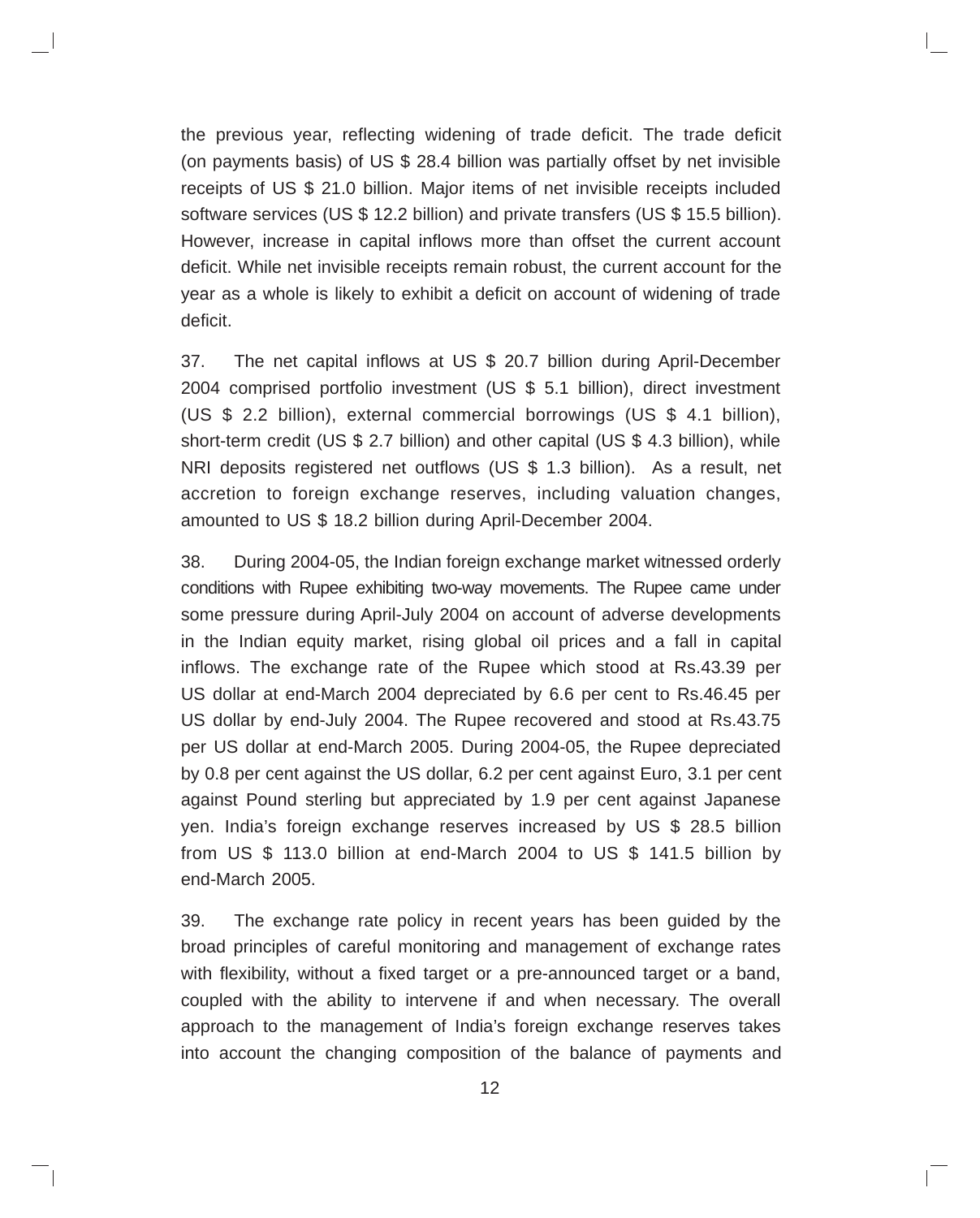endeavours to reflect the "liquidity risks" associated with different types of flows and other requirements.

#### **Developments in the Global Economy**

40. The world economy expanded by 5.1 per cent during 2004 recording its highest growth rate since the mid-1970s. The International Monetary Fund (IMF) has projected the world economic growth to slow to 4.3 per cent during 2005 and 4.4 per cent in 2006. Even this pace of expansion is higher than the average growth recorded in the last two decades. The buoyancy in the world economy has been aided by productivity gains, cost cutting by corporates, trade expansion, financial stability, benign inflation and low interest rates. Global economic expansion has been largely driven by accelerated growth in the US, some newly industrialized Asian economies, Commonwealth of Independent States (CIS) and other emerging markets and developing countries, especially, Russia, China and India. Growth in sub-Saharan Africa has also distinctly improved.

41. Consumer price inflation in the US has increased over last two years, but remained low in the Euro area, Japan and other advanced economies. Inflation in other emerging markets and developing countries also declined to 5.7 per cent in 2004 from 6.0 per cent in the preceding year, with perceptible decline in Africa, central and eastern Europe, CIS countries and Latin America. Inflation in developing Asia, however, increased from 2.6 per cent in 2003 to 4.2 per cent in 2004 with inflation in China edging up from 1.2 per cent to 3.9 per cent. Nevertheless, general inflation has remained low in spite of sharp increase in commodity prices in 2004 with oil prices rising by over 30 per cent and non-fuel commodity prices rising by nearly 19 per cent. Going forward, the risks that inflation may turn out to be higher and growth lower than currently anticipated has increased.

42. The rise in oil prices appears to have a large permanent component and this makes it important to factor in the second round effects in assessing the inflationary impact. As per IMF estimates, a permanent US \$ 5 per barrel increase in oil prices was expected to lower global GDP growth by up to 0.3 percentage points. However, the adverse impact on growth was not apparent during 2004 because the oil price increase reflected acceleration in demand. The large increase in export earnings of oil-exporting countries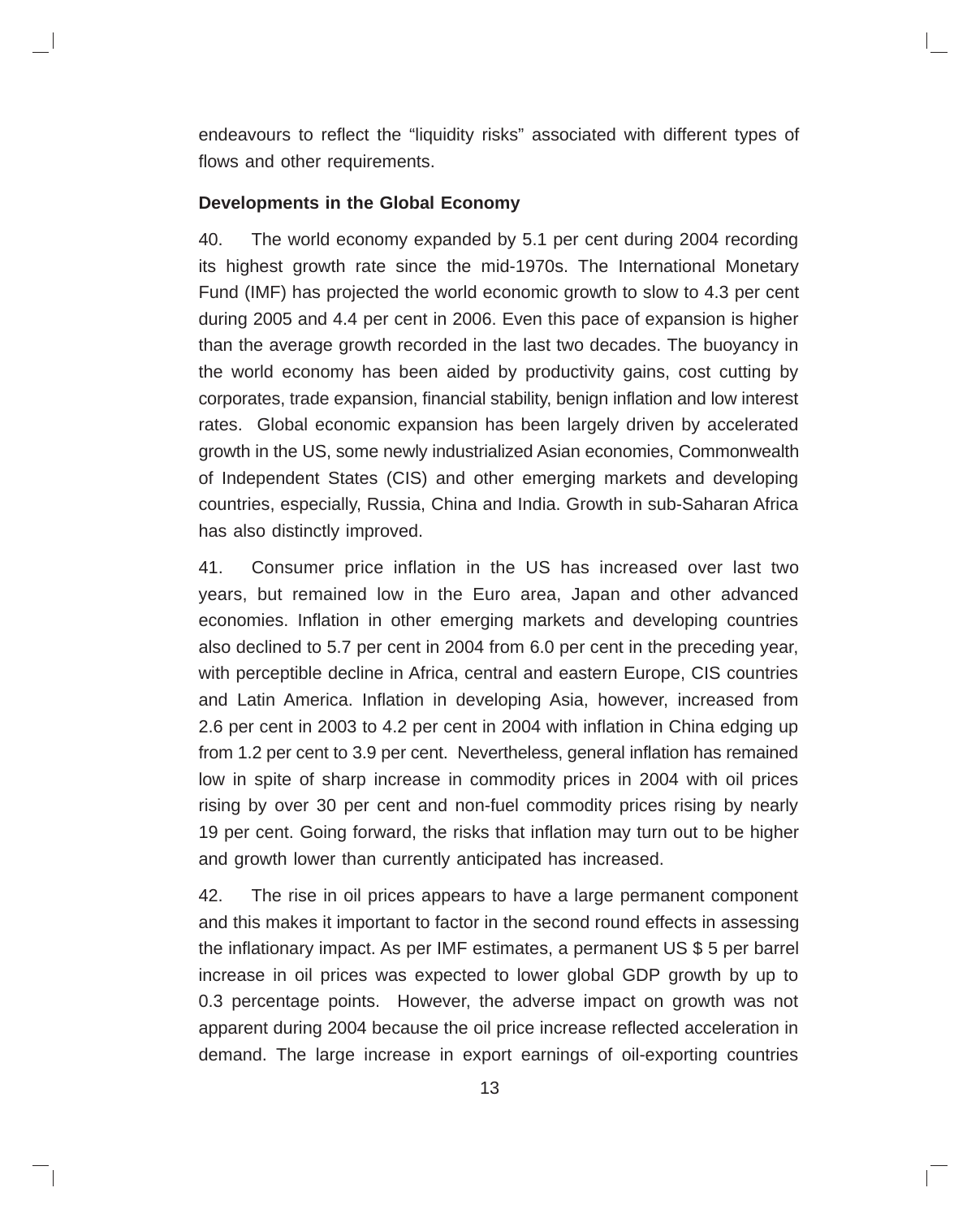have supported strong growth and have resulted in fiscal and current account surpluses in these countries. While some non-oil producing countries have benefited from strong growth in oil-producing countries, higher oil prices have the potential for adverse balance of payments effects and could lead to substantial adjustment in domestic consumption with attendant adverse impact on growth. If capacity pressures seen in some industries persist and labour market conditions tighten, inflationary pressures could emanate both from the demand and supply side. Overhang of liquidity in some emerging markets, fuelled by large capital flows amidst global external imbalances could also accentuate inflationary pressures.

43. Risks to growth arise from current account and fiscal imbalances and excessive leveraging in some advanced economies which has necessitated current account and exchange rate adjustments. Global expansion has been largely imbalanced with hesitant recovery amidst structural rigidities in some advanced economies, leaving the prospects of global growth in near term somewhat uncertain. Current account deficit of advanced economies has widened to 1.0 per cent of GDP, with the US running a deficit as high as 5.7 per cent of GDP. Fiscal gaps in the US, the Euro area and Japan remain large. Unemployment rates in advanced economies have declined very little in relation to pick up in economic activity. Currency adjustments are still not over in spite of 20 per cent real effective exchange rate depreciation of the US dollar over last two years and a 13 per cent appreciation in the Euro. Policy rates have been raised in the US but are still below the neutral level in major advanced economies, except the UK. Short-term market interest rates in advanced economies have hardened by more than 50 basis points in the first quarter of 2005. Though long-term interest rates have not moved as much, the transmission could follow. While net private capital flows to emerging markets increased sharply by 32 per cent in 2004 to nearly US \$ 200 billion, the levels may not be sustained in the coming years. If unanticipated macroeconomic or geopolitical developments occur against this background, the extent of required adjustment could get amplified.

44. The global financial system today is far more stable than in the latter half of the 1990s as a result of robust world economic growth over the past three years and good corporate earnings. The financial institutions addressed issues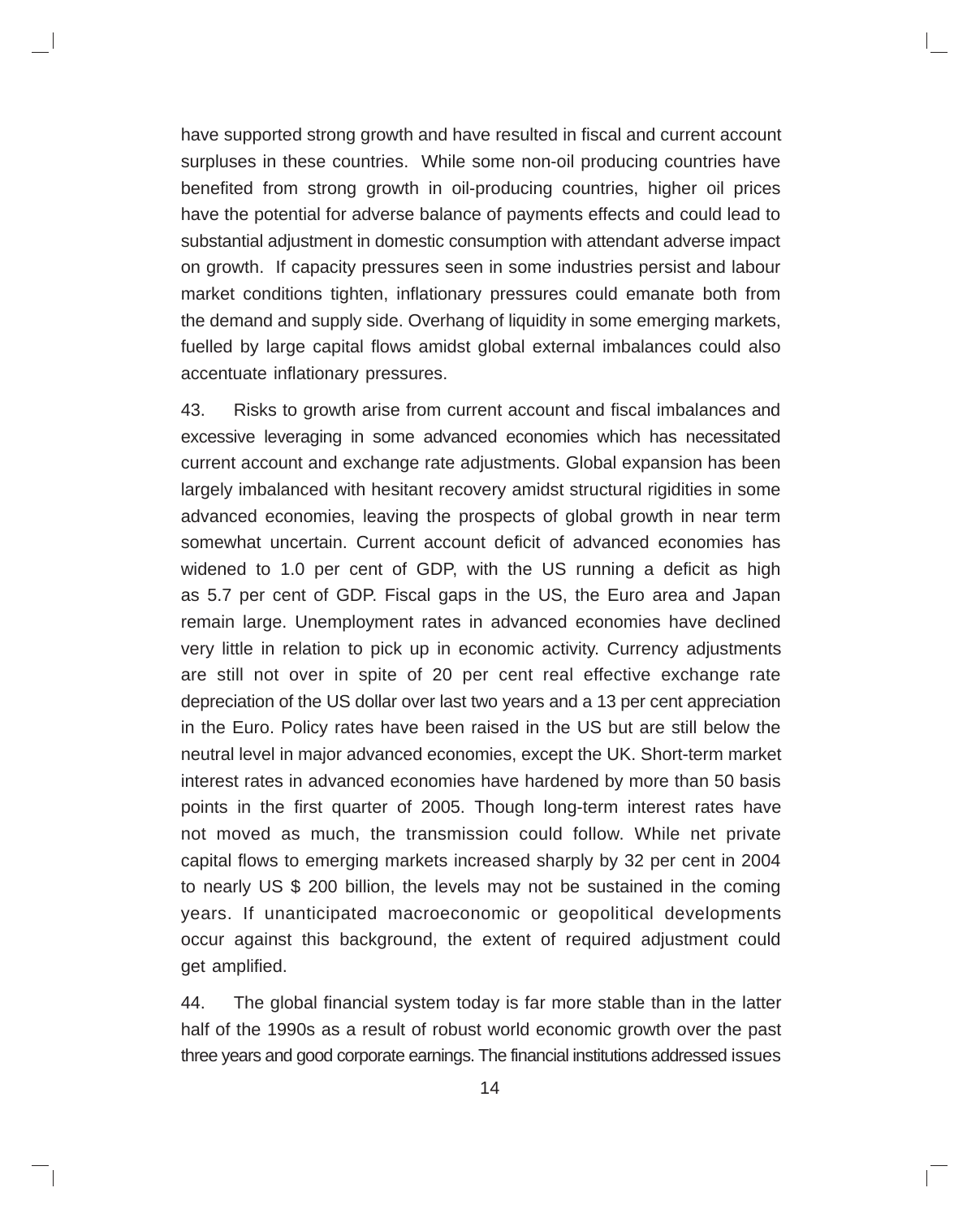arising out of bad loan problems and strengthened their capital base as well as risk management systems. In the emerging market economies, improved economic fundamentals coupled with enhanced policy credibility resulted in a series of upgrades on sovereign credit ratings. This has contributed to the benign financial market conditions and tightening of spreads. However, world financial markets are known to be characterised by multiple equilibria where good state of markets could change into a bad state within a very short period. Abundant global liquidity and low short-term interest rates over the past few years have also contributed to asset price rise and leveraging of corporate and household balance sheets in several parts of the world, covering both the emerging and the matured markets. Furthermore, considering that economic expansion may be at a very advanced stage of business cycle in some systemically important matured markets, it may be difficult to sustain the current high levels of corporate earnings. There is an even greater need now to keep a vigil on potential bubbles in the asset markets since real estate market valuations have, in the recent past, been supported by low-interest consumer debt. Current equity valuations, which still look good in most markets, could move very quickly if corporate earnings drop. Currency adjustments have proceeded in an orderly manner over last two years, but if required adjustments in current account and fiscal gaps of advanced economies do not take place over the next few years, interest rates may have to rise to clear the markets. In such an event, the impact on balance sheets could be much larger than is currently being anticipated. Finally, if oil prices continue to firm up at a pace seen so far in 2005, financial markets could see a major reaction as pace of economic activity slackens, corporate earnings fall and external imbalances sharpen.

45. Over the years, India's commercial and financial linkages with the rest of the world has been increasing with trade liberalisation and openness on the capital account. This is reflected in the transmission of international impulses to the real sector and domestic financial markets. Trends in international prices have now significant influence on domestic prices. Indian corporates and institutions are increasingly accessing international markets with consequent asset diversification. While this process has provided important opportunities, it has also brought in new challenges and risks, necessitating fine-tuning of macro policies in a much broader context.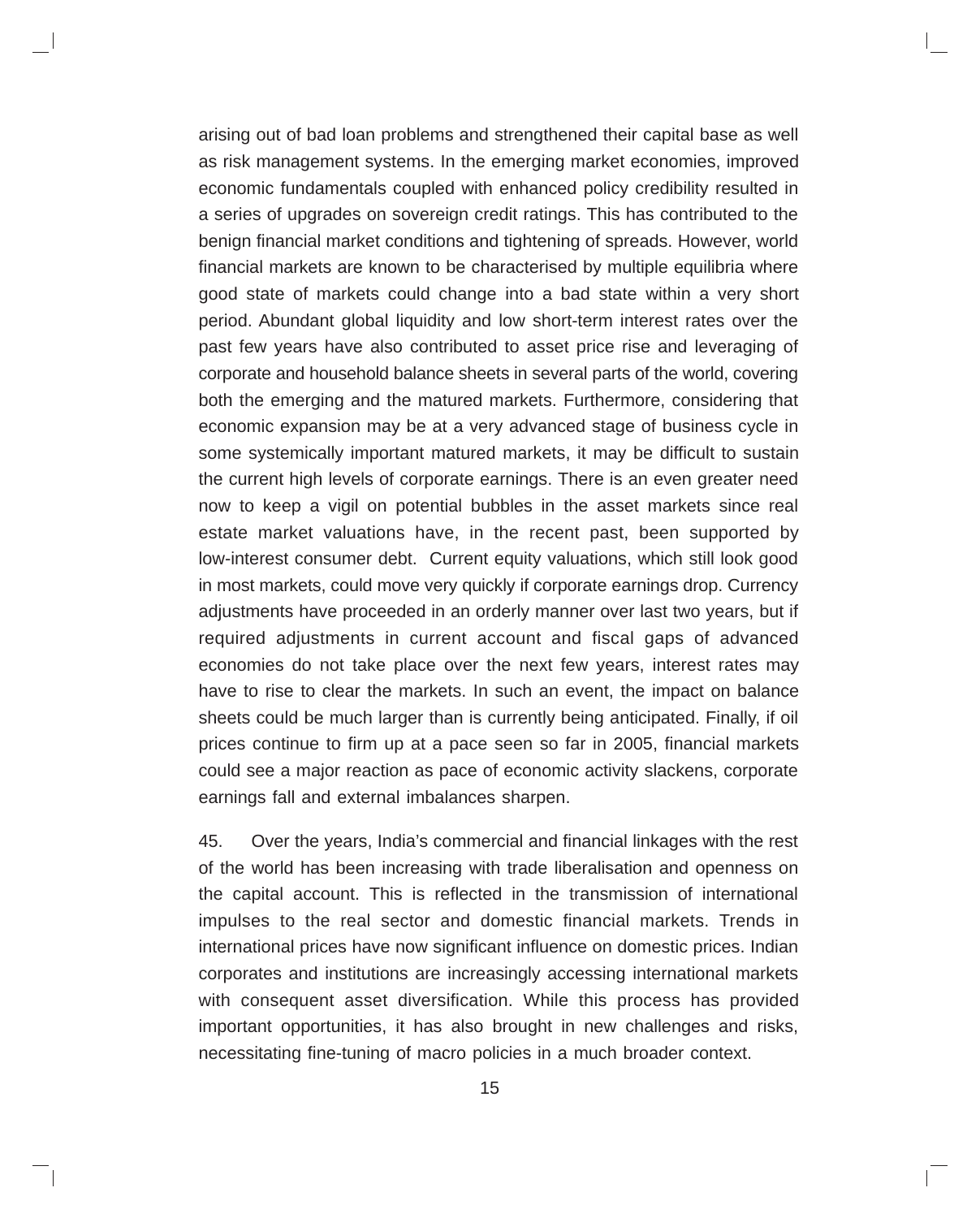#### **II. Stance of Monetary Policy for 2005-06**

46. During 2004-05, monetary policy faced difficult challenges which prompted a change in the stance in the mid-term Review of October 2004. First, there was a carry forward of excess liquidity of over Rs.81,000 crore. Second, the headline WPI inflation accelerated beyond the anticipated level during the first half of the year. Third, the seasonal decline in food prices did not materialise fully, perhaps stemming from deficient monsoon. Fourth, international commodity prices remained high and volatile. Fifth, internationally, monetary policy stance in a number of countries was transiting from highly accommodative to a neutral level. Sixth, the pass-through of international commodity price pressures to domestic inflation had implications for inflationary expectations. Seventh, given the uncertainties, the reaction of financial markets was adverse. As interest rates were at historically low levels, the upside risk was high. There was sharp upward movement in interest rates towards the middle of the year which ensued a selling pressure in government securities market. Eighth, the equity markets touched a low on May 17 which had an adverse impact on sentiments very temporarily and markets bounced back very quickly thereafter. Finally, these developments occurred at a time when industrial growth was looking up after a prolonged period of sluggishness and non-food credit was also picking up. In the event, the Reserve Bank had to balance the considerations of growth while containing inflationary expectations. Given the role of supply factors in the nature of inflation, the response was in concert with the Government. In signalling its commitment to price stability, the Reserve Bank switched its stance from a 'very close watch on the movements in the price level' in the annual policy Statement to 'equal emphasis on price stability' in the mid-term Review. Similarly, liquidity management for the purpose was emphasised with a switch from a provision of 'adequate liquidity' to 'appropriate liquidity'. The policy measures were also calibrated to evolving circumstances with a view to stabilising inflationary expectations.

47. During 2004-05, the following steps were taken in a measured and calibrated manner. First, the Reserve Bank communicated its assessment of the supply-induced nature of inflation to the market on several occasions. Second, the market was sensitised to the differential behaviour of inflation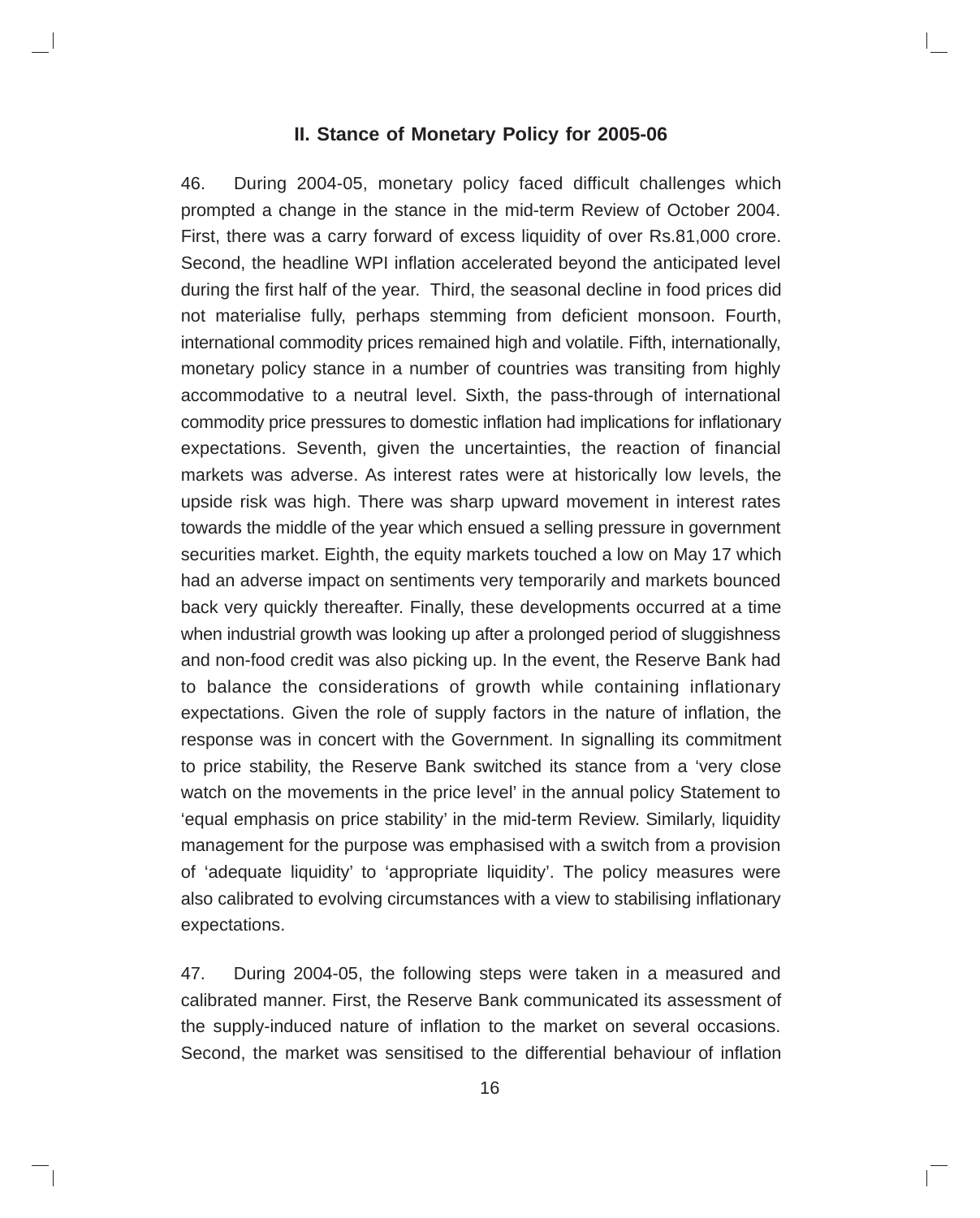at the producers' and the consumers' level, the former being higher as observed in a number of other oil-importing countries. Third, the Government responded with fiscal measures, particularly by reducing customs and excise duties on oil. Fourth, corporates also responded positively by moderating the exercise of their pricing power. Fifth, in order to enable the Reserve Bank to address the overhang of liquidity, the Government raised the ceiling of MSS from Rs.60,000 crore to Rs.80,000 crore. Sixth, for a more flexible management of liquidity, overnight fixed rate reverse repo under LAF was introduced. Seventh, CRR was raised by one-half of one percentage point to 5.0 per cent. Eighth, the remuneration of CRR was delinked from the Bank Rate and was reduced to 3.5 per cent to enhance its effectiveness as a monetary instrument. Ninth, banks were allowed to transfer their investment into HTM category up to their statutory minimum SLR requirement after providing for depreciation. While this measure provided an opportunity to banks to interface with interest rate cycles, at a macro level, it helped in maintaining financial stability. Finally, the fixed reverse repo rate under LAF was raised by 25 basis points to 4.75 per cent. However, the repo rate and the Bank Rate were left unchanged at 6.0 per cent signalling the short-term nature of upward inflationary pressures. The financial markets responded positively to the package of measures and, consequently, interest rates stabilised towards the last quarter of the year, albeit at higher levels, but lower than their intra-year highs registered during the middle of the year. Moreover, credit flow to the commercial sector remained uninterrupted and the government borrowing programme could be completed smoothly.

48. In the conduct of monetary policy, the Reserve Bank was faced with the challenge of reconciling two dominant views. As inflation was supply induced, it was argued that direct monetary policy action may be premature keeping in view the fact that industry was coming out of a sluggish phase. On the other hand, the deterioration in inflation expectations on the basis of observed acceleration in headline inflation, accompanied by sharp movements in market interest rates, tested the resolve of the central bank on price stability. Since such a deterioration occurred under conditions of overhang of excess liquidity, strong credit growth, incomplete pass-through of oil price shock and uncertainties about its second round effects, the other argument was in favour of monetary policy response to contain inflationary expectations.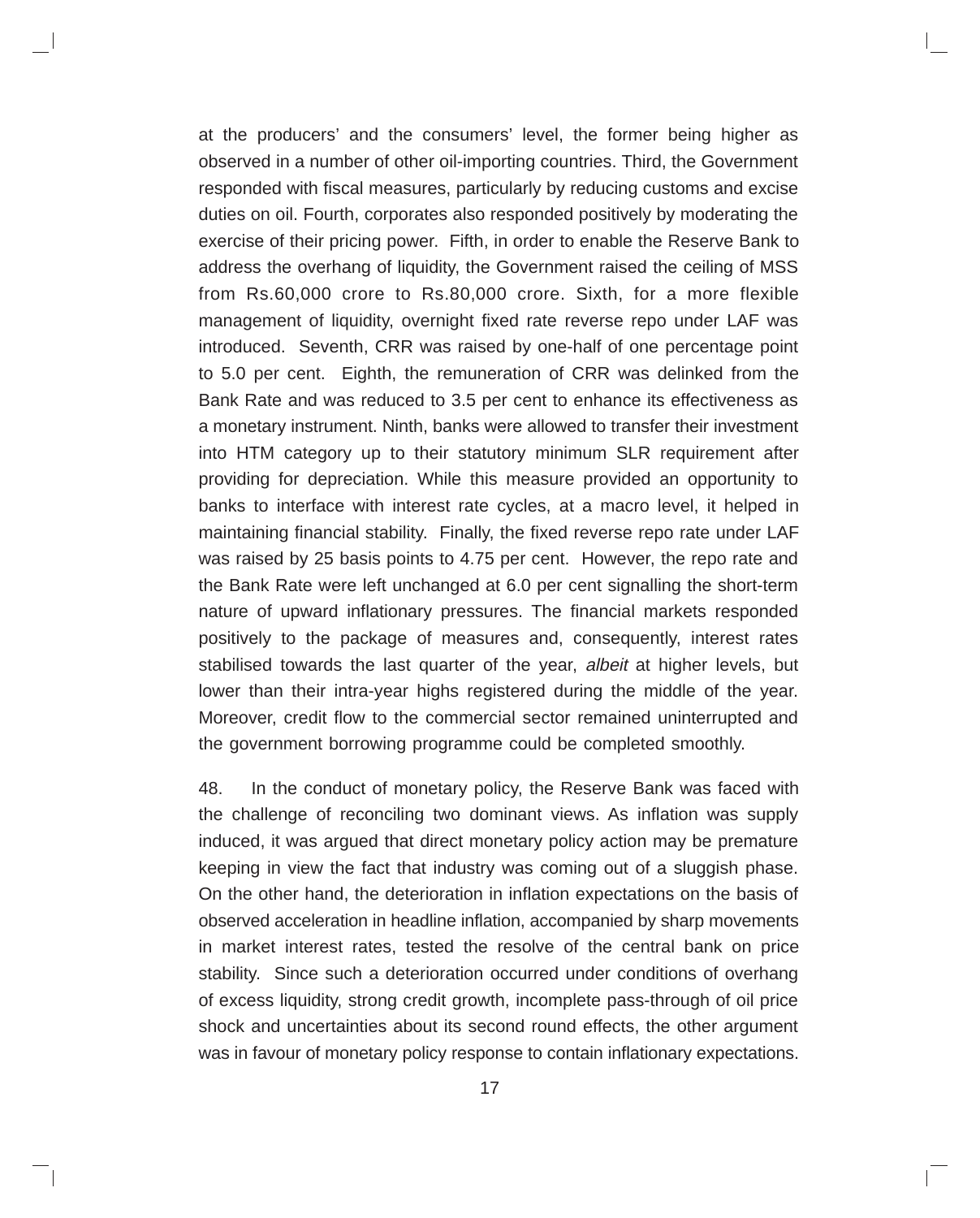The received wisdom, with the hindsight of oil price shocks of the 1970s and the 1980s, is that in the face of a significant supply shock, it is not prudent for monetary policy to be overly accommodative. Moreover, globally, monetary policy was transiting in a number of countries from excessive accommodation towards a neutral position on inflation concerns. On balance of considerations, the Reserve Bank raised CRR and the reverse repo rate moderately to signal its strong commitment to price stability. In this context, it is important to note that higher levels of sustainable growth is feasible only in an enabling environment of stable prices.

49. Monetary management during second half of 2004-05 was conducted broadly in conformity with the stance of the policy set out for the second half of the year. In terms of macroeconomic outcome during 2004-05, first, the GDP growth rate turned out to be better than anticipated largely on account of higher than expected growth from agricultural sector. More importantly, GDP growth was characterised by a pick up in industrial activity which, if sustained, could lift India to a higher growth trajectory. Second, the inflationary outcome, though consistent with the anticipation at the beginning of the year, turned out to be more favourable than the perception of the mid-term Review due to moderation in prices of primary and manufactured products as well as cushioning of the oil price impact. Third, while interest rates in money and government securities markets rose intra-year, they stabilised during the later part of the year albeit at higher levels. Fourth, the pick up in non-food credit growth was generally sustained and distribution of credit became broad-based across sectors during the later part of the year. More importantly, the expansion of credit did not trigger an increase in lending rates. Fifth, the term deposit rates showed some increase. Sixth, money supply growth turned out to be lower than the projections made at the beginning of the year. Seventh, though the exchange value of the rupee vis-à-vis the US dollar depreciated at the beginning of the year, it recovered and exhibited greater two-way movement. Eighth, the trade deficit widened significantly reflecting a deficit on non-oil trade balance and higher oil imports. Ninth, though net invisible receipts are buoyant, the current account of balance of payments which remained in surplus for consecutive three years is turning into a deficit during 2004-05 reflecting adverse trade balance. While invisibles, such as private remittances have lent support to the current account, the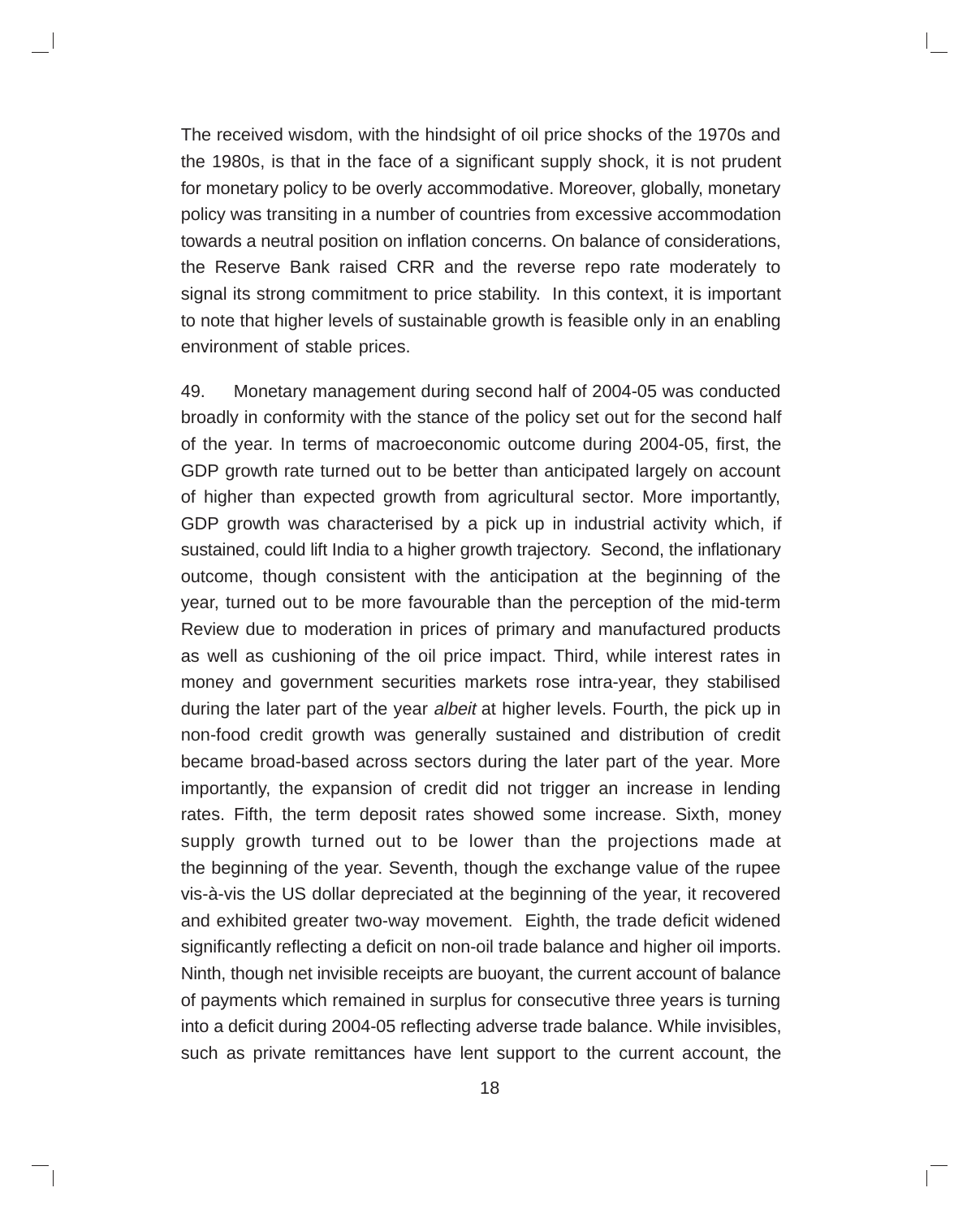trade account has particular relevance as it reflects the competitiveness of the underlying industrial structure and the degree of openness. Tenth, capital flows resumed after a brief pause resulting in significant increase in foreign exchange reserves during the year. Finally, corporate results and the domestic business outlook continue to remain positive.

50. Against the background of developments during 2004-05, the stance of monetary policy will depend on several factors, including macroeconomic prospects, global developments and the balance of risks. First, the outlook for growth in 2005-06, which should be noticeably better than the previous year, may get moderated by the conditions in oil markets which remain tight. Second, if the impact of mineral oil prices on WPI is isolated, the underlying inflationary pressures appear moderate. The supply factors will continue to dominate the price situation, while demand management seems to invite close attention. Third, the non-food credit during 2004-05 recorded its second highest growth in 55 years. There is evidence of increase in credit-elasticity of GDP and credit penetration. Hence, adequate credit growth needs to be ensured for productive sectors and the borrowing programme of governments accommodated, while closely assessing the implications for demandmanagement to maintain macro and price stability. In these circumstances, the liquidity management becomes critical. The interest rate outlook should take into account these domestic challenges but the increasing integration warrants some attention to global factors. Fourth, the borrowing programme of the Centre was unusually low in 2004-05. While the borrowing programme for 2005-06 is significantly higher than the previous year, it is in line with the magnitudes in 2002-03 and 2003-04, though the credit growth was sluggish in those years. Fifth, the current account, which was in surplus for three consecutive years, is turning into a deficit. The capital account continues to be in surplus in a significant way. Current indications are that these trends will continue in 2005-06 and, consequently, the external sector will exhibit strength and resilience, though unanticipated, globally-transmitted shocks cannot be ruled out.

51. The India Meteorological Department (IMD) in its forecast of South-West monsoon for the current year has placed the expected rainfall at 98 per cent of its long period average. With a normal monsoon, the growth in agriculture can be assumed to be around 3 per cent. Further, it is expected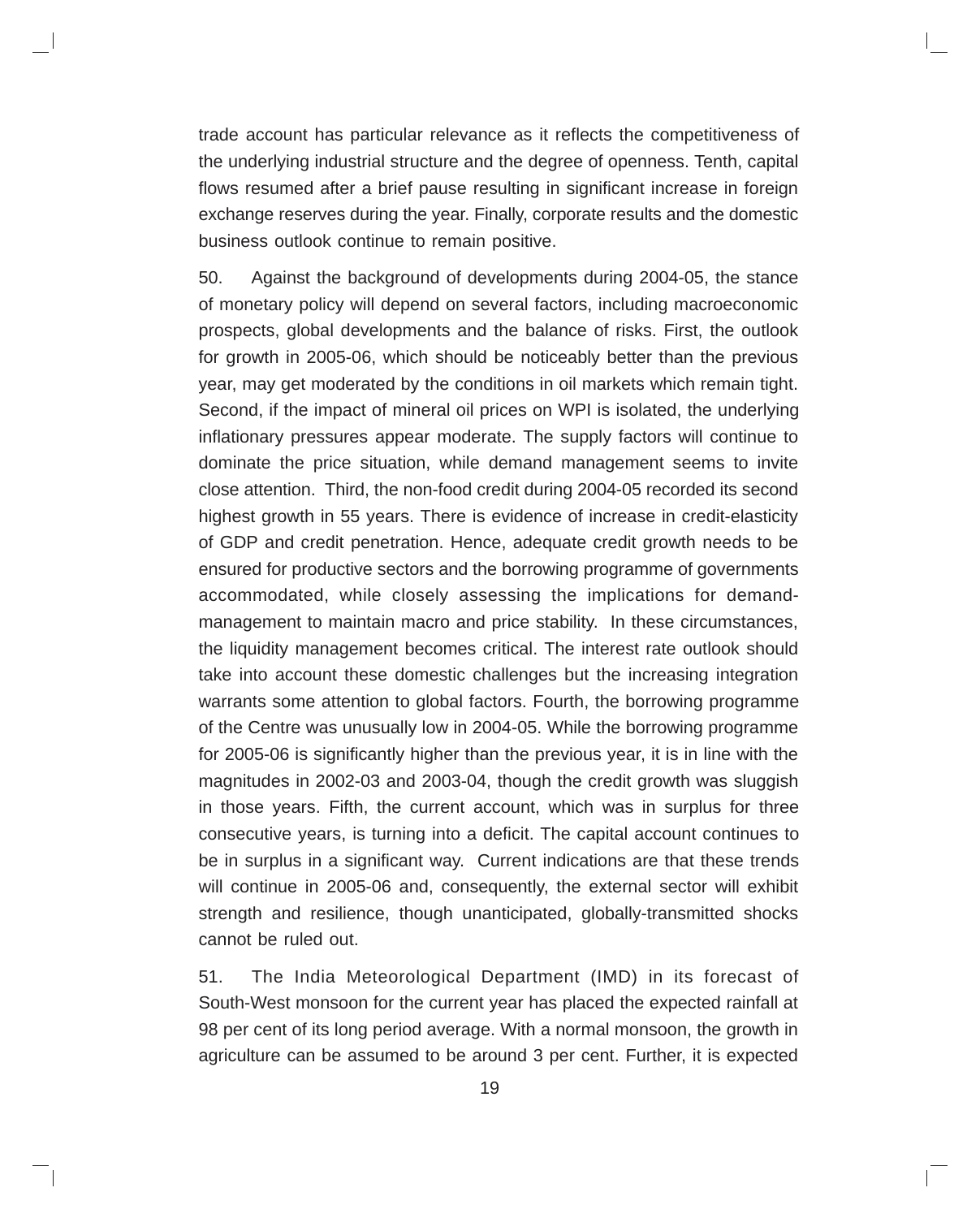that industry and services sectors would maintain their current growth momentum while absorbing the impact of oil prices. The real GDP growth during 2005-06, on the basis of above assumptions, could be placed around 7.0 per cent for the purpose of monetary policy formulation.

52. A factor that complicates the conduct of monetary policy during certain periods is the difficulty encountered in precisely assessing the potential inflationary pressures based on the available data for the current period. First, the liquidity overhang which was reduced to a significant extent by December 2004, has since increased to levels witnessed at the beginning of 2004-05. Second, the international oil prices have again turned volatile with an upward pressure. Third, besides oil, the other primary commodity prices remain firm in international markets. Fourth, the full pass-through of international oil prices to domestic price has not taken place and fiscal manoeuvrability on this front is getting limited. Fifth, credit growth continues to remain buoyant. Finally, as against these factors, it must be recognised that there is evidence of increasing productivity in several sectors in the economy that could moderate pressures on prices. The level of food stocks and forex reserves provide cushions against some price increases. Further, the contextual analysis of WPI excluding mineral oils, on a point-to-point basis in 2004-05, worked out to 3.5 per cent as against 4.7 per cent in the previous year, which gives some indication of supply shock elements of WPI as distinct from what may be construed as core components of inflation. In view of these considerations governing current trends, the inflation rate in 2005-06, on a point-to-point basis, may be placed in a range of 5.0-5.5 per cent subject to the growing uncertainties on the oil front both in regard to global prices and their domestic absorption.

53. Consistent with the real growth of GDP and inflation, the projected expansion of money supply (M<sub>3</sub>) for 2005-06 is placed at 14.5 per cent. In tune with this order of growth in  $\mathsf{M}_{_3}$ , increase in aggregate deposits of scheduled commercial banks is set at Rs.2,60,000 crore which is higher by 15.0 per cent over its level in the previous year. Non-food bank credit including non-SLR investments of banks is projected to increase by around 19.0 per cent. This magnitude of credit expansion is expected to meet adequately the credit needs of all the productive sectors of the economy.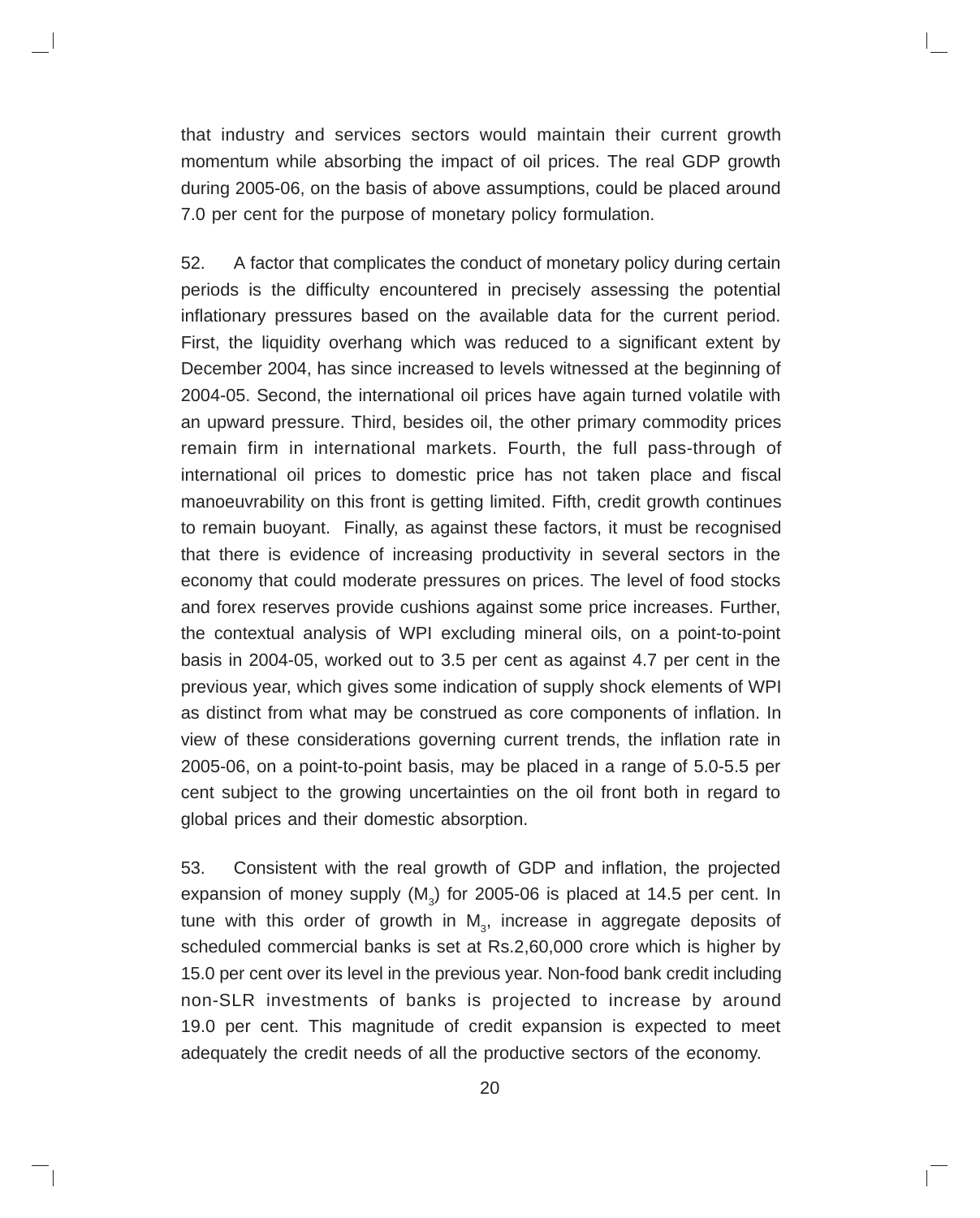54. For the year 2005-06, the Union Budget has placed the fiscal deficit at 4.3 per cent of GDP and the net market borrowing programme of the Centre is budgeted at Rs.1,10,291 crore as compared with Rs.46,050 crore in the previous year. While the borrowing programme of the Centre is much higher than that in the previous year, taking into account the normal market borrowing programme of States and the comparable level of borrowings of Centre and States in the years prior to 2004-05, the Reserve Bank expects to conduct debt management within the monetary projections for 2005-06 barring unexpected developments. In this regard, there is scope for accommodating continued growth in credit needs as well as the higher borrowing programme to the extent it is possible to unwind MSS to provide appropriate liquidity consistent with macro objectives.

55. Monetary policy would continue to enhance the integration of various segments of the financial market, improve credit delivery, nurture credit culture and enhance the quality of financial services. Given the volatility in the inflation rate during 2004-05, there is also a need to consolidate the gains obtained in recent years from reining in inflationary expectations. It is important to appreciate that, while sustained efforts over time have helped to build confidence in price stability, inflationary expectations can turn adverse in a relatively short time if noticeable adverse movements in prices take place. In the world economy, after a prolonged period of low inflation, there are signs that inflation may be edging up. The global oil markets continue to remain tight with higher prices and increased volatility. Credible commitment of policy to fight inflation is critical to stop translation of higher oil prices into wage-price spirals. In addition, the international prices of non-oil primary commodities may continue to remain firm. On the domestic front, the manoeuvrability on oil prices is getting limited and corporates have a higher probability of gaining their pricing power with a better industrial outlook. The pricing pressure, if it were to occur from the supply side, could get complicated by continuing overhang of excess domestic liquidity. While the economy has the resilience to withstand supply shocks, the upside risks do exist. As such, the inflationary situation needs to be watched closely and there could be no room for complacency on this count.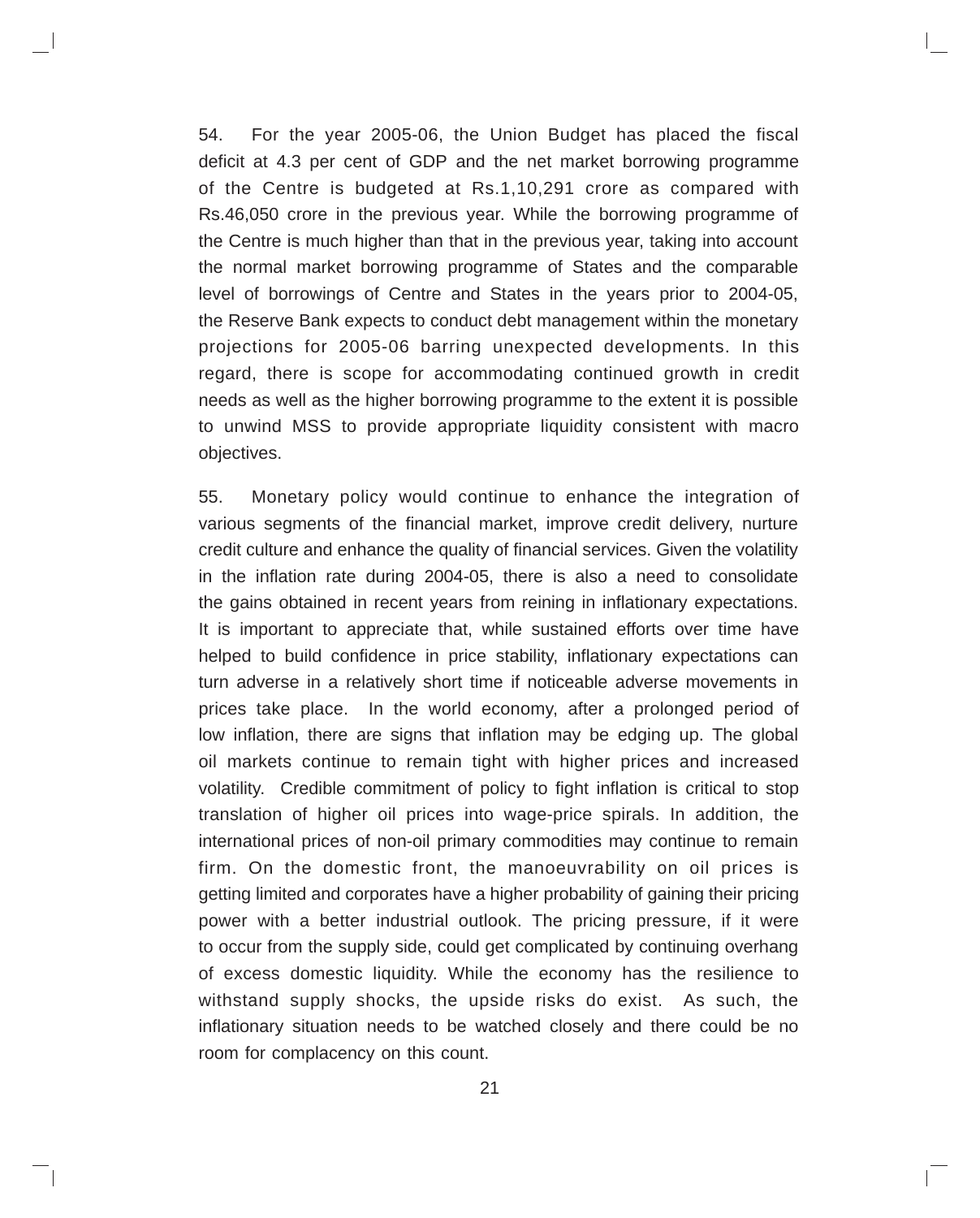56. In the context of current inflation scenario, an issue of policy interest for financial management by banks and other market participants is whether the interest rate cycle has turned from the low observed during 2003-04. As is well known, the outcome for interest rates depends mainly on the outlook for inflation, growth prospects and investment demand and it is not possible to predict short-run movements in interest rates, either up or down, without taking cognizance of possible movements in all other macroeconomic variables. These variables are also subject to unanticipated changes because of unforeseen domestic or external developments. However, the system has to recognise interest rate cycles and strengthen risk management processes to cope with eventualities so that financial stability could be maintained and interest rate movements could be transited in a non-disruptive manner. In this regard, it is instructive to observe global trends as the Indian economy is progressively getting linked to the world economy. While there is an overhang of domestic liquidity, partly mirroring abundant global liquidity, the trends in global interest rates, inflation expectations and investment demand would also have some relevance in the evolution of the domestic interest rates. It will, therefore, be desirable to contain inflationary pressures to stabilise domestic financing conditions both for the governments and the private sector.

57. The Reserve Bank will continue to ensure that appropriate liquidity is maintained in the system so that all legitimate requirements of credit are met, consistent with the objective of price stability. Towards this end, RBI will continue with its policy of active demand management of liquidity through OMO including MSS, LAF and CRR, and using the policy instruments at its disposal flexibly, as and when the situation warrants.

58. In sum, barring the emergence of any adverse and unexpected developments in various sectors of the economy and keeping in view the inflationary situation, the overall stance of monetary policy for the year 2005-06 will continue to be as set out in the mid-term Review of October 2004, namely:

• Provision of appropriate liquidity to meet credit growth and support investment and export demand in the economy while placing equal emphasis on price stability.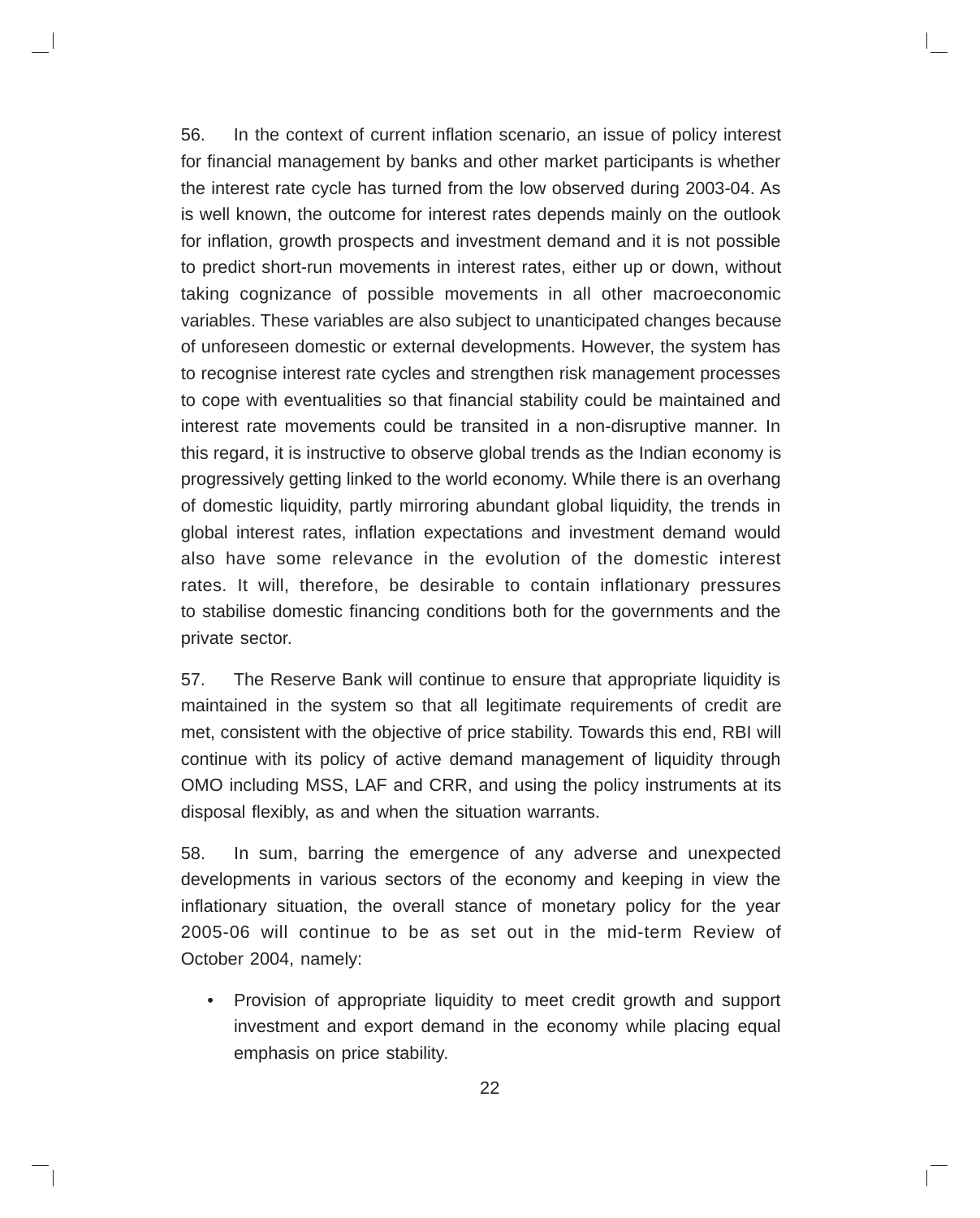- Consistent with the above, to pursue an interest rate environment that is conducive to macroeconomic and price stability, and maintaining the momentum of growth.
- To consider measures in a calibrated manner, in response to evolving circumstances with a view to stabilising inflationary expectations.

### **III. Monetary Measures**

### **(a) Bank Rate**

59. In the mid-term Review of October 2004, the Bank Rate was kept unchanged at 6.0 per cent. On a review of the macroeconomic developments, it is considered desirable to leave the Bank Rate stable (at 6.0 per cent) at present.

### **(b) Reverse Repo Rate**

60. In view of the current macroeconomic and overall monetary conditions, it has been decided:

**•** To increase the fixed reverse repo rate by 25 basis points under the liquidity adjustment facility (LAF) of the Reserve Bank effective from April 29, 2005 to 5.00 per cent from 4.75 per cent.

61. The repo rate will continue to be linked to the reverse repo rate, as at present. However, the spread between the reverse repo rate and the repo rate is reduced by 25 basis points from 125 basis points to 100 basis points with effect from April 29, 2005. Accordingly, the fixed repo rate under LAF will continue to remain at 6.0 per cent.

## **(c) Cash Reserve Ratio**

62. The cash reserve ratio (CRR) of scheduled banks is currently at 5.00 per cent. While the Reserve Bank continues to pursue its medium-term objective of reducing the CRR to the statutory minimum level of 3.0 per cent, on a review of the current liquidity situation, it is felt desirable to keep the present level of CRR (5.00 per cent) unchanged.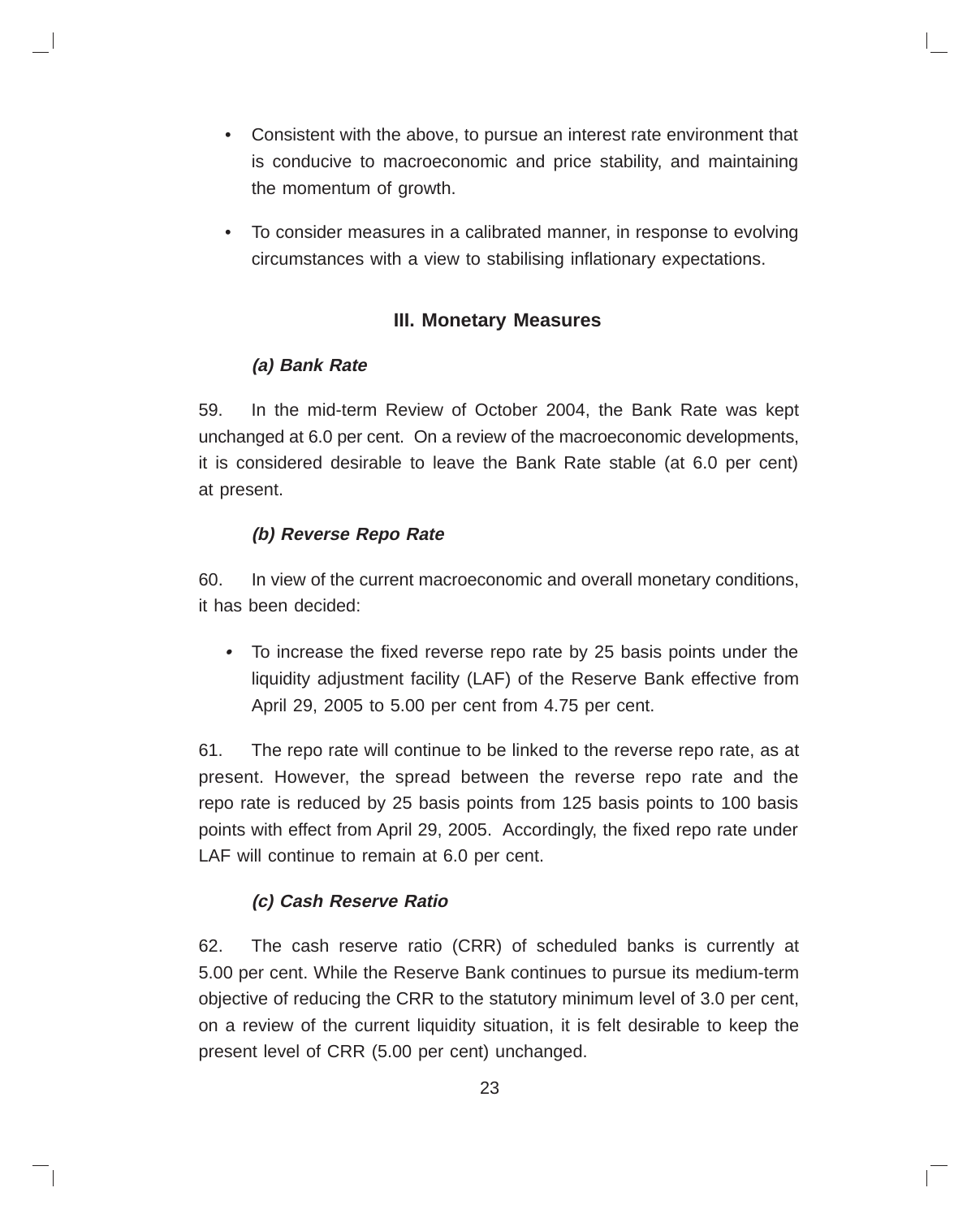#### **First Quarter Review**

63. The First Quarter Review of this part of the annual policy Statement will be undertaken on July 26, 2005 and will contain such other changes/ measures as may be necessary.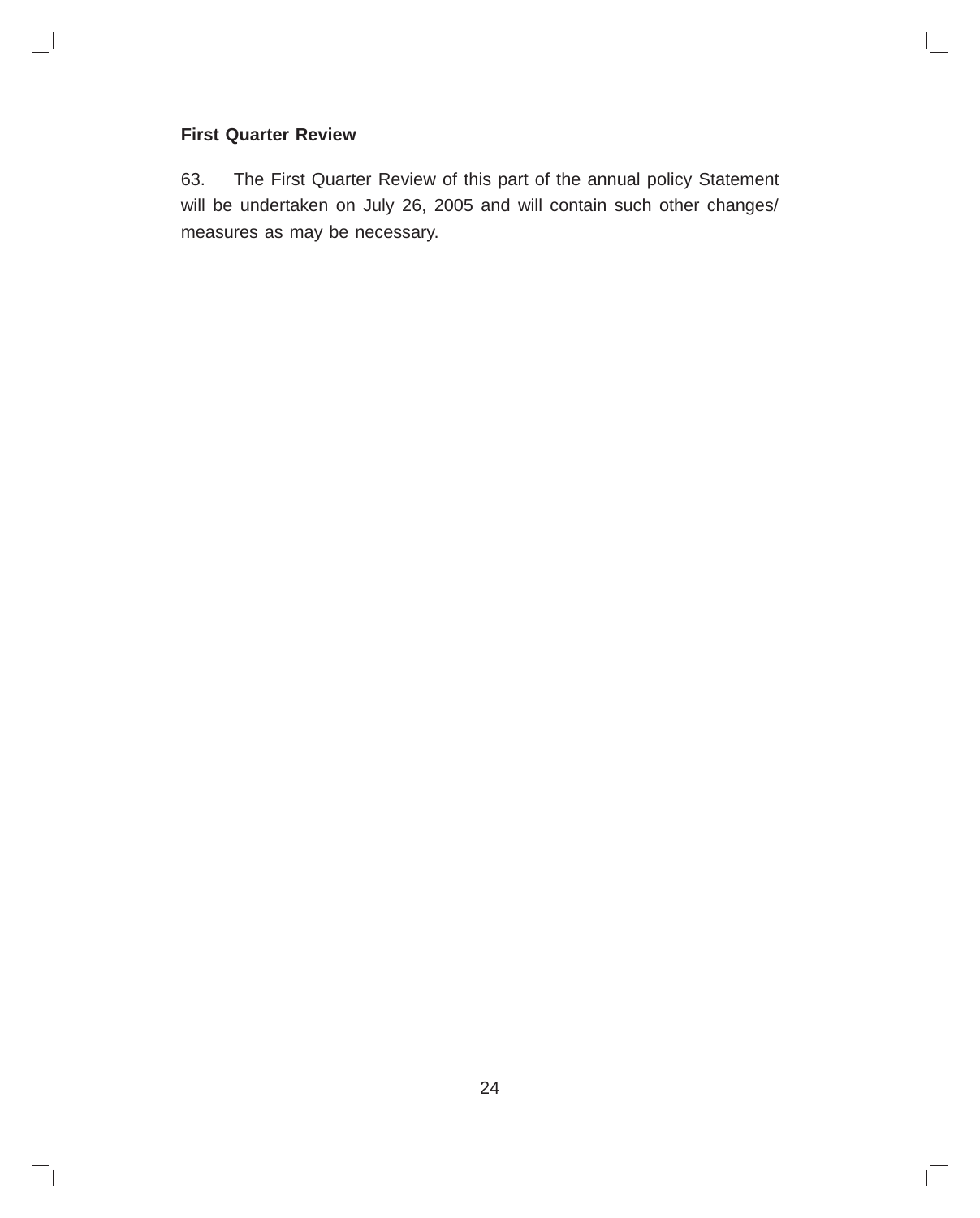## Part II. Annual Statement on Developmental and Regulatory Policies for the Year 2005-06

64. A stable and efficient financial sector is essential for sustained economic growth. In this context, the annual policy Statements as well as mid-term Reviews of RBI have been continuously focusing on the developmental and regulatory measures to strengthen the financial system. The policy Statements also discern the links among monetary, credit and regulatory policies involving the overall structural transformation of the real and financial sectors. The emphasis has been on safeguarding the financial stability of the overall system through effective monitoring and assurance of implementation of regulations. In this direction, the overall approach has been that of reorienting the role of RBI for improving institutional soundness, strengthening the regulatory and supervisory processes in alignment with international best practices and developing the necessary technological and legal infrastructure. While the approach towards the reforms has been gradual and relevant to the context, consultative processes and appropriate sequencing of measures have succeeded in aiding growth, avoiding crises, enhancing efficiency and imparting resilience to the system. The aim is to move towards a system that is responsive to the needs of the common person.

65. In order to reinforce stability of the overall system and to serve the common person, the emphasis of the policy Statement, at this stage, is on certain key areas. First, it is useful to debate the current regulations on interest rates and stipulations relating to priority sector in terms of their contemporary effectiveness in delivering adequate credit at appropriate prices. Second, to facilitate a balanced development of the financial system, it is necessary to further develop money, forex and government securities markets. Third, there is a need to bridge the financing gaps in agriculture and in small and medium enterprises in order to enhance credit delivery. Fourth, from a systemic point of view, sound corporate governance practices, better risk management and adherence to prudential norms within the financial sector need to be encouraged. Fifth, in order to strengthen the payment and settlement systems, a roadmap for development and application of technology in the financial sector in the medium-term becomes important. Finally, as financial institutions expand and become more complex,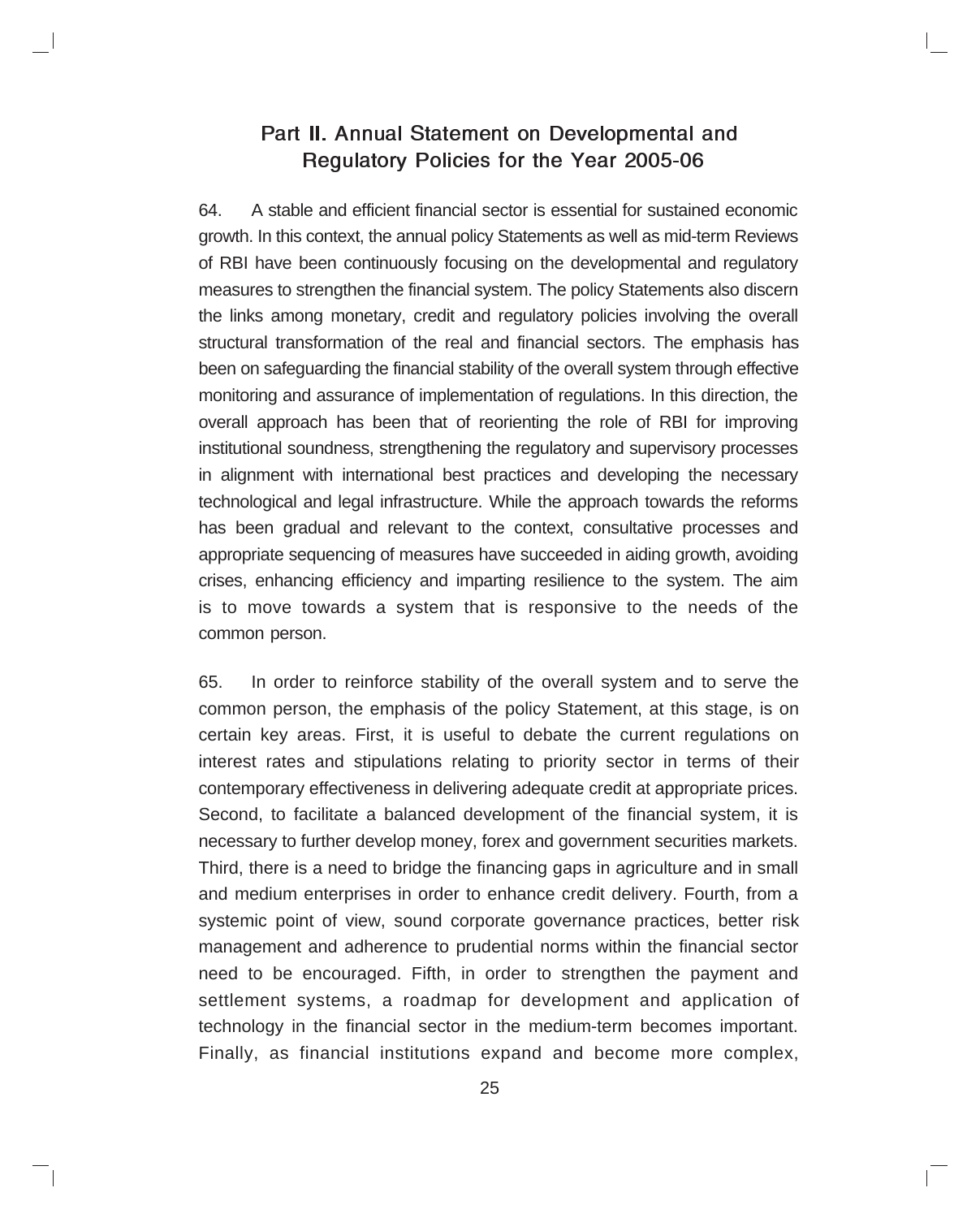it is imperative to ensure availability of quality services to all sections of the population.

66. In order to have focused attention on the identified areas for policy purposes, this Annual Statement on Developmental and Regulatory Policies for the Year 2005-06 consists of five Sections: I. Interest Rate Prescriptions; II. Financial Markets; III. Credit Delivery Mechanisms; IV. Prudential Measures; and V. Institutional Developments.

### I. Interest Rate Prescriptions

67. The deregulation of financial markets in the recent years has improved the competitive environment in the financial system and strengthened the transmission mechanism of monetary policy. Sequencing of interest rate deregulation has been an important component of the reform process which has imparted greater efficiency in resource allocation. The process has been gradual and predicated upon institution of prudential regulation of the banking system, market behaviour, financial opening and, above all, the underlying macroeconomic conditions. The interest rates have been largely deregulated except for (i) savings deposit accounts, (ii) non-resident Indian (NRI) deposits, (iii) small loans up to Rs.2 lakh and (iv) export credit.

68. The annual policy Statement of 2002 had weighed the option of deregulation of interest rate on savings accounts but the time was not considered opportune considering that bulk of such deposits are held by households in semi-urban and rural areas. It has, however, been argued that deregulation will facilitate better asset-liability management for banks and competitive pricing to benefit the holders of savings accounts. As regards NRI deposits, interest rate ceilings on FCNR(B) deposits are linked to LIBOR/ SWAP rates of corresponding foreign currencies, while NRE deposit rates are linked to US dollar LIBOR/SWAP rates. These stipulations have been put in place taking into account their implications for the banking system and the management of the capital account.

69. As regards lending rates, given the limited ability of small borrowers to manage interest rate risk and for ensuring availability of credit at reasonable rates, interest rate ceiling on small loans up to Rs. 2 lakh is linked to BPLR. The contrary view is that given the competitiveness in the credit market, high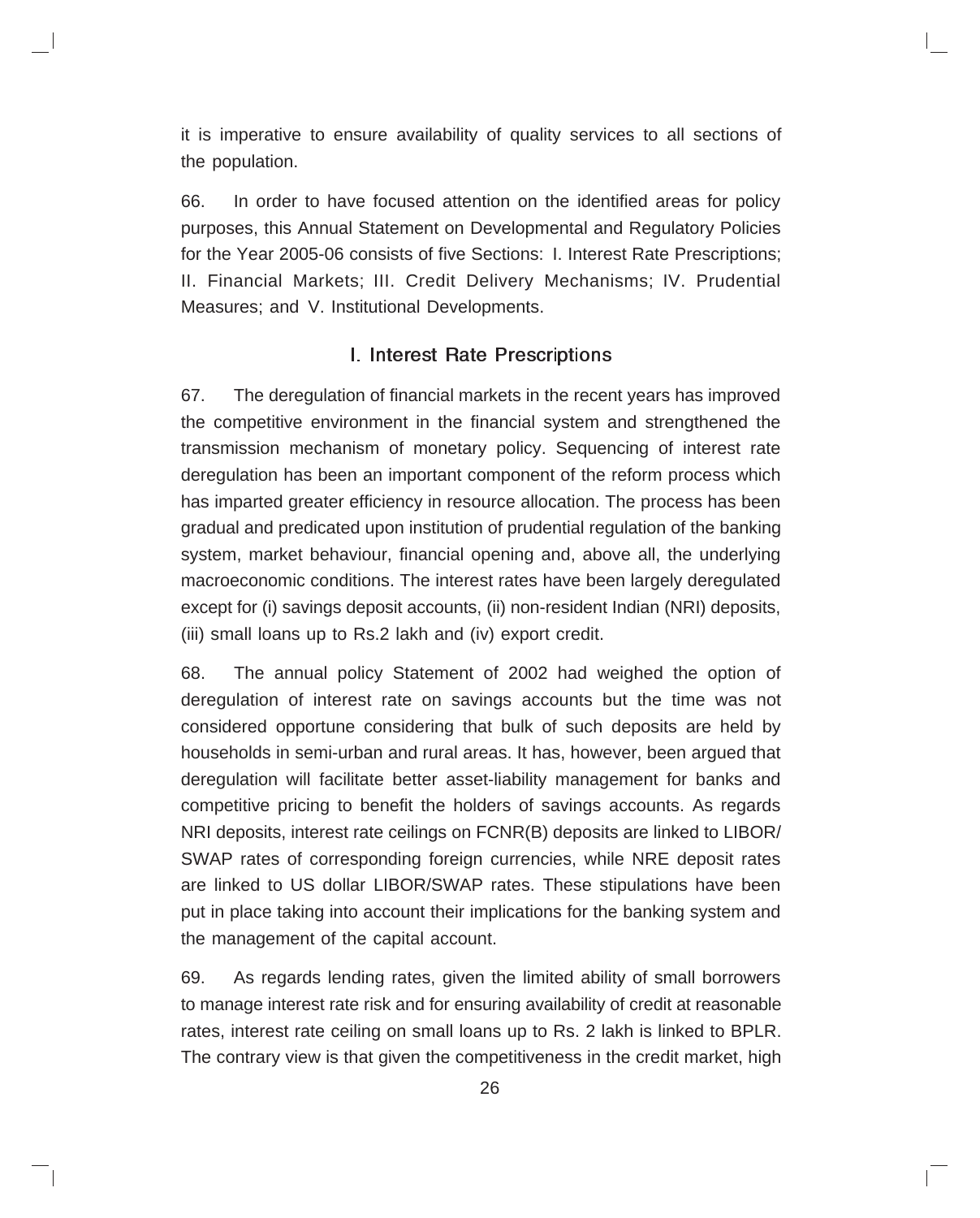share of sub-BPLR lending and increasingly broad-based credit structure, availability of credit to all segments of the economy at a price consistent with their risk profiles becomes important. Further, it is argued that lending rate regulation has dampened larger flow of credit to small borrowers. In addition, the current regulation seems to have imparted an element of downward rigidity to BPLR. It may be noted that RRBs and co-operative banks are free to determine their lending rates and there are no restrictions on lending rates of micro-finance institutions (MFIs).

70. Interest rate regulation on export credit has been favoured for making available credit to exporters at internationally competitive rates. The annual policy Statement of April 2002 had indicated that "linking of domestic interest rates on export credit to PLR has become redundant in the present circumstances as effective interest rates on export credit in rupee terms is substantially lower than the PLR". The mid-term Review of October 2002 had mooted deregulation of interest rate on rupee export credit in phases to encourage greater competition in the interest of exports. One view is that in the light of competitive lending rates in the economy, it is important to ensure that regulated interest rates should not restrict credit flow to all segments of exporters with different risk profiles.

71. While there is merit in moving forward to impart greater competitiveness and depth to the activities of the financial system by further deregulating interest rates in some segments which have hitherto remained regulated for various reasons found relevant at different stages, it is proposed to continue with *status quo* as various issues pertaining to above regulations on interest rates are being debated.

#### II. Financial Markets

#### Money Market

#### Framework for Development of Money Market

72. Money market provides a focal point for the central bank's operations in influencing system liquidity and thereby transmitting the monetary policy impulses. The broad policy objectives that are being pursued for the development of money market include ensuring stability in short-term interest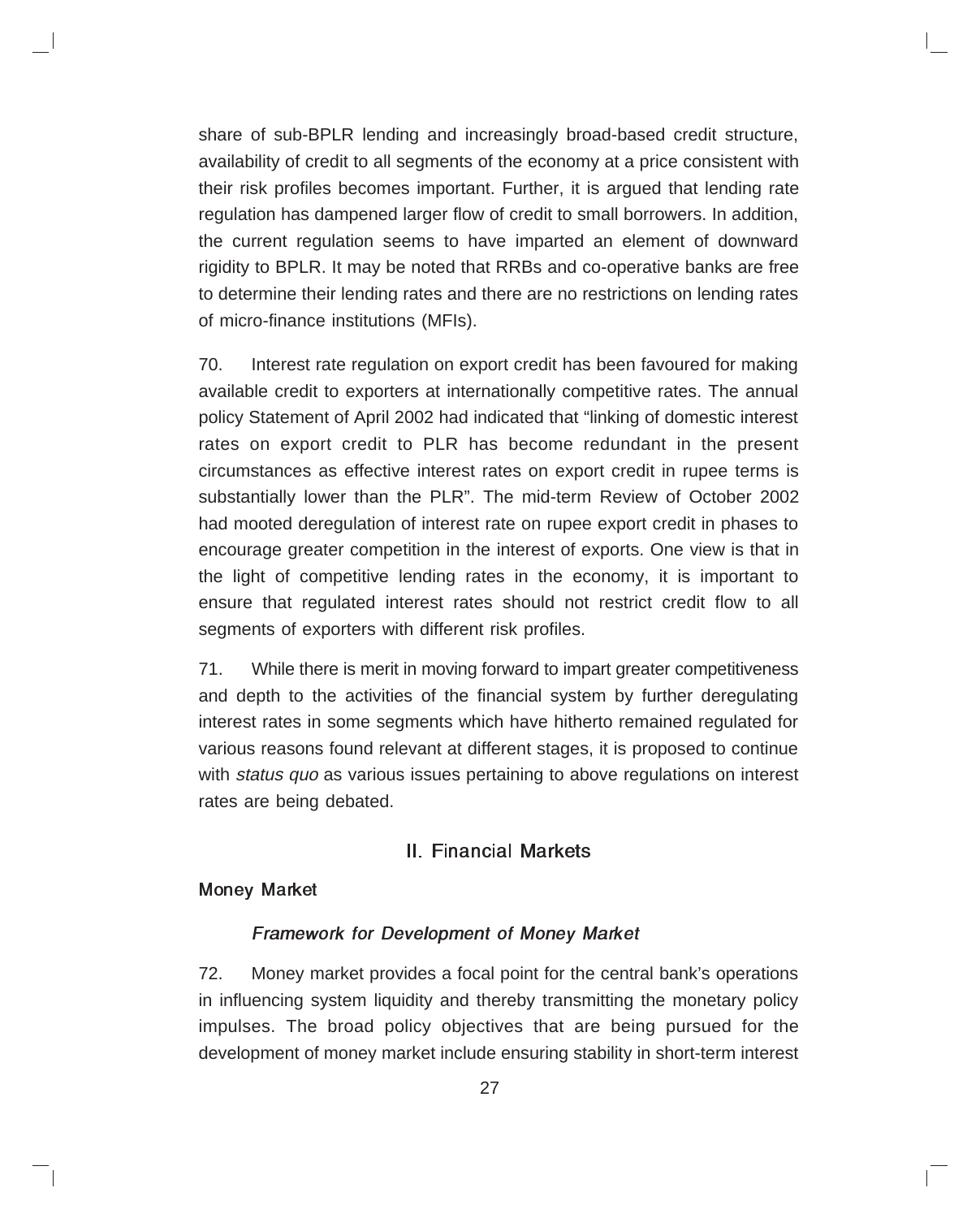rates, minimising default risk and achieving a balanced development of various segments of the money market. In order to review the recent developments and current status of money market in the context of evolving monetary policy framework, fiscal scenario, regulatory regime and extent of financial integration, both domestic and external, a Technical Group on Money Market was constituted. The Report of the Group was discussed in the Technical Advisory Committee on Money, Foreign Exchange and Government Securities Markets (TAC) and certain recommendations have been accepted for implementation. Accordingly, the following measures are proposed:

### (i) Call/Notice/Term Money Market

- With effect from the fortnight beginning June 11, 2005, non-bank participants, except PDs, would be allowed to lend, on average in a reporting fortnight, up to 10 per cent of their average daily lending in call/notice money market during 2000-01.
- With effect from August 6, 2005, non-bank participants, except PDs, would be completely phased out from the call/notice money market.
- With effect from the fortnight beginning April 30, 2005, the benchmark for fixing prudential limits on exposures to call/notice money market in the case of scheduled commercial banks would be linked to their capital funds (sum of Tier I and Tier II capital).
- From April 30, 2005, all NDS members are required to report their term money deals on NDS platform.
- A screen-based negotiated quote-driven system for all dealings in call/notice and term money market transactions is proposed.

#### (ii) Market Repo

- An electronic trading platform for conduct of market repo operations in government securities, in addition to the existing voice based system, to be facilitated.
- Participation in market repo facility in government securities for non-scheduled urban co-operative banks (UCBs) and listed companies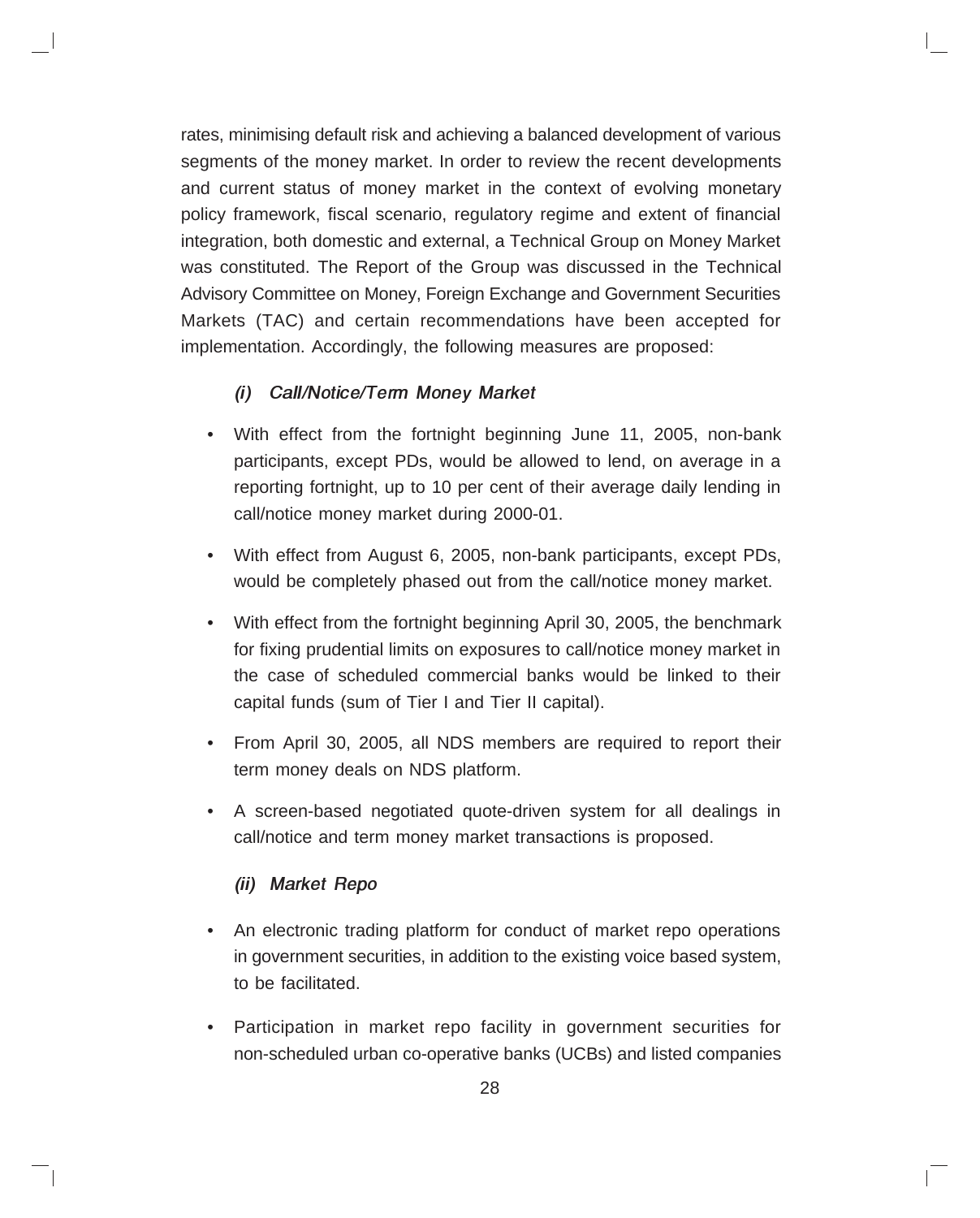having gilt accounts with scheduled commercial banks will be allowed subject to eligibility criteria and safeguards.

### (iii) Certificates of Deposit

• The minimum maturity period of certificates of deposit (CDs) reduced from 15 days to 7 days with immediate effect.

73. The Report of the Group is being placed on RBI website for wider dissemination. The recommendations of the Group on introduction of asset-backed commercial paper (ABCP) to further deepen the CP market and additional intra-day LAF to stabilise short-term interest rates would be considered in future in consultation with market participants. In addition, optionalities in OTC rupee derivatives would be considered, once legal clarity to OTC derivatives is provided and appropriate accounting standards are put in place.

#### Government Securities Market

## (a) Central Government Securities Market: Medium-term Framework

74. In terms of the stipulation of FRBM Act, RBI will not be participating in primary issuance of government securities with effect from April 1, 2006. In this context, the mid-term Review of October 2004 emphasised that open market operations (OMO) would become a more active policy instrument necessitating review of processes and technological infrastructure consistent with market advancement. In order to address these emerging needs and equip RBI as well as the market participants appropriately, a Technical Group on Central Government Securities Market was constituted. Earlier, another Group (Chairman: Dr.R.H. Patil) had examined the role of primary dealers (PDs) in the government securities market. The Reports were discussed in TAC and certain recommendations have been accepted for implementation. Accordingly, the following measures are proposed:

• The number of actively traded securities need to be enlarged to enhance liquidity and improve pricing in the market. It is proposed to consolidate debt and build up large liquid securities in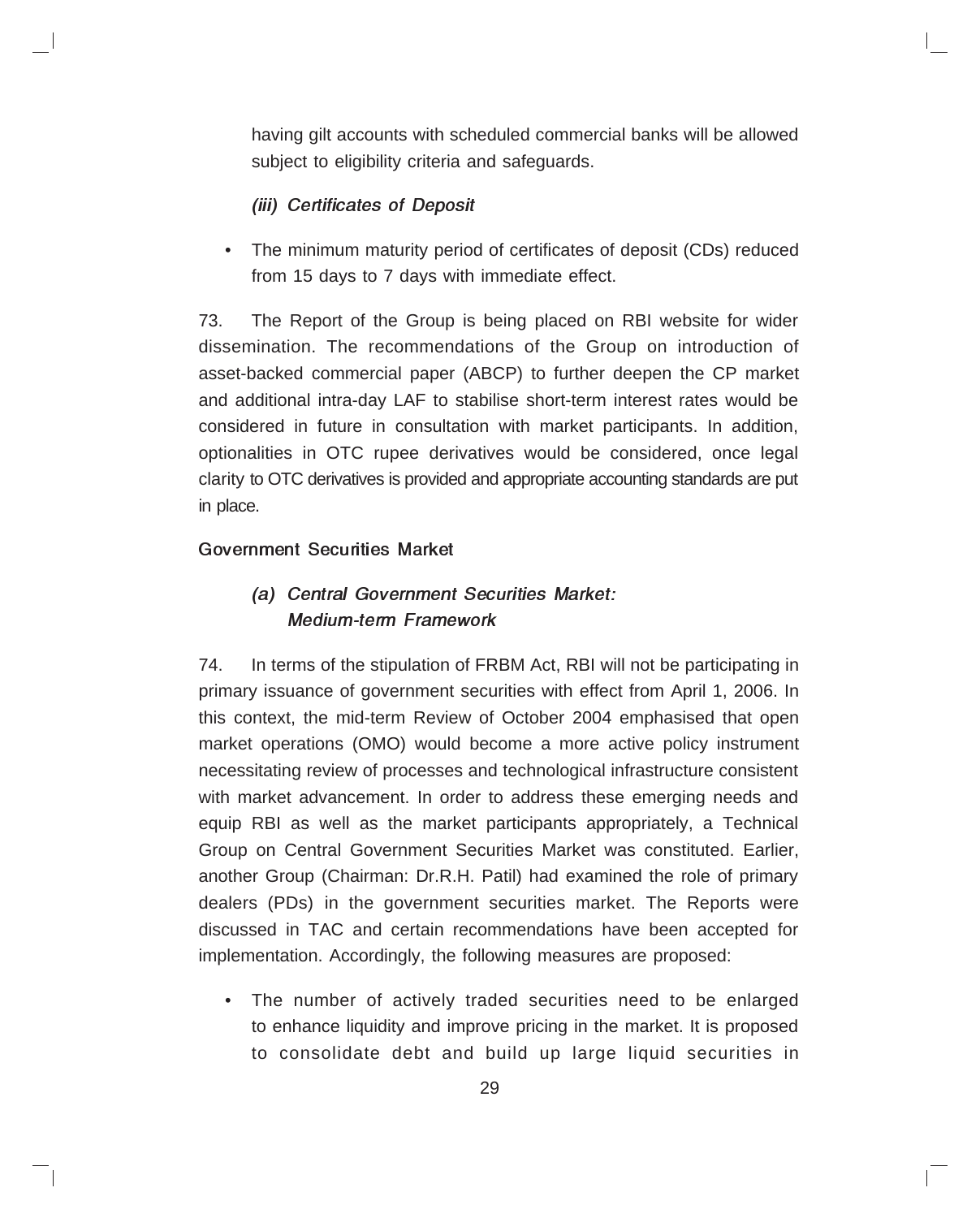consultation with the Government while continuing the programme of reissuances.

- Post-FRBM, RBI will reorient government debt management operations while simultaneously strengthening monetary operations. This will entail functional separation between debt management and monetary operations within RBI. For this purpose, RBI will have discussions with market players on the modalities and procedures of market operations.
- The settlement system for transactions in government securities will be standardised to T<sup>+1</sup> basis.
- The Reserve Bank would continue to resort to multiple and uniform price methods flexibly in the auction of government securities.
- Permitted structures of PD business will be expanded to include banks which fulfil certain minimum criteria subject to safeguards and in consultation with banks, PDs and the Government.

75. The recommendations of the Technical Group on restructuring the underwriting obligations of PDs, allowing PDs exclusivity in primary auctions, introduction of 'When Issued Market' and limited short selling in government securities would be considered in consultation with the Government.

### (b) Sale of Government Securities: Relaxation

76. At present, sale of government securities allotted in primary issues can be entered into on the same day only between entities maintaining SGL account with RBI. In order to facilitate further deepening of the government securities market, it is proposed:

• To permit sale of government securities allotted in primary issues with and between CSGL account holders also on the same day.

#### (c) Market Borrowings of State Governments

77. The Twelfth Finance Commission (TWFC) recommended that the Centre should not act as a financial intermediary for future lending to the States. The Centre would release only the grant portion of central assistance of state plan to States and allow them to approach the market directly to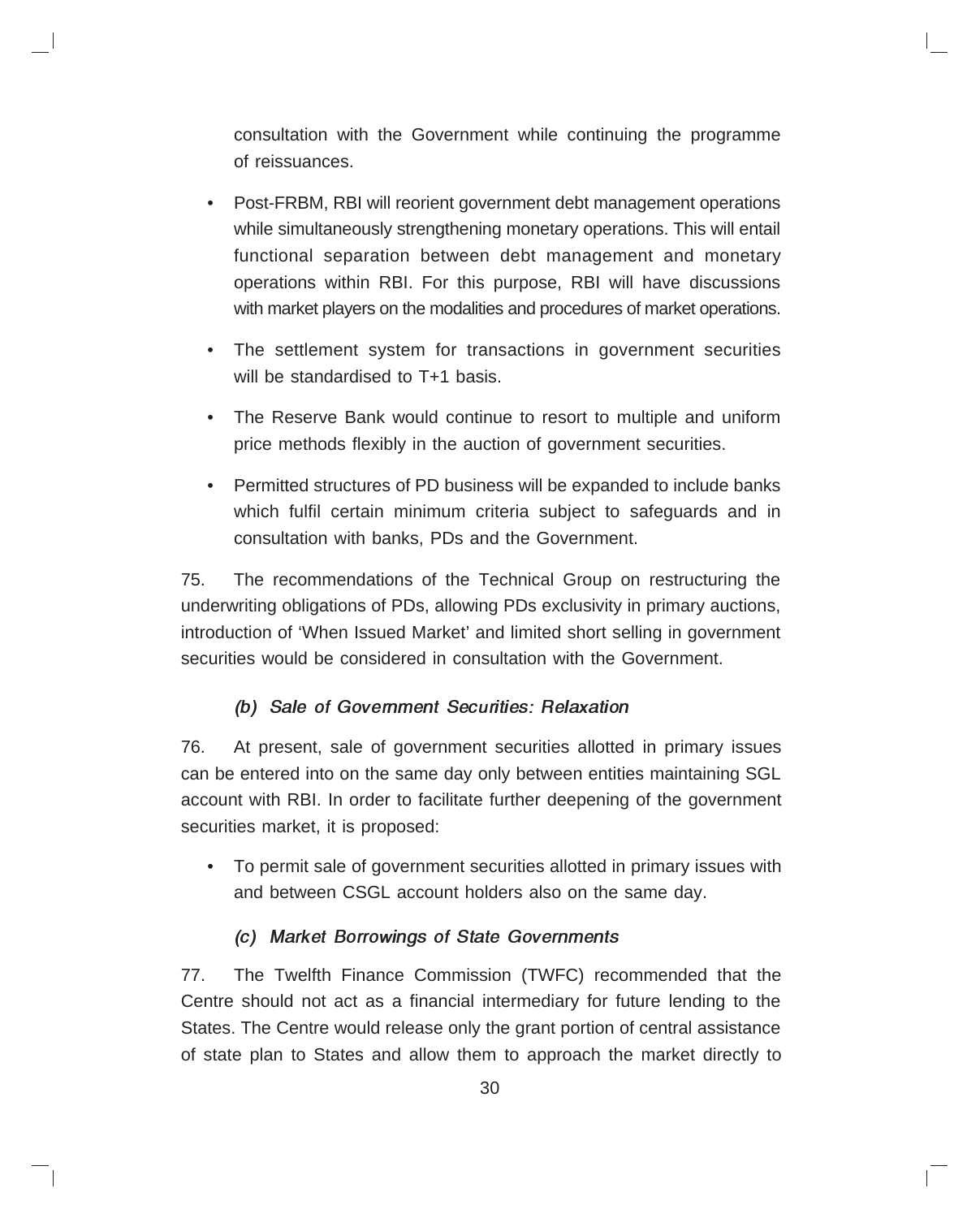raise the loan portion of the funds. In case some fiscally weak States are unable to raise funds from the market, the Centre could borrow for on-lending to such States. The Centre has accepted in principle the recommendations and has proposed to implement it in phases, in consultation with RBI. As the implementation of the recommendations of TWFC would have major implications for the market borrowing programmes, RBI would facilitate smooth transition of the process in consultation with the Central and the state governments. As a first step, consultations were held with State Finance Secretaries on April 8, 2005.

### Foreign Exchange Market

#### (a) Forex Market Group: Medium-term Framework

78. Since the onset of reforms in the early 1990s, significant liberalisation of the foreign exchange market has taken place and the process gained momentum after Sodhani Committee recommendations were accepted for implementation by RBI. The foreign exchange market is now deeper and wider as gauged in terms of parameters such as the range of products, participation, liquidity and turnover. As indicated in the mid-term Review of October 2004, an internal Group was set up to review comprehensively the initiatives taken by RBI in the foreign exchange market and identify areas for further improvements. The Group reviewed forex market liberalisation in select emerging markets and examined the current regulatory regime in the light of liberalisation in related sectors to identify areas for further liberalisation. The Report of the Group was discussed in TAC. As recommended by the Group, the following measures are proposed:

- Cancellation and rebooking of all eligible forward contracts booked by residents, irrespective of tenor, to be allowed.
- Banks to be allowed to approve proposals for commodity hedging in international exchanges from their corporate customers.
- The closing time for inter-bank foreign exchange market in India to be extended by one hour up to 5.00 p.m.
- Dissemination of additional information including traded volumes for derivatives such as foreign currency-rupee options to the market.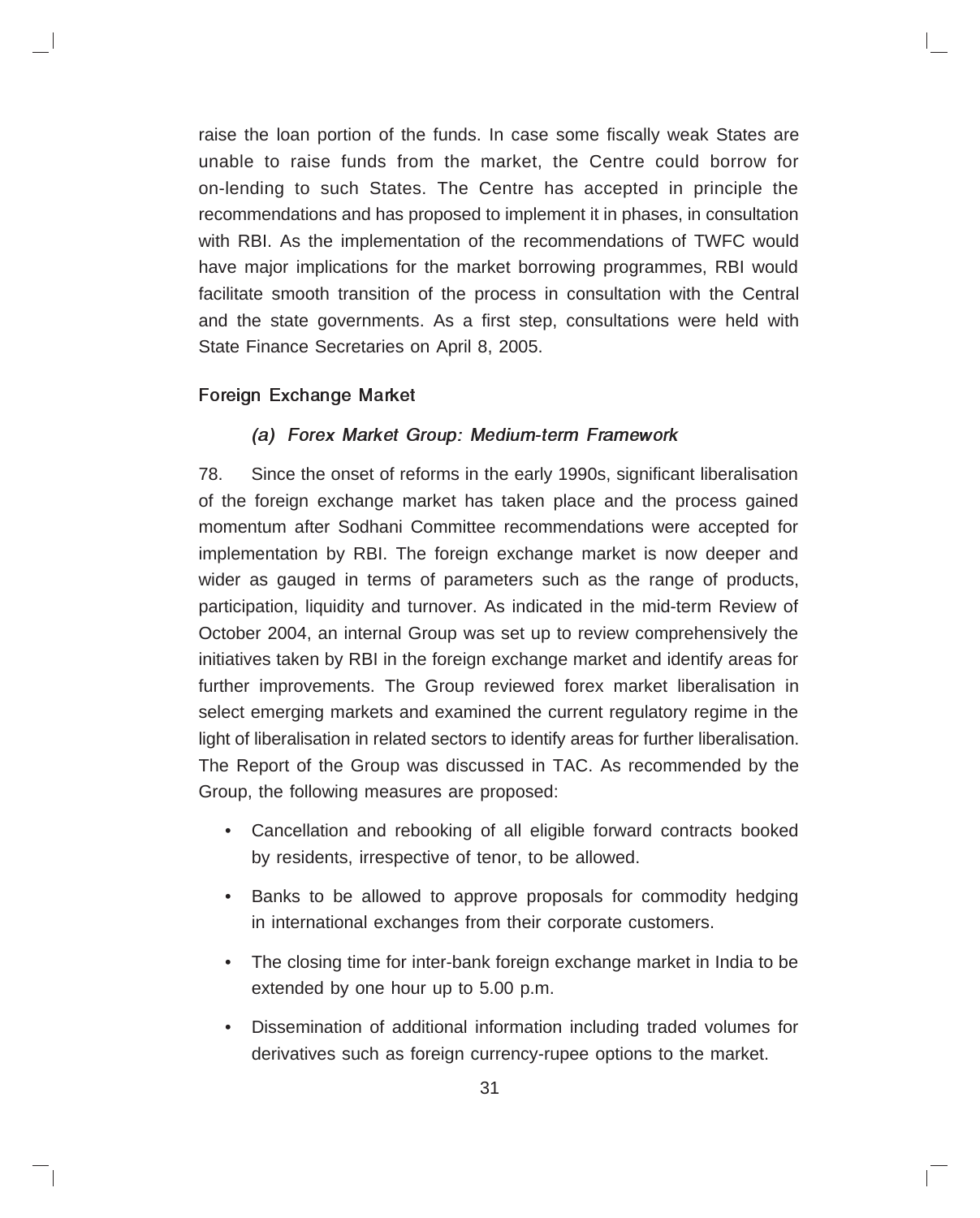79. The other recommendations of the Group pertaining to writing of covered options by corporates and hedging of economic risk of corporates in respect of their domestic operations arising out of changes in the landed cost of the imported substitutes of the commodities they consume/produce would be considered. The sequencing with regard to implementation of these measures will take into account the enabling conditions for further progress towards capital account convertibility, liberalisation in other sectors of the economy and the trend in overall balance of payments.

### (b) Overseas Investment: Liberalisation

80. At present, under the automatic route, Indian entities are permitted to invest in overseas joint ventures and/or wholly owned subsidiaries up to 100 per cent of their net worth. With a view to promoting Indian investments overseas, it is proposed:

• To raise the ceiling of overseas investment by Indian entities in overseas joint ventures and/or wholly owned subsidiaries from 100 per cent to 200 per cent of their net worth under the automatic route.

## (c) Foreign Currency Accounts by Foreign Companies in India: Liberalisation

81. At present, authorised dealers (ADs) are required to obtain RBI approval for opening of foreign currency accounts of the project offices set up in India by foreign companies. In order to further liberalise the procedure, it is proposed:

• To accord general permission to ADs to open foreign currency accounts of the project offices set up in India by foreign companies and operate the accounts flexibly.

## III. Credit Delivery Mechanisms

## (a) Flow of Credit to Agriculture

82. The Union Budget has proposed to increase the flow of credit to agriculture by 30 per cent during the year 2005-06. It has been the Reserve Bank's endeavour to enhance credit flow to agriculture by removing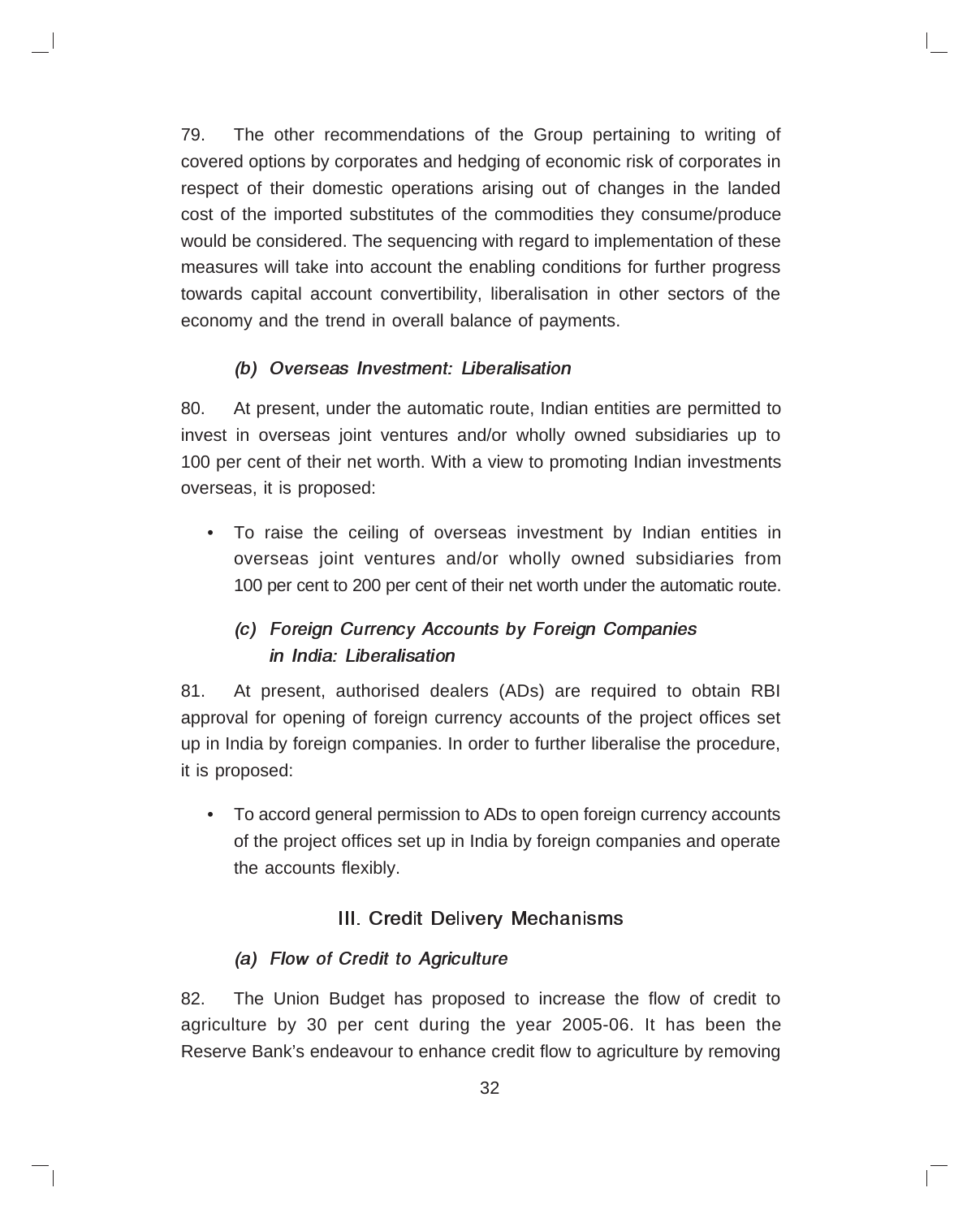bottlenecks in credit delivery. In this direction, as indicated in the annual policy Statement of May 2004 and the mid-term Review of October 2004, most of the recommendations of the Advisory Committee on Flow of Credit to Agriculture and Related Activities from the Banking System (Chairman: Prof. V.S. Vyas) have been implemented by RBI and NABARD. Other recommendations covering the target for direct and indirect lending for agriculture under priority sector lending, negotiable warehousing receipt system, setting up of agri-risk fund, computerisation of land records, permitting access to external commercial borrowing (ECB) and granting autonomy to NABARD are under examination of the Government. As at end-December 2004, public sector banks have issued 167.9 lakh Kisan Credit Cards (KCCs) with limits amounting to about Rs.46,000 crore. Cumulative sanctions and disbursements under various tranches of RIDF (RIDF I to X) amounted to about Rs.42,000 crore and Rs.24,000 crore, respectively, by February 2005. With a view to further increasing the flow of credit to agriculture, the following measures have been initiated:

- RBI has set up an Expert Group to formulate strategy for increasing investment in agriculture and the report is expected by end-May 2005.
- In order to make an assessment of customer satisfaction on credit delivery in rural areas by banks, it is proposed to conduct a survey with the help of an outside agency.
- Keeping in view the importance of post-harvest operations, it is proposed to increase the limit on loans to farmers through the produce marketing scheme from Rs.5 lakh to Rs.10 lakh under priority sector lending.
- There is a realisation amongst bankers that there are increasing business opportunities in financing agriculture, banks are, therefore, urged to continue their efforts to step up credit to agriculture.

#### (b) Micro-finance

83. The programme of linking self-help groups (SHGs) with the banking system has emerged as the major micro-finance programme in the country. Accordingly, the Union Budget has proposed to enhance the annual target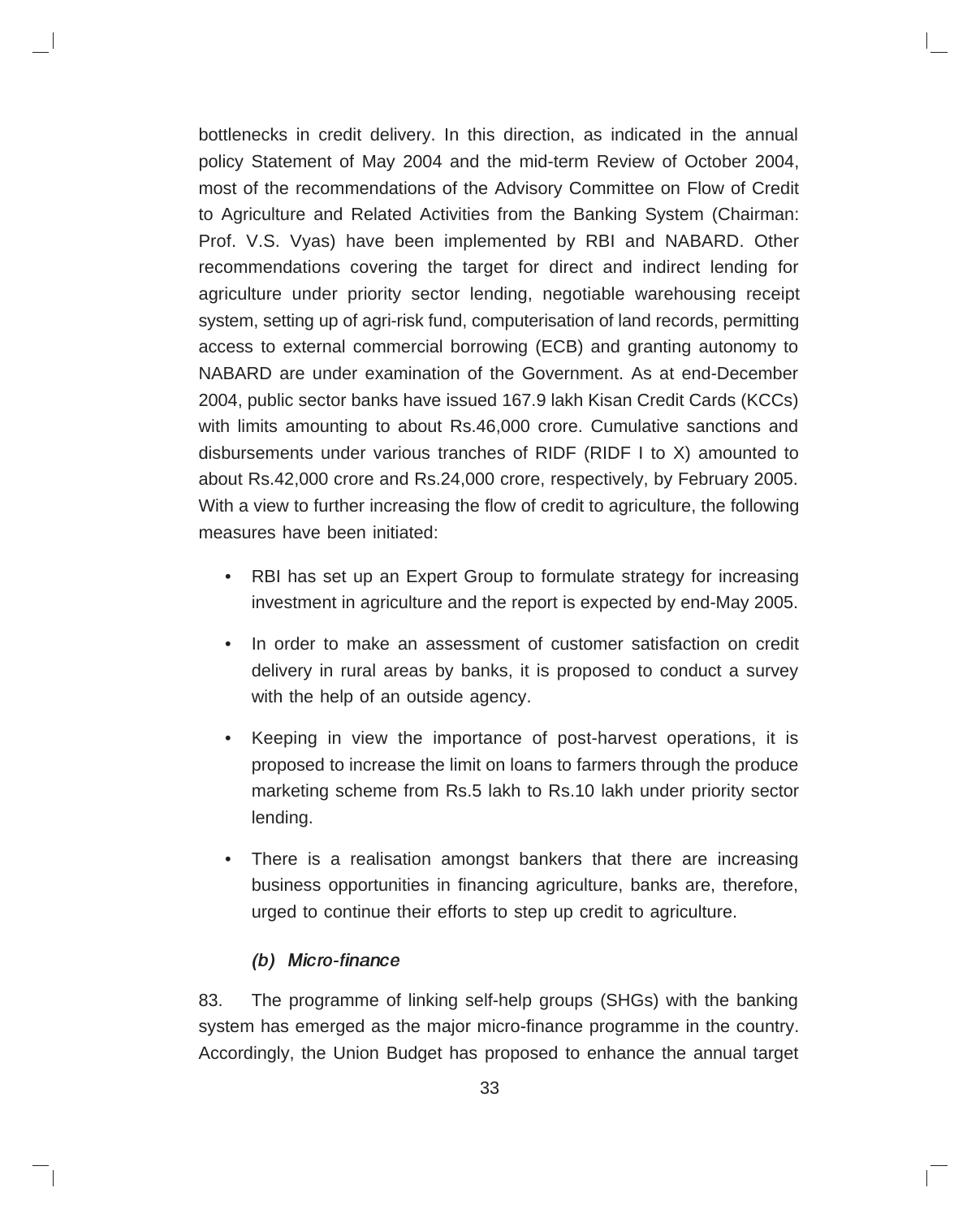of credit linkage to 2.5 lakh SHGs during 2005-06. As at March 2005, over 14 lakh SHGs were linked to banks and total flow of credit to these SHGs was over Rs.6,300 crore. NABARD and banks have set a target of linking additional 5.85 lakh SHGs to banks by end-March 2007. In order to give further fillip to micro-finance movement, the following measures have been initiated:

- The Reserve Bank has enabled non-governmental organisations (NGOs) engaged in micro-finance activities to access ECBs up to US \$ 5 million during a financial year for permitted end-use, under automatic route, as an additional channel of resource mobilisation.
- As a follow-up of the Budget proposals, modalities for allowing banks to adopt the agency model by using the infrastructure of civil society organisations, rural kiosks and village knowledge centres for providing credit support to rural and farm sectors and appointment of micro-finance institutions (MFIs) as banking correspondents are being worked out.

#### (c) Credit Flow to Small Scale Industries

84. The small scale industries (SSI) sector plays a very important role in the development of the economy. While large industries have access to various sources of finance, the SSI sector has to primarily depend on finance from banks and other financial institutions. With a view to further smoothening the flow of credit, the following measures have been initiated:

- The Credit Information Bureau of India Ltd. (CIBIL) is working out a solution that would provide comprehensive credit reports on SSIs.
- The Reserve Bank is reviewing all its existing guidelines on financing small scale sector, debt restructuring, nursing of sick units, etc., with a view to rationalising, consolidating and liberalising them. Banks are urged to take the revised guidelines as indicative minimum requirement and the Boards of the banks are expected to formulate more liberal schemes as appropriate.
- Under a scheme to be drawn up by the RBI, banks will be encouraged to establish mechanisms for better co-ordination between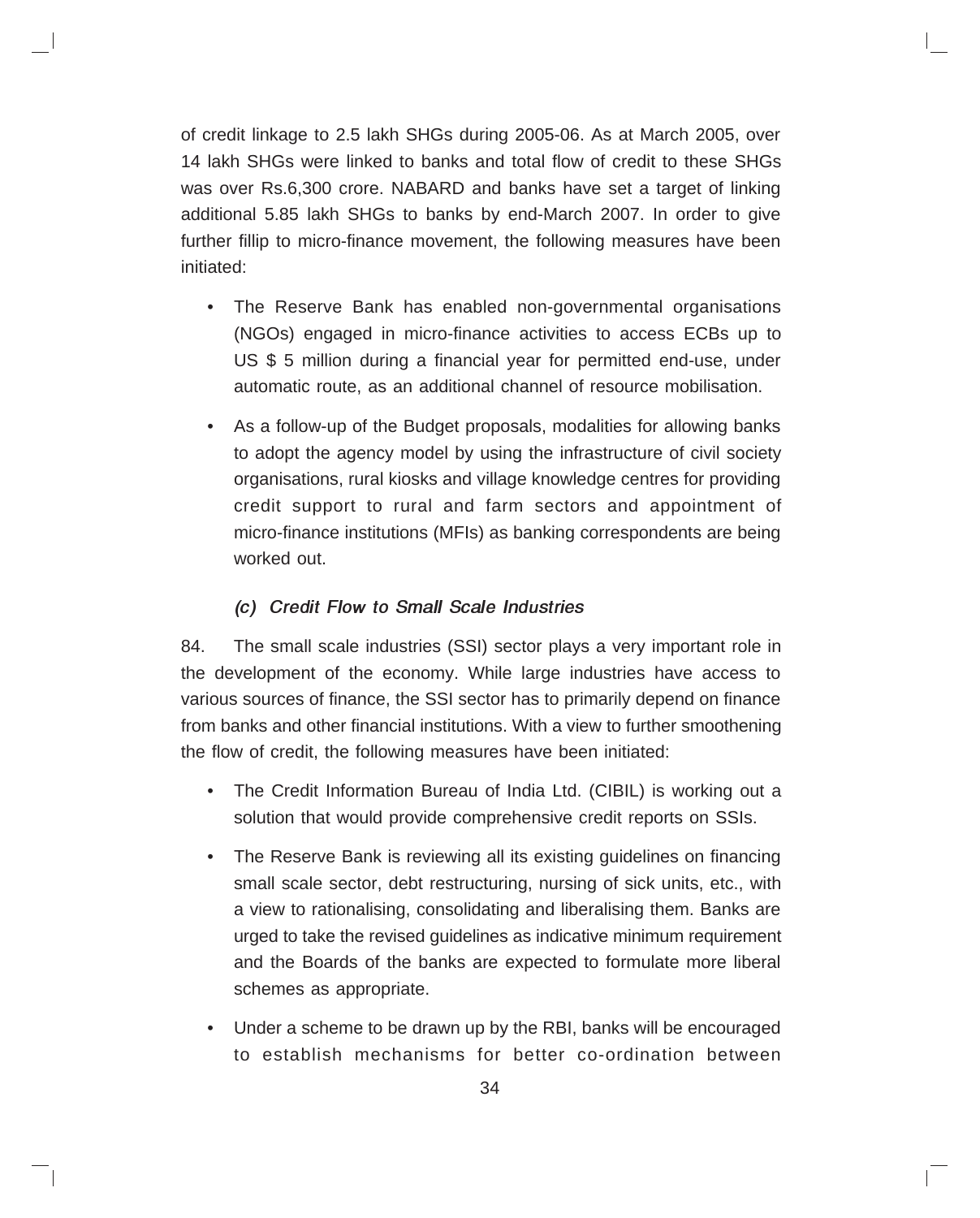their branches and branches of SIDBI which are located in 50 clusters that have been identified by the Ministry of Small Scale Industries, Government of India. Under the scheme of strategic alliance (i) the existing branches of SIDBI redesignated as "Small Enterprises Financial Centres" (SEFC) will take up co-financing of term loan requirements of SSI units along with the bank branches and the working capital requirements of these units will be met by the banks; (ii) the expertise of the SIDBI in appraisal of credit requirements of SSI units will be leveraged by the branches of commercial banks, by payment of a nominal fee; (iii) SIDBI will provide other expert services to help the banks in simplifying the application forms, documentation and disbursement procedures, etc.; and (iv) the working of the scheme may be monitored and modified to suit the local conditions by the State Level Bankers' Committee (SLBC) and, depending on the experience, the coverage of the scheme may be extended to more clusters. The services of SEFCs will be available for tiny industrial units also.

#### (d) Credit Flow to Medium Enterprises

85. In view of the fast changing market conditions and increasing competitiveness, there is an urgent need to upgrade the technology of small scale industries and their graduation to medium enterprise sector. The Reserve Bank will explore modalities to meet their growing financial needs. A simplified debt restructuring and rehabilitation mechanism is also being considered for the sector.

#### (e) Restructuring and Development of Regional Rural Banks

86. The Regional Rural Banks (RRBs) are conceived as institutions that combine the local feel and familiarity with rural problems, which the co-operatives possess, and the degree of business organisation as well as the ability to mobilise deposits, which the commercial banks possess. In view of their importance as purveyors of rural credit, the Union Budget 2004-05 emphasised that the sponsor banks would be accountable for the performance of their RRBs.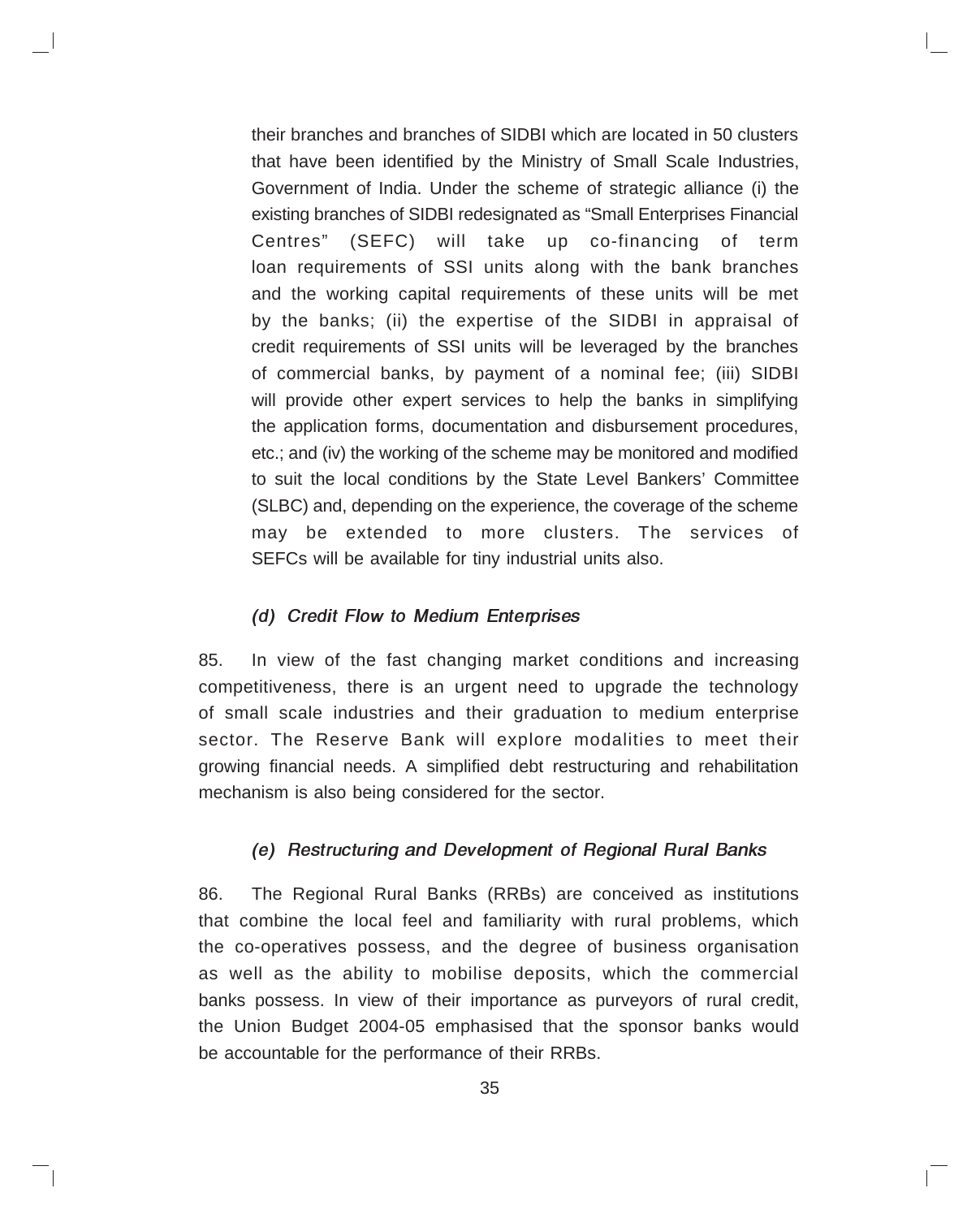87. As indicated in the mid-term Review of October 2004, sponsor banks are being encouraged to merge the RRBs sponsored by them state-wise. A few proposals in this regard are at various stages of consideration. While the sponsor banks were advised that the appointment of Chairmen of their RRBs should be approved by the Management Committees of their Boards, the Government was requested to ensure that independent and professionally qualified persons are nominated to the Boards of RRBs to make them more vibrant and proactive.

88. In order to reposition RRBs as an effective instrument of credit delivery in the Indian financial system, RBI is in the process of reviewing the performance of RRBs, exploring restructuring of RRBs through merger/ consolidation, changing of sponsor banks, reviewing minimum capital requirement and suggesting suitable measures for regulation, supervision and governance of RRBs.

#### (f) Priority Sector Lending

89. Prescriptions relating to priority sector lending have been modified from time to time, and generally the eligibility criteria have been enlarged to include several new areas. In December 2004, it was decided that only advances will be eligible, thus, beginning a phased withdrawal of eligibility of investments in bonds. There have been suggestions for a further review of the eligibility criteria and other related aspects.

90. One view is that lending to any infrastructure project should be made eligible for priority sector landing while making sub-targets fungible within the overall target. There is another view that enlargement of areas has resulted in loss of focus. It is also held that credit growth in housing, venture capital and infrastructure has been strong while it has been sluggish in agriculture and small industries. Further, it is argued that only sectors that impact large population, weaker sections and are employment-intensive such as agriculture, tiny and small industry should be eligible for priority sector. Since there are several issues that need to be considered in this regard, it is appropriate that these are debated and examined in depth.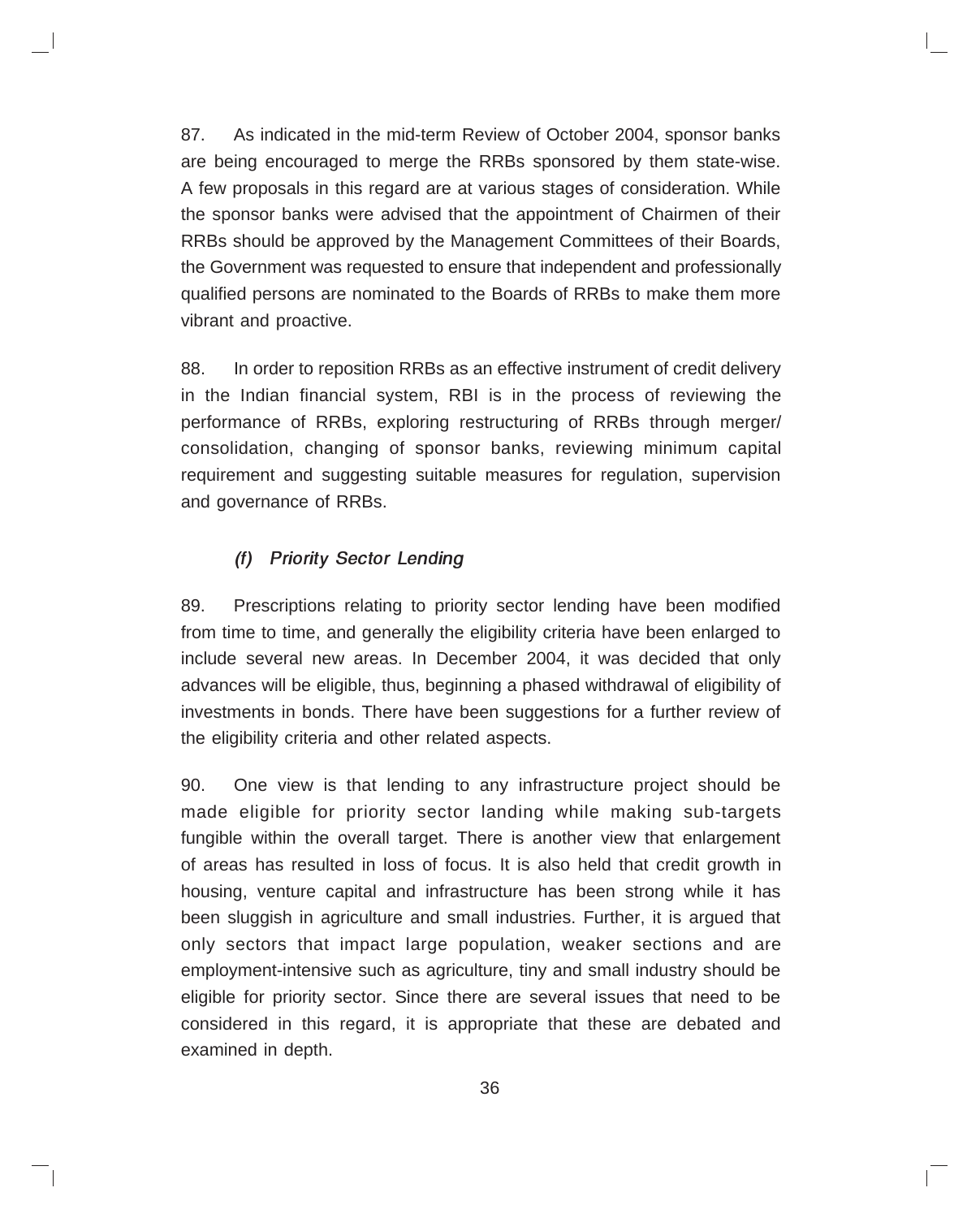### IV. Prudential Measures

91. The Reserve Bank has taken several steps to strengthen the regulatory and supervisory framework of the financial sector. Further developments in this area are as under.

### (a) Policy on Merger and Amalgamation of Banks

92. In pursuance of the recommendations of the Joint Parliamentary Committee (JPC), a Working Group was constituted by RBI to evolve guidelines for voluntary merger of banking companies. Based on the recommendations of the Group and in consultation with the Government, it is proposed:

• To issue guidelines on merger and amalgamation between private sector banks and with NBFCs. The guidelines would cover: process of merger proposal, determination of swap ratios, disclosures, norms for buying/selling of shares by promoters before and during the process of merger and the Board's involvement in the merger process. The principles underlying these guidelines would also be applicable as appropriate to public sector banks, subject to relevant legislation.

## (b) Supervision of Financial Conglomerates

93. As indicated in the annual policy Statement of May 2004, the Working Group on Financial Conglomerates (FC) has identified 22 FCs. With a view to monitoring intra-group transactions and exposures, a pilot process was initiated to obtain information from the designated entities of each FC by the principal regulators. Such information was analysed and discussed amongst the principal regulators and a system for exchange of information among them has been put in place. In order to appropriately focus on monitoring of the process, in consultation with Chairman, SEBI and Chairman, IRDA, it is proposed:

• To hold a half-yearly discussion with the CEO of the designated entity, which would be convened by the lead regulator with other regulators, on the basis of available information for review and addressing concerns, if any.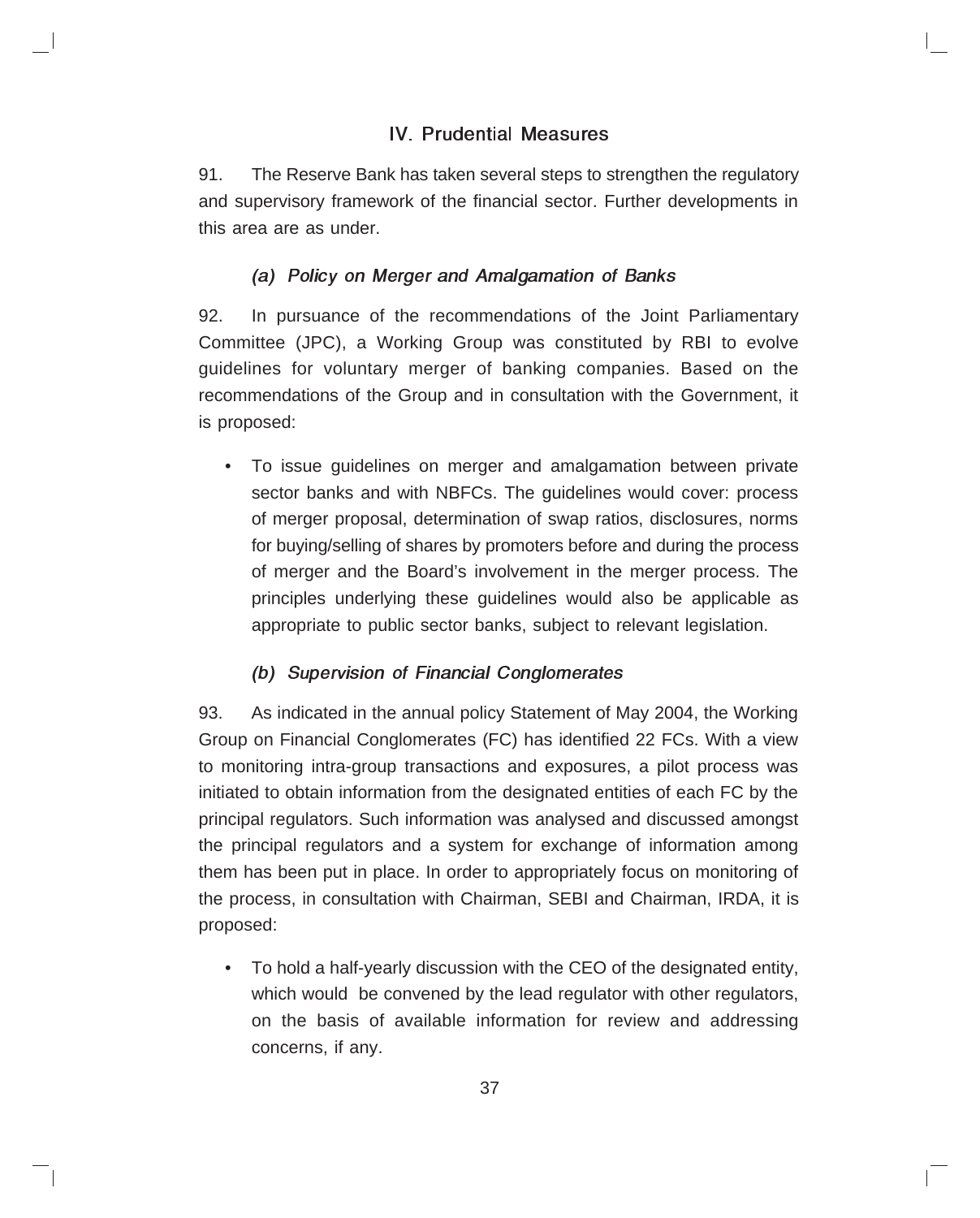#### (c) Interests of the Depositors

94. Depositors' interests forms the focal point of the regulatory framework for banking in India and it has been appropriately enshrined at several places in the Banking Regulation Act, 1949. In Section 5(ca) of the Act, "Banking Policy" has been defined as "any policy which is specified from time to time by the Reserve Bank in the interest of the banking system or in the interest of monetary stability or sound economic growth, having due regard to the interests of the depositors, the volume of deposits and other resources of the bank and the need for equitable allocation and the efficient use of these deposits and resources".

95. Furthermore, as per the Act, some of the considerations that are required to be taken into account while granting licence for banking business, in addition to ensuring the capacity of the bank to pay present and potential depositors in full, is whether the affairs of the company are not being or are not likely to be detrimental to the interests of the depositors or prejudicial to public interest. A licence to do banking business provides the entity the ability to accept deposits and access to deposit insurance for small depositors. Similarly, regulation and supervision by RBI enables these entities to access funds from a wider investor base and the payment and settlement systems provides efficient payments and funds transfer services. All these services, which are in the nature of public good, involve significant costs and are being made available only to ensure availability of banking and payment services to the entire population without discrimination.

96. Against this background, while policies relating to credit allocation, credit pricing and credit restructuring should continue to receive attention, it is inappropriate to ignore the mandate relating to depositors' interests. Further, in our country, the socio-economic profile for a typical depositor who seeks safe avenues for his savings deserves special attention relative to other stakeholders in the banks.

97. In the observations and recommendations of the Committee on Procedures and Performance Audit on Public Services (CPPAPS) (Chairman: S.S. Tarapore), on 'Banking Operations: Deposit Accounts and other facilities Relating to Individuals (Non-Business)', it was indicated: "The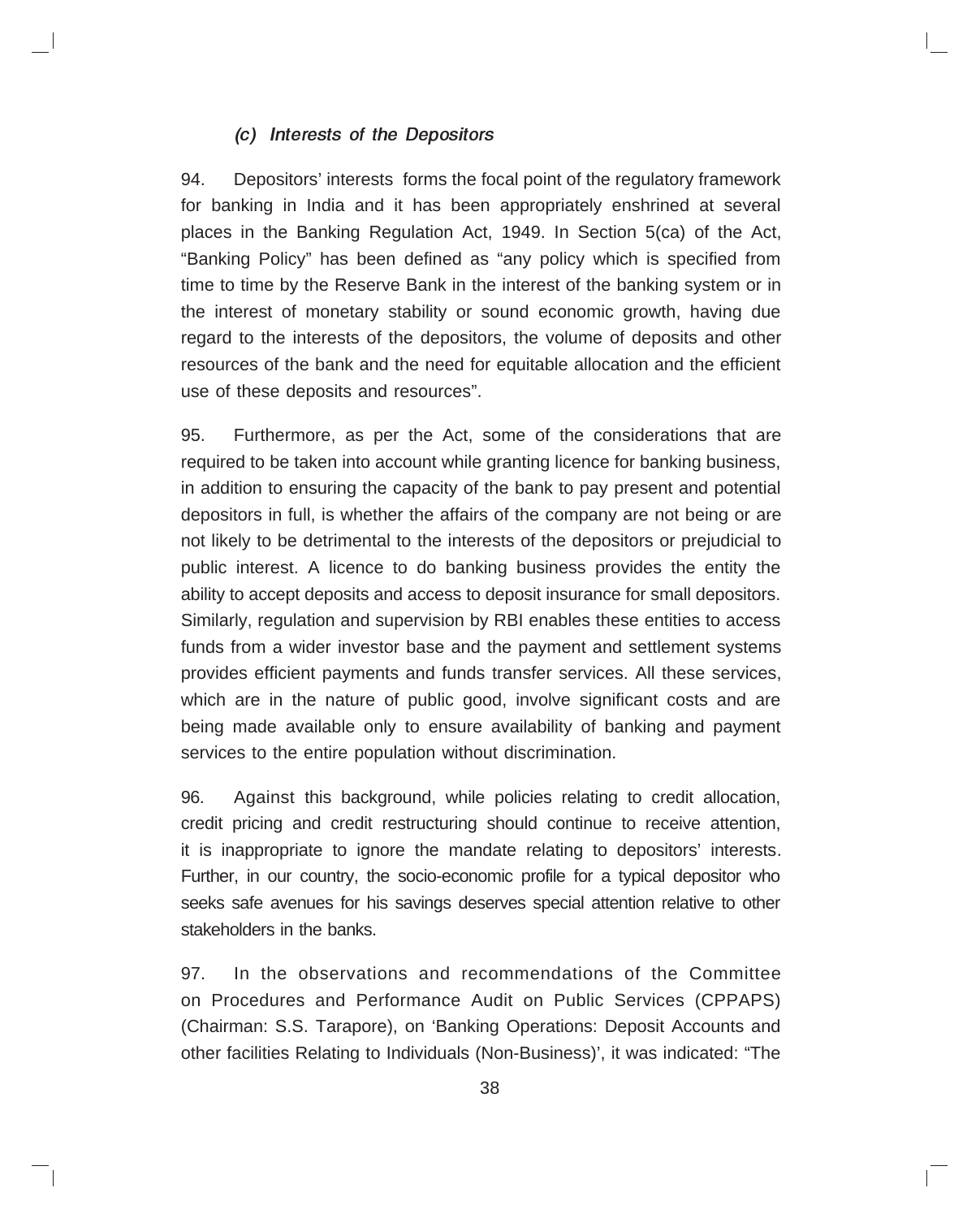bank's offerings are generally opaque – what is not charged is mentioned but what is charged is not mentioned – high hidden costs appear rampant and unjustified, thus banks enjoy undue enrichment. If a small customer goes to a bank and has a technical problem, anecdotal evidence suggests that he runs into enormous difficulties. The Committee notes with some sadness that there is substance in the widespread impression among the small depositor community that one needs to know someone higher-up for getting his/her job done. Intense depositor loyalty is the only plank on which the Indian banking systems is surviving. The banks have to understand that depositors are at the end of their tether and banks providing poor customer service will be punished by switching loyalty''. The information suggests that in recent years banks are taking increasing recourse to non-deposit resources to fund their assets. Against this background:

- Banks are urged to refocus on deposit mobilisation and empower the depositors, by providing wider access and better quality of banking services.
- RBI will persist with its efforts to ensure quality of banking services, in particular, to small individual depositors.

#### (d) Financial Exclusion

98. There has been expansion, greater competition and diversification of ownership of banks leading to both enhanced efficiency and systemic resilience in the banking sector. However, there are legitimate concerns in regard to the banking practices that tend to exclude rather than attract vast sections of population, in particular pensioners, self-employed and those employed in unorganised sector. While commercial considerations are no doubt important, the banks have been bestowed with several privileges, especially of seeking public deposits on a highly leveraged basis, and consequently they should be obliged to provide banking services to all segments of the population, on equitable basis. Against this background:

• RBI will implement policies to encourage banks which provide extensive services while disincentivising those which are not responsive to the banking needs of the community, including the underprivileged.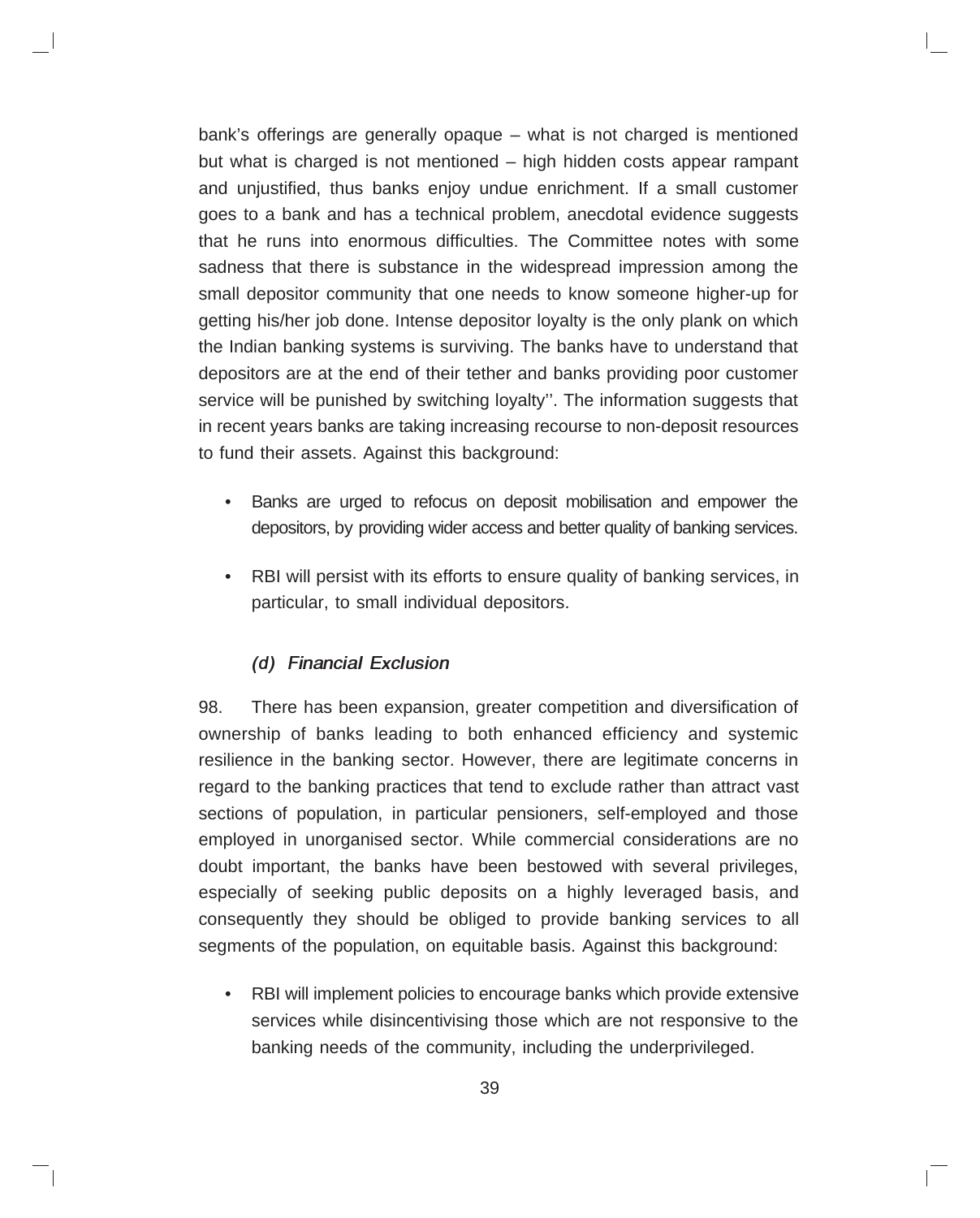- The nature, scope and cost of services will be monitored to assess whether there is any denial, implicit or explicit, of basic banking services to the common person.
- Banks are urged to review their existing practices to align them with the objective of financial inclusion.

#### (e) Customer Service

99. Liberalisation and enhanced competition accord immense benefits, but experience has shown that consumers' interests are not necessarily accorded full protection and their grievances are not properly attended to. Several representations are being received in regard to recent trends of levying unreasonably high service/user charges and enhancement of user charges without proper and prior intimation. Among the complaints received are: charges for balance enquiry, cheque status verification, signature verification, address confirmation, photograph verification, punitive service charges for non-maintenance of minimum balance in savings accounts, transaction charges for reorder of cheque book and for cash transactions at the branch beyond a stipulated number, and diversion of customers to usage of ATMs including payment for cash transactions.

100. It is instructive in this regard to note that in Canada, the issue of bank service charges was the subject of a 1988 investigation conducted by the House of Commons Standing Committee on Finance. The Committee report set out a number of recommendations, which have subsequently been reflected in market practice. The Committee recommendations resulted in improved disclosure of service charges and the designation of Office of the Superintendent of Financial Institutions (OSFI) to handle and report on service charge complaints.

101. In the US, organisations such as Consumers' Union are fighting to create legislation that will help protect vulnerable consumers from price gouging on checking accounts. American consumer groups are against what they call is the "trap of never-ending bank fees that is impossible to escape". They are demanding 'lifeline banking' legislation, which will give consumers access to basic banking services and protect them from exorbitant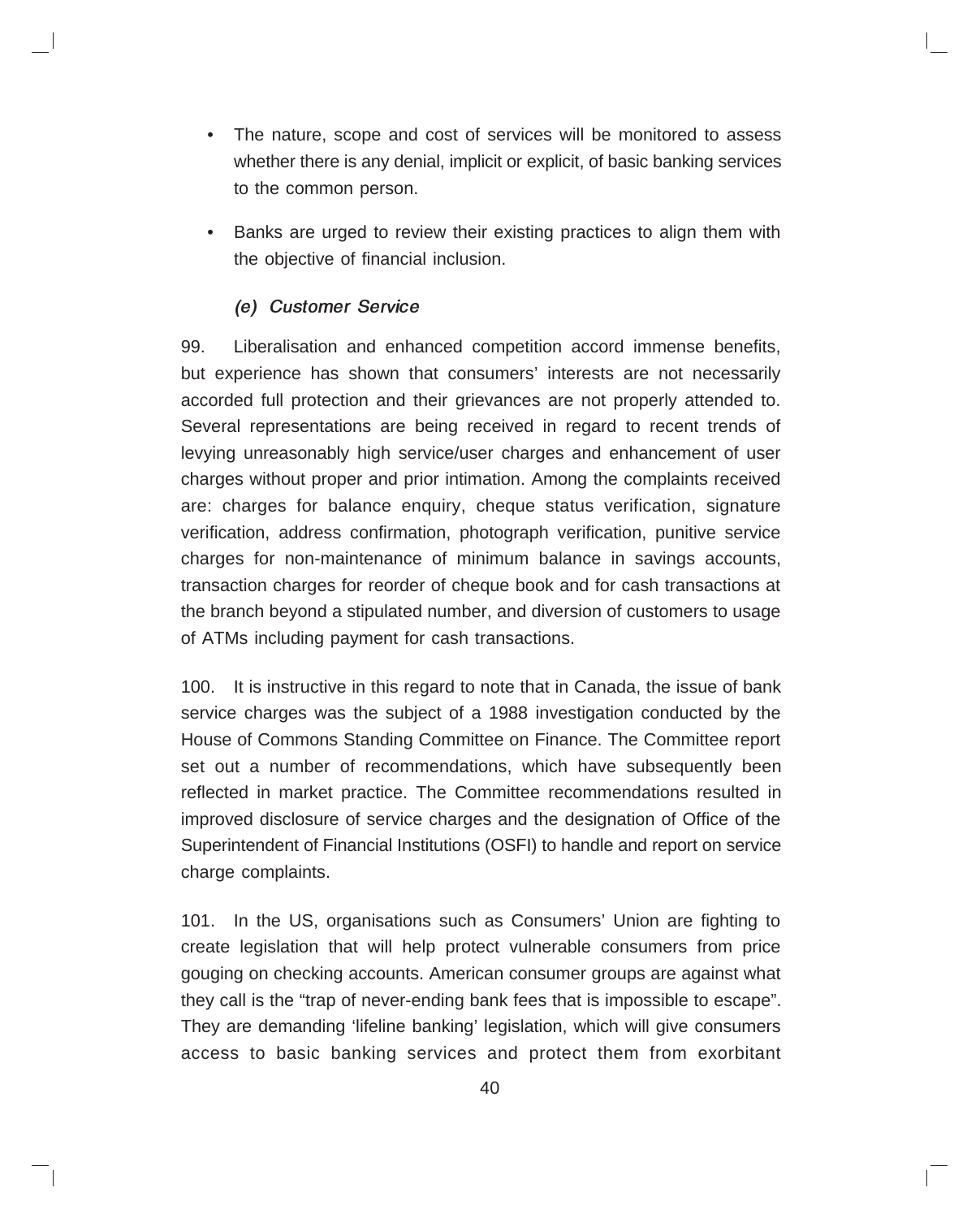fees and surcharges for providing information such as signature and photograph verification. Several American states have implemented legislation for minimum no-frills services. Some states prohibit ATM surcharges.

102. In the UK, there exists an institutional arrangement whereby a separate board has been set up to oversee the code drawn up by the banks' association. The Banking Code of the British Bankers' Association (BBA) is a voluntary code, which sets standards of good banking practices for financial institutions to follow when they are dealing with personal customers in the UK. It provides valuable protection for customers on a day-to-day basis as also in the times of financial difficulty. The code applies to savings deposits and current accounts, card products and services, loans and overdrafts and payment services including foreign exchange. Taking account of all these considerations, it has been decided:

- To set up an independent Banking Codes and Standards Board of India on the model of the mechanism in the UK in order to ensure that comprehensive code of conduct for fair treatment of customers are evolved and adhered to.
- To issue appropriate guidelines to banks to ensure transparency and disclosure of information by the card issuing banks and customer rights protection including facilitating enforcement of such rights.
- To widen the scope of the Banking Ombudsman *inter alia* to cover all individual cases/grievances relating to non-adherence to the fair practices code evolved by IBA and adopted by individual banks.

### (f) New Capital Adequacy Framework in India: Implementation

103. As indicated in the mid-term Review of October 2004, draft guidelines for implementation of the New Capital Adequacy Framework were formulated and placed on the RBI website. In order to maintain consistency and harmony with international standards, banks were advised to adopt Standardised Approach for credit risk and Basic Indicator Approach for operational risk with effect from March 31, 2007. The Reserve Bank may consider allowing some banks to migrate to Internal Rating Based (IRB) approach after developing adequate skills both in banks and at supervisory levels. As banks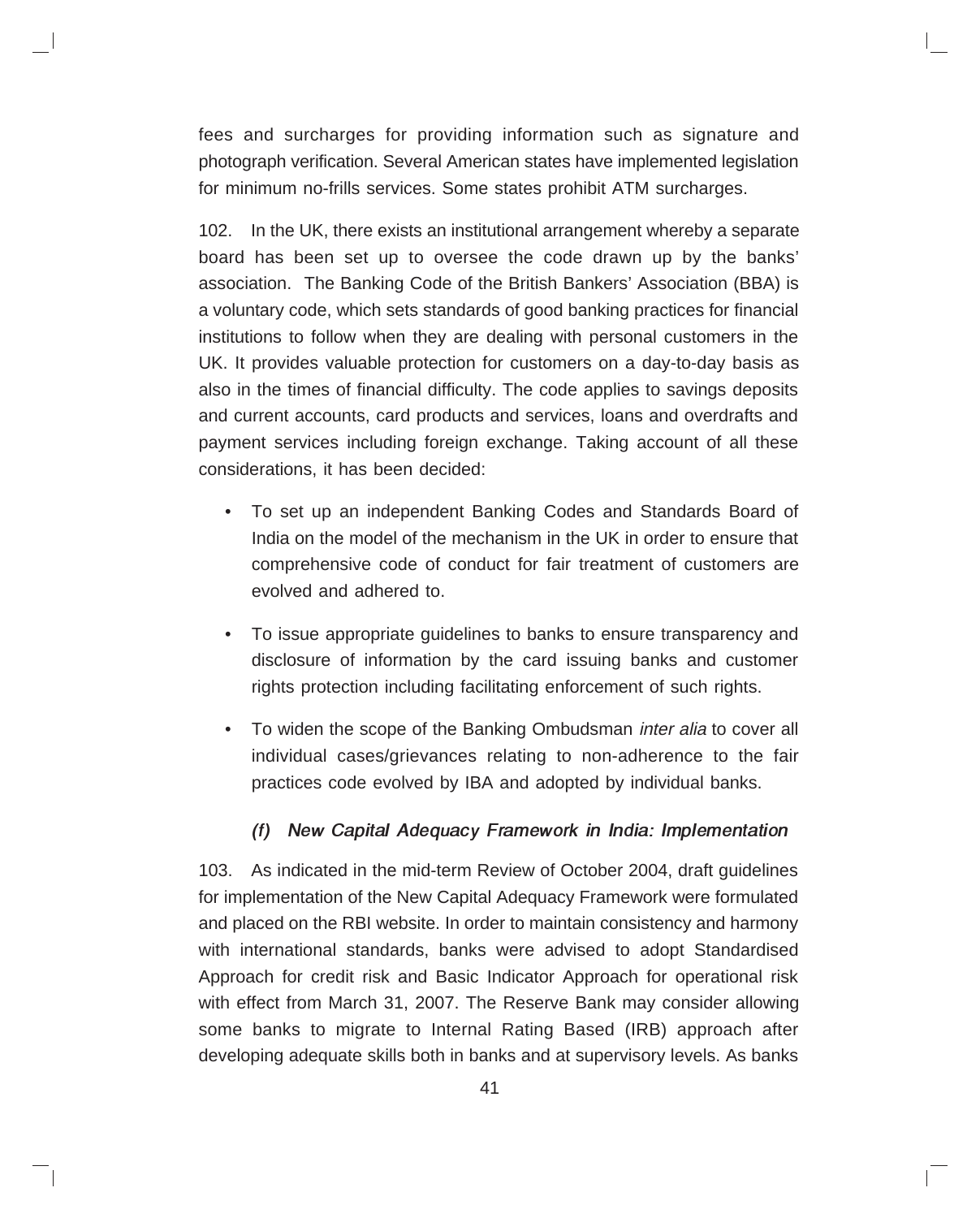would be allowed to adopt/migrate to the advanced approaches only with the specific approval of RBI, as a first step, banks which are aiming at adopting the advanced approaches should make an objective self-assessment of their fulfillment of the minimum criteria prescribed under Basel II.

104. As banks have two years lead-time to prepare themselves for Basel II, they are encouraged to focus on capacity building and undertake impact analyses. On the basis of the outcome of the impact studies, banks may put in place appropriate strategies and plans for raising fresh capital or augment capital through internal resources. Banks may also redefine their business strategy with a view to altering their profile of risk exposures or adopt a combination of both these approaches to meet the capital requirement.

105. Under the New Framework, banks adopting Standardised Approach would use the ratings assigned only by those credit rating agencies which are identified by RBI. The New Framework also recognises the responsibility of bank management in developing an Internal Capital Adequacy Assessment Process (ICAAP) that is commensurate with banks' risk profile and control environment. Banks are, therefore, required to focus on formalising and operationalising their ICAAP, which will serve as a useful benchmark while undertaking the parallel run with effect from April 1, 2006.

### (g) Ownership and Governance in Private Banks

106. It was indicated in the mid-term Review of October 2004 that the second draft on the policy framework for ownership and governance in private sector banks would be put in public domain. Based on the feedback received on the draft guidelines and in consultation with the Government, RBI has since issued final guidelines. These guidelines focus on ensuring 'fit and proper' criteria, on a continuous basis in respect of investments, restructuring and consolidation in the banking sector and provide for observance of sound corporate governance principles. The Reserve Bank would enter into bank-wise dialogues to ensure a time-bound framework for compliance.

#### (h) Guidelines on Securitisation of Standard Assets

107. In the recent period, the market for securitisation of standard assets has grown significantly. In order to ensure orderly development of the market,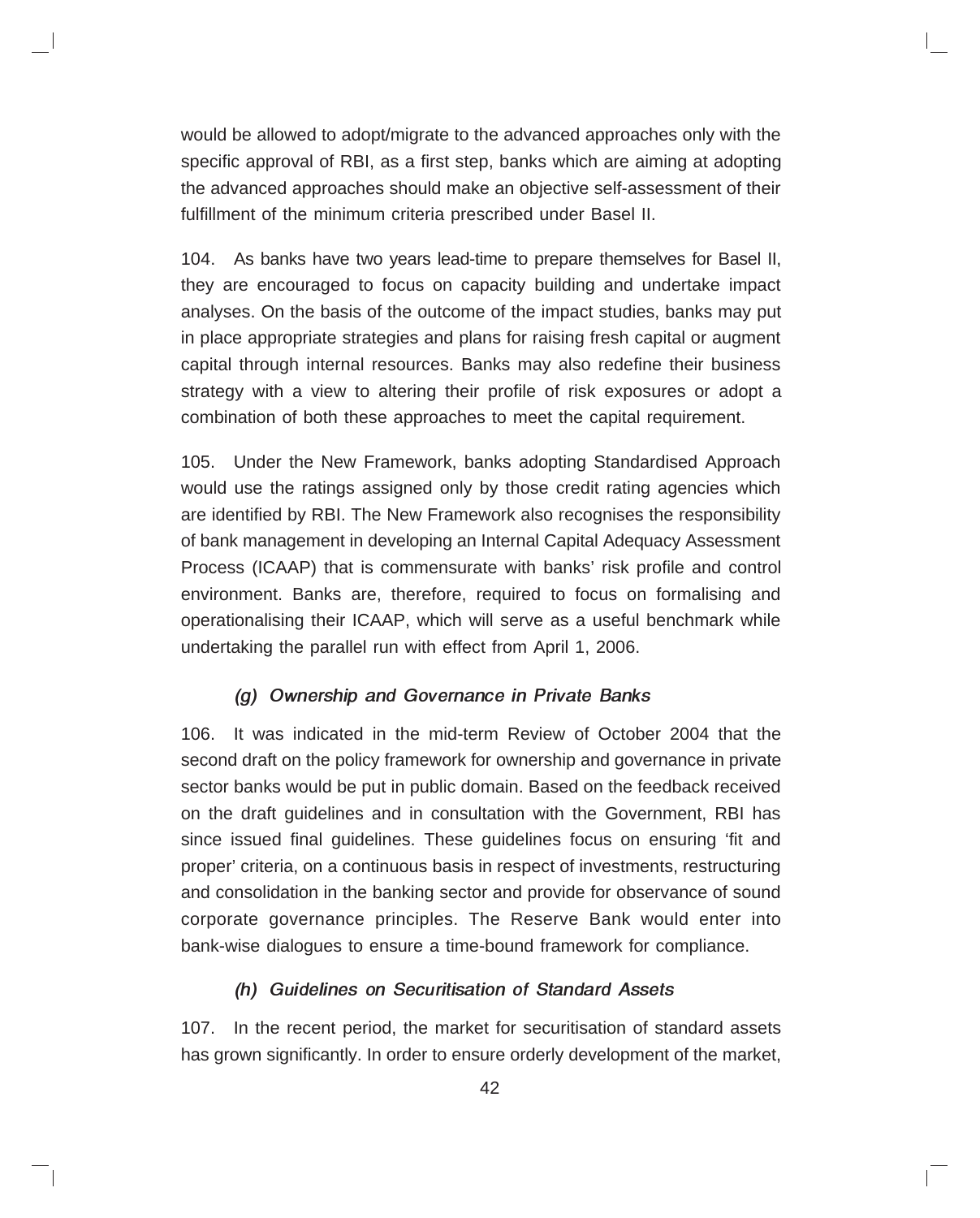draft guidelines on securitisation of standard assets by banks/financial institutions and NBFCs were issued and placed on the RBI website for comments. On the basis of the feedback, the draft guidelines would be finalised.

### (i) Guidelines on Purchase/Sale of Non-Performing Assets

108. With a view to further increasing the options available to banks for effectively addressing the issue of non-performing assets, draft guidelines were issued on sale/purchase of non-performing assets and comments thereon were sought from the banks by end-April 2005. The guidelines broadly cover the areas on procedure for purchase/sale of non-performing financial assets by banks including valuation and pricing aspects, prudential norms, and disclosure requirements, and would be finalised on the basis of feedback.

## (j) Modification of CDR Mechanism

109. Performance of the corporate debt restructuring (CDR) mechanism has been reviewed and it has been decided to make changes in regard to criteria for the minimum exposure and number of lenders for deciding on CDR package; rationalisation of regulatory concessions; applicability of the extant instructions relating to asset classification only for the first restructuring of debt; and flexibility in exit option by allowing one time settlement (OTS). Draft circular is being put in the public domain for wider dissemination before taking final decisions.

## (k) Working Group on Conflicts of Interest in the Indian Financial Services Sector

110. As indicated in the mid-term of Review of October 2004, RBI has constituted a Working Group on Conflicts of Interest in the Indian Financial Services Sector (Chairman: Shri D.M. Satwalekar). The Report of the Group is expected by July 2005, which would be put in the public domain for wider dissemination before recommending for adoption.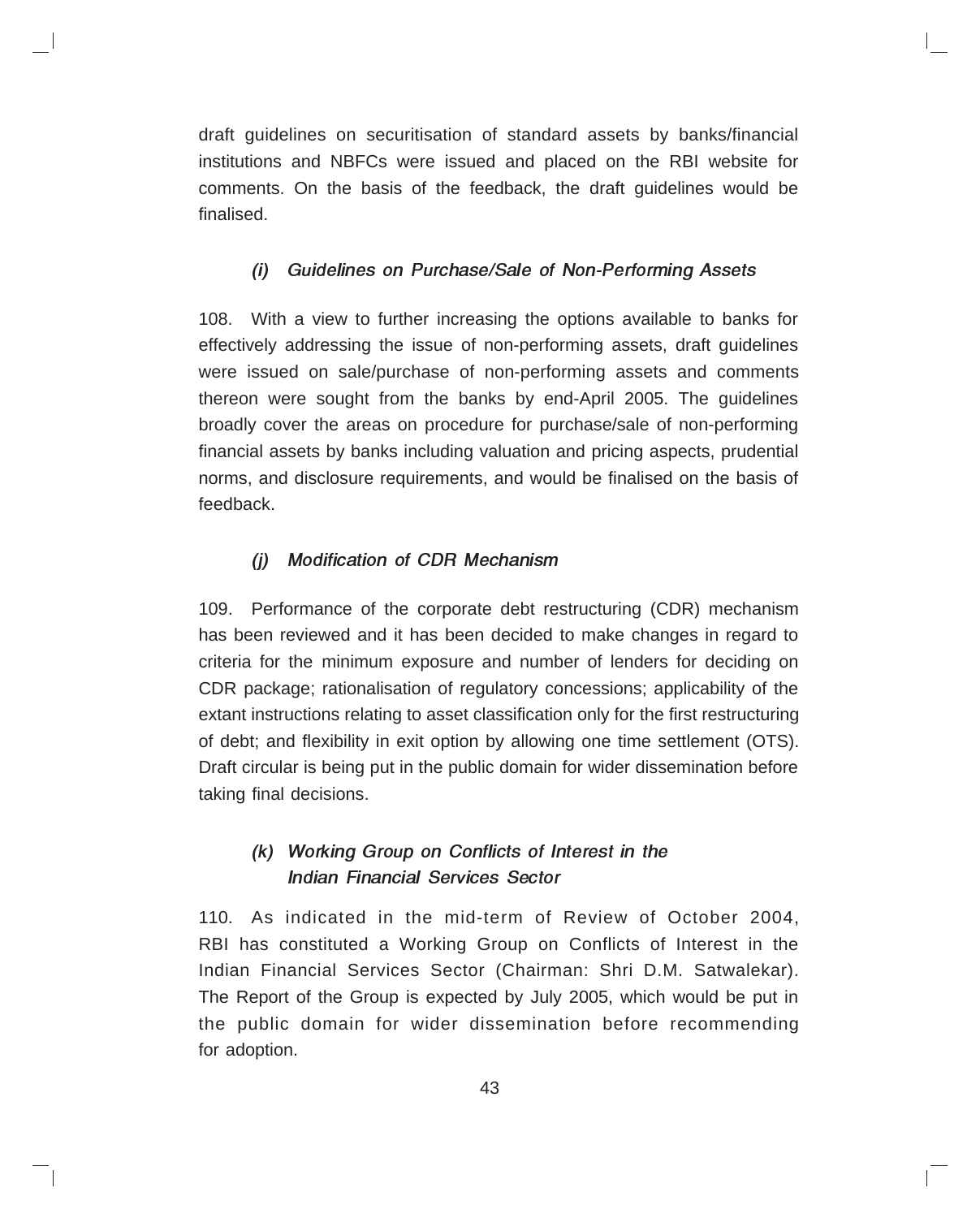### V. Institutional Developments

### Payment and Settlement Systems

### (a) Payment and Settlement Systems: Action Points

111. As indicated in the mid-term Review of October 2004, a Vision Document for Payment and Settlement Systems was prepared by RBI under the guidance of the National Payment Council and was placed on the RBI website. Based on the feedback, a roadmap for upgradation of payment systems was drawn up for implementation in the next three years (2005-08). Some of the key action plans of the Document relate to a new umbrella organisation for retail payment systems, regulations for various modes of electronic credit transfers, risk mitigation measures to ensure settlement finality, efficiency enhancement measures, customer rights and services and rural reach. The Vision Document indicating action points would be placed in the public domain for wider dissemination by June 2005.

# (b) Board for Regulation and Supervision of Payment and Settlement Systems

112. In continuation of the steps initiated by RBI for developing institutional framework for payment and settlement systems, a Board for Regulation and Supervision of Payment and Settlement Systems (BPSS) was constituted as a Committee of the Central Board of RBI as notified in the Gazette of India on February 18, 2005. The BPSS would prescribe policies relating to the regulation and supervision of all types of payment and settlement systems, set standards for existing and future systems, authorise the payment and settlement systems and determine criteria for membership to these systems.

113. In order to assist BPSS in performing its functions, RBI constituted a new department, the Department of Payment and Settlement Systems (DPSS). With the constitution of DPSS, the functions of the Department of Information Technology (DIT) would be to formulate and to implement information technology policies for RBI as well as for the banking and financial systems in the country.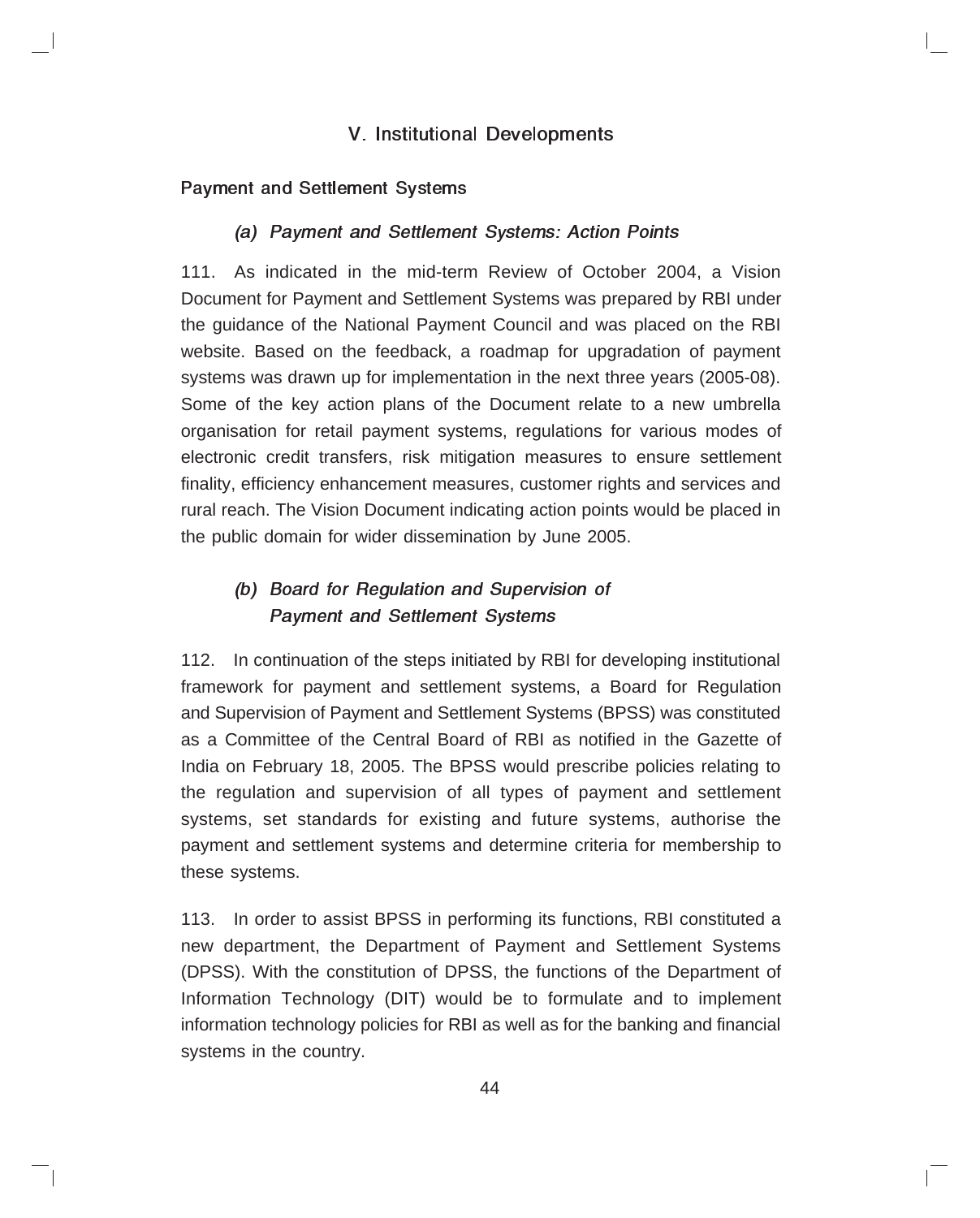### (c) Electronic Payment Products: Status and Proposed Action

114. The coverage of RTGS and ECS has increased significantly during last year. As on April 25, 2005, RTGS connectivity was available in 4,776 bank branches at 398 centres of the country. It is expected that about 10,000 branches would be covered by end-March 2006.

115. The Reserve Bank proposes operationalisation of National Electronic Funds Transfer (NEFT) System, which would enable T+0 settlement for all networked branches of banks all over the country for electronic transfer of funds. In order to facilitate non-networked branches of banks to transfer funds electronically, the NEFT (Extended) System would be implemented under which these branches could access NEFT-enabled branches of banks for transfer of funds.

#### (d) Reinforcing of Information Security

116. In view of the increasing dependence of the financial sector on internal and external networks for their operations, information security has assumed greater importance. In this direction, RBI has initiated several measures to ensure information security in banks. As indicated in the mid-term Review of October 2002, banks were encouraged to use Public Key Infrastructure (PKI) to protect information security. Since then inter-bank systems like RTGS, PDO/NDS/SSS, SFMS, and CFMS have been made PKI-compliant. Banks are encouraged to make increasing use of SFMS which is PKI-enabled for inter/intra bank transactions.

#### Information Technology

#### Technology Policy: Vision Document

117. The Reserve Bank has been guiding banks in implementation of information technology (IT) so as to provide for seamless integration across various entities in the financial sector. In order to facilitate the technology plans of the financial sector, RBI is preparing a Financial Sector Technology Vision Document, covering the medium-term policy perspectives. The draft of the Vision Document would be put in the public domain for wider dissemination. Based on the feedback, action points would be finalised.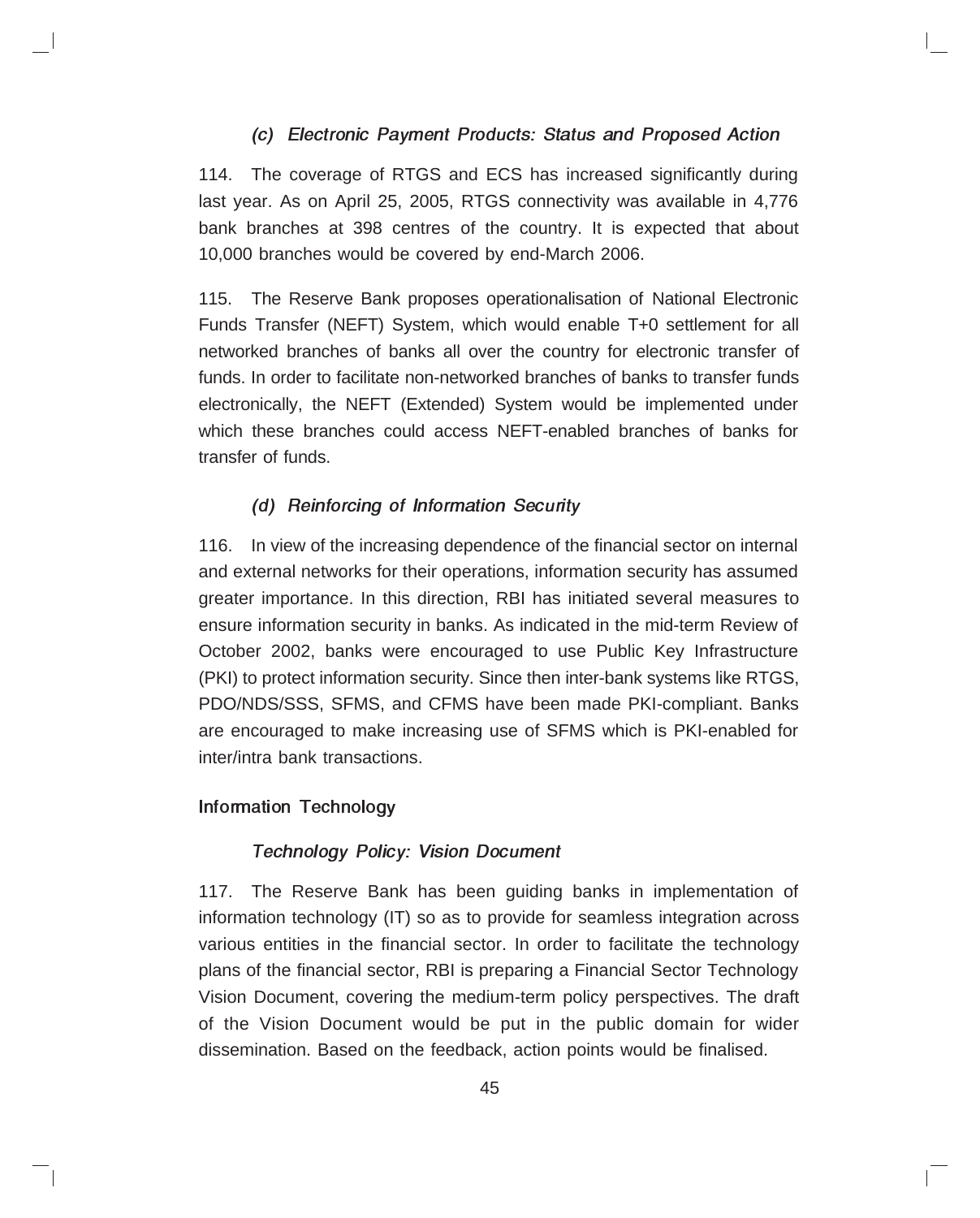#### Urban Co-operative Banks

#### (a) UCBs: Medium-term Framework

118. As indicated in the mid-term Review of October 2004, a draft 'Vision Document for Urban Co-operative Banks' was prepared keeping in view the heterogeneity of the sector in terms of size, area of operation, performance and strength and was placed on the RBI website. Based on the feedback, a medium-term framework for urban co-operative banks (UCBs) up to 2010 is being drawn up in order to facilitate the development of this sector into a strong and vibrant system comprising entities conforming to all prudential requirements. The medium-term framework would be placed in the public domain for wider dissemination and for implementation as appropriate. The Standing Advisory Committee for Urban Co-operative Banks is increasingly being used for continuous dialogue with the various stakeholders of the sector.

### (b) Restructuring of Weak Scheduled UCBs

119. Keeping in view the importance of scheduled UCBs, RBI has begun a consultative process involving officials of the concerned state governments and banks for revitalising and rehabilitating the weak scheduled UCBs. The emphasis is on a time-bound programme for restructuring of UCBs by identifying the contours of their rehabilitation plan and setting up monitorable milestones. The Reserve Bank would be closely monitoring the achievements of the banks vis-à-vis the targets, at regular intervals, and initiating appropriate action with a view to protecting depositors' interests and avoiding systemic problems. The issues relating to large depositors, part conversion of deposits into equity, reduction of non-performing assets, human resources and technological development as also support from the state government would be examined. The option of merger/amalgamation could also be explored wherever necessary.

#### Non-banking Financial Companies

120. The non-banking financial companies (NBFCs) play a critical role as an instrument of credit delivery, particularly, in the small scale and retail sector in the remote areas. The emphasis has been on developing NBFCs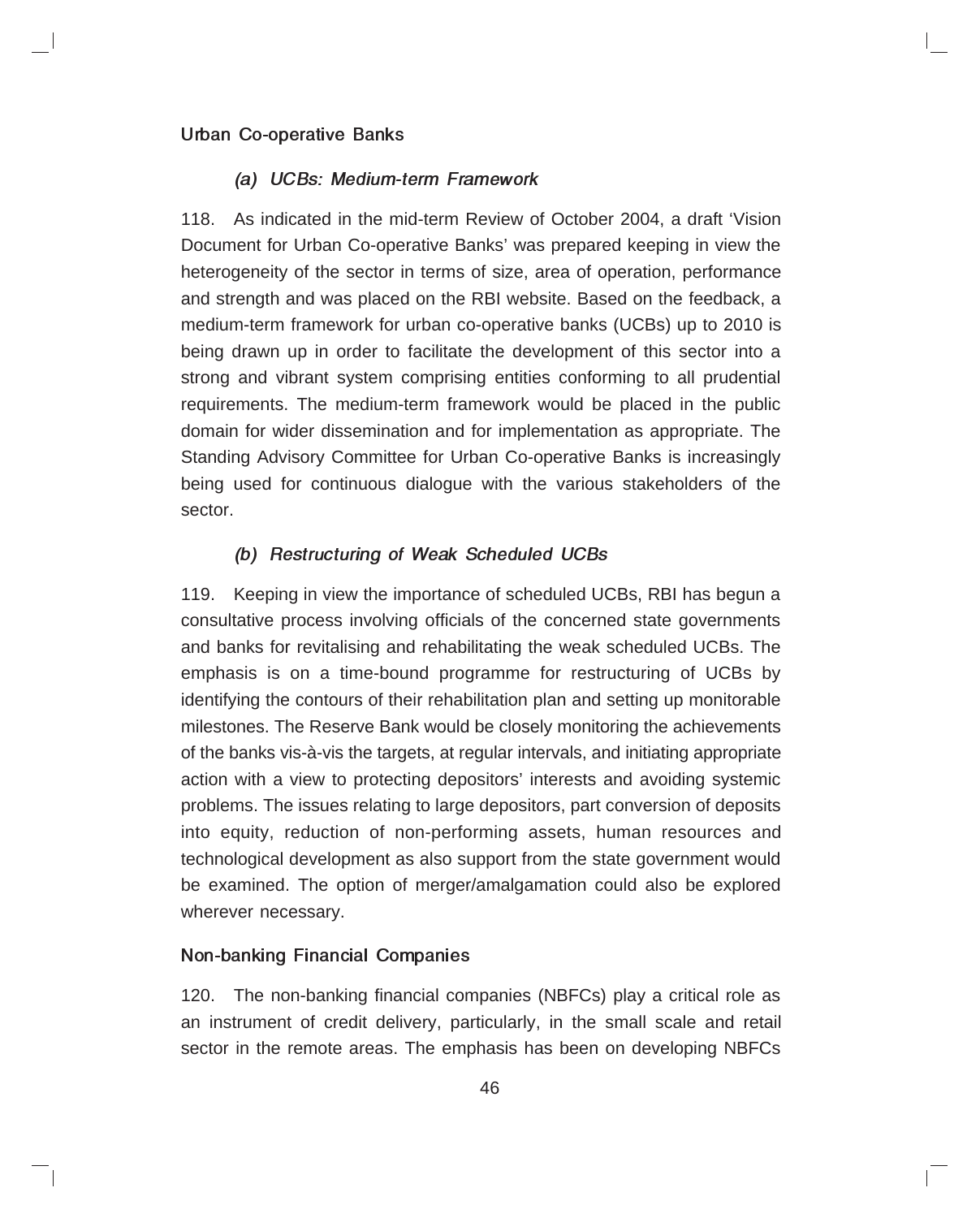into a financially strong sector with improved skills and technology. In this context, RBI is examining the issue of smooth flow of bank finance to NBFCs.

## Working Group on Computerisation of State Treasuries and On-line Connectivity

121. The Reserve Bank has constituted a Working Group on Computerisation of State Treasuries and On-line Connectivity to gather information on government receipts and payments with members drawn from four state governments and RBI to study the existing practices in treasury functions of various states, system of accounting of receipts and payments, level of computerisation in treasuries, scope for further computerisation and issues relating to uniform application software for treasury operations.

## Standing Committee on Procedures and Performance Audit on Public Services

122. As indicated in the mid-term Review of November 2003, the Standing Committee on Procedures and Performance Audit on Public Services (Chairman: Shri S.S. Tarapore) constituted by RBI has submitted 14 Reports. Six Reports submitted by the Committee deal with matters relating to foreign exchange, government transactions, banking operations, currency management, regional assessment and benchmarking. Eight special Reports were submitted dealing with specific references made by RBI. Banks and RBI have implemented most of the recommendations of the Committee. The Standing Committee ceased its operations in March 2005. In order to facilitate regular monitoring, Ad hoc Committees in banks have been converted to permanent Standing Committees on Customer Service. A system for monitoring on a regular basis the customer services rendered by RBI offices is being put in place.

### Legal Reforms: Review of Developments

123. The Reserve Bank, in co-ordination with the Government, has taken initiatives for necessary changes in the legal structure to strengthen the functioning of the financial system. The Credit Information Companies (Regulation) Bill, 2004 and Government Securities Bill, 2004 were introduced